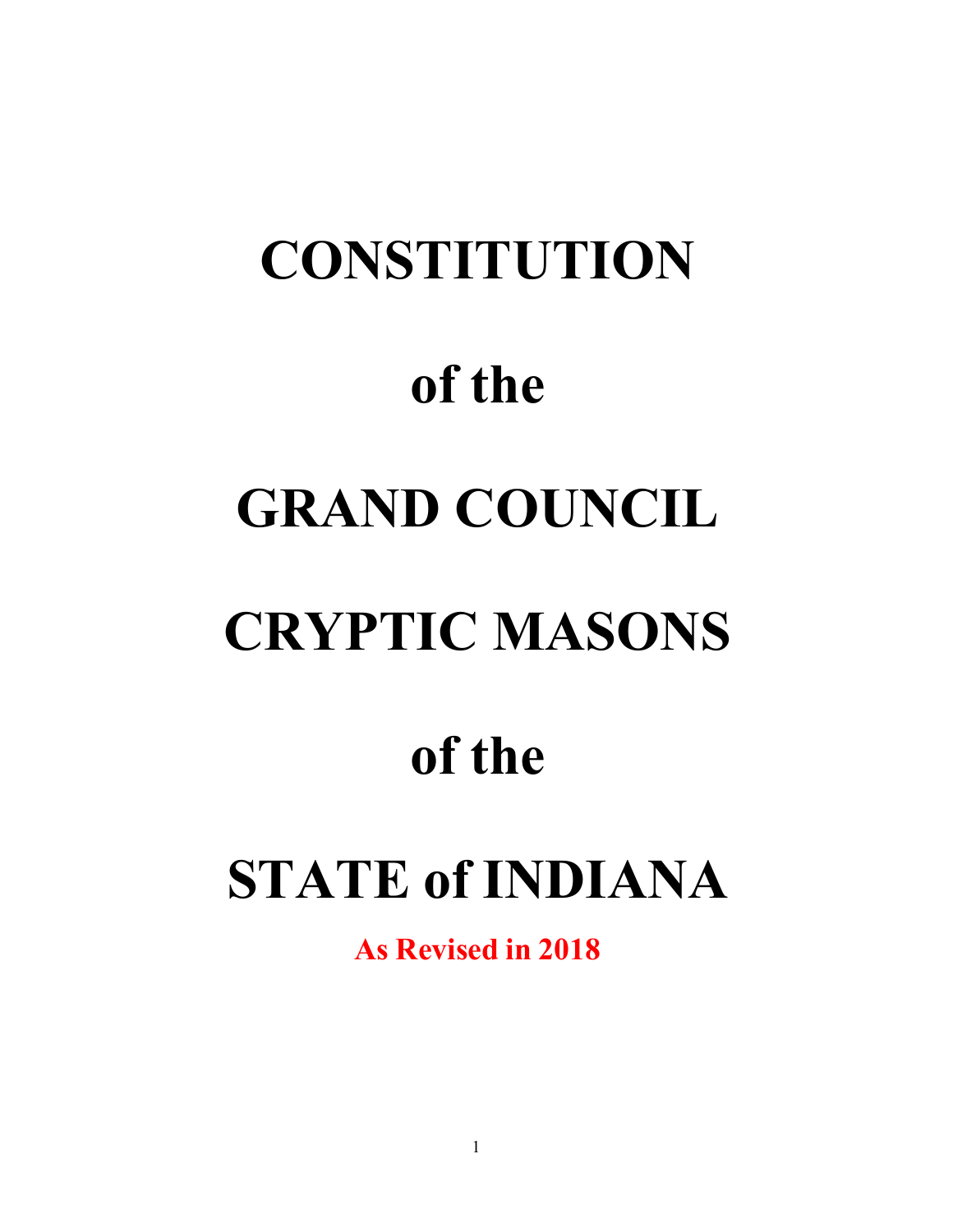### **TABLE OF CONTENTS**

Constitution of the Grand Council

| Style and Title $-3$                    |
|-----------------------------------------|
| Of Whom it Consists $-3$                |
| Powers of the Grand Council $-3$        |
| Time and Place of Assembly $-4$         |
| What Shall Constitute a Quorum $-4$     |
| Style and Rank of Grand Officers $-4$   |
| Who are Eligible as Grand Officers $-5$ |
| Grand Officers – How Filled – 5         |
| Officers Must be Installed $-6$         |
| Power and Duties of Grand Officers $-6$ |
| Revenue of Grand Council $-8$           |
| Petition for Dispensation $-11$         |
| $Charles - Constituent Councils - 11$   |
| $A$ mendments $-12$                     |
| Repealing Clause $-12$                  |
|                                         |

#### BY-LAWS of the GRAND COUNCIL

| Chapter I   | Assemblies and Business $-14$  |
|-------------|--------------------------------|
| Chapter II  | Duties of Grand Officers $-15$ |
| Chapter III | Fees and Allowances $-19$      |
| Chapter IV  | Cryptic Shrine $-20$           |
| Chapter V   | Rules of Order $-20$           |

#### GENERAL REGULATIONS

| Requirements for a Council $-23$               |
|------------------------------------------------|
| Organization of Councils - 24                  |
| Election of Constituent Council Officers $-25$ |
| Constituent Council Installation $-26$         |
| Rights and Duties of Officers $-26$            |
| Assemblies and Business $-27$                  |
| Degrees and Ritual $-29$                       |
| Membership and Demits $-29$                    |
| Balloting $-32$                                |
| Right to $Visit - 33$                          |
| Unaffiliated Companion $-33$                   |
| Public Procession, Ceremonies $-33$            |
| Council Revenues $-34$                         |
| Offenses, Penalties and Trials $-36$           |
| Miscellaneous $-40$                            |
| Amendments $-41$                               |
| $Index - 42$                                   |
|                                                |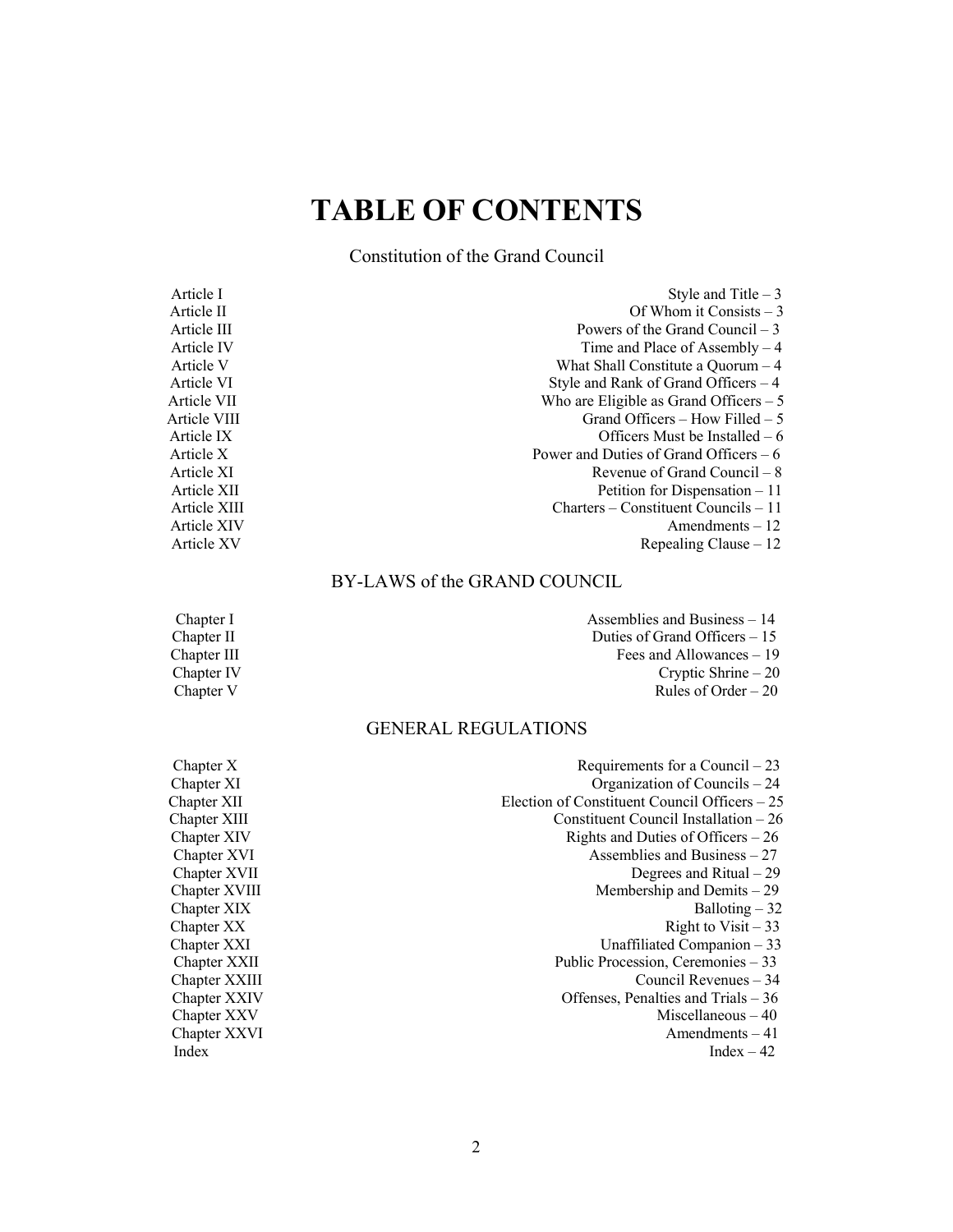#### **ARTICLE I**

#### **Style and Title**

(a) This Grand Council shall be known and hailed by the name and title of the Grand Council, Cryptic Masons of the State of Indiana.  $(1867 - 1883 - 1981)$ 

#### **ARTICLE II**

#### **Of Whom it Consists**

- (a) The Grand Council, Cryptic Masons of the State of Indiana shall consist of the several officers thereof, as provided for in this Constitution, and all Past Most Illustrious Grand Masters, Past Right Illustrious Deputy Grand Masters and Past Right Illustrious Grand Principal Conductors of the Work, so long as such Past Grand Officers shall remain members of the Councils within this Jurisdiction and the Illustrious Masters **and Deputy Masters** of the several Councils duly constituted under Charter granted by this Grand Council. (1867 – 1883-2017)
- (b) Every Illustrious Master **or Deputy Master** of a Council, when unable to attend the meetings of the Grand Council, may appoint some member in Good standing of his own Council to act as his individual proxy allowing each council 2 votes; and a certificate of such appointment, properly authenticated, shall be necessary to admit such proxy to a seat in this Grand Council. (1867 – 1883- 2014-2017)

#### **ARTICLE III**

#### **Powers of the Grand Council**

The Grand Council of the State of Indiana is the highest source of authority in Cryptic Masonry within said State. It claims, and of right enjoys, the sole government and superintendence of all Councils of Cryptic Masons within said Jurisdiction.

It may therefore ---

- (a) Grant Charters and Dispensations for holding regular Councils of Cryptic Masons, with the right to confer therein the several degrees of Masonry denominated Royal and Select Master, together with the degree of Super Excellent Master, and when deemed expedient and for good cause, may annul, revoke, or amend such Charter or Dispensation, or any pre-existing Charter or Dispensation.
- (b) Assign the limits of each Council under its jurisdiction, and settle all controversies that may arise between them; and has final decision and determination of all matters of controversies and grievances that may be brought up by appeal or otherwise.
- (c) Reprimand, suspend or expel from its own body, any member thereof for a violation of this Constitution, or the By-Laws and Regulations of the Grand Council.
- (d) Assess and collect from the several Councils under its jurisdiction such sums of money annually as may from time to time be found necessary for the support and maintenance of the Grand Council.
- (e) Supervise the state and condition of its own finances, and adopt such measures in relation thereto as may be for the benefit of Cryptic Masonry.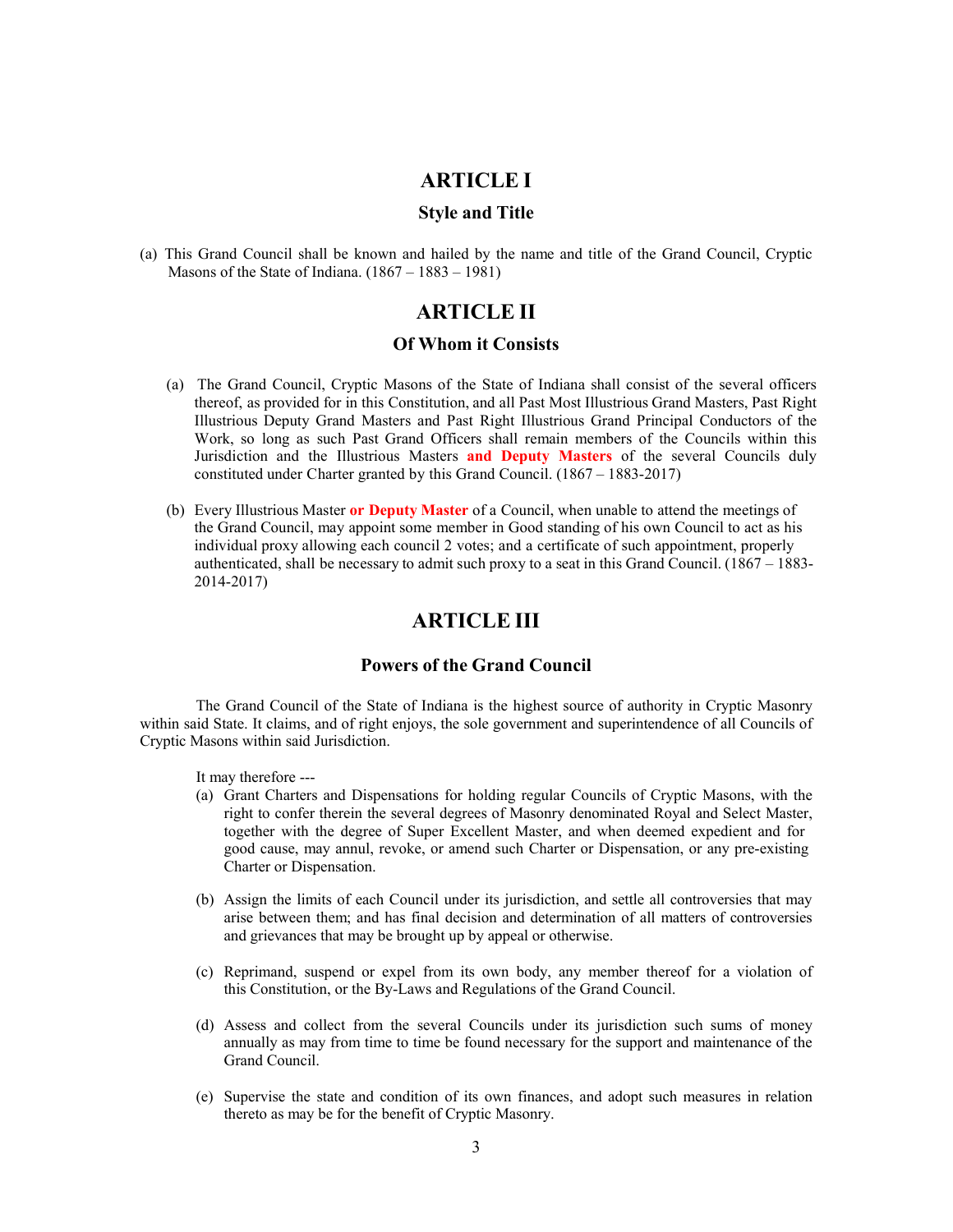- (f) Make and adopt Laws and General Regulations for the government of the Councils under its jurisdiction, and at pleasure alter, amend or repeal the same.
- (g) It shall, at each annual assembly, consider and review the reports and doings of the Grand Officers for the preceding year, as well as those of the several Councils under its jurisdiction.
- (h) And finally, consider and do all whatsoever it may regard as necessary or appertaining to the well-being and perpetuity of Cryptic Masonry in the State of Indiana. (1867)

#### **ARTICLE IV**

#### **Time and Place of Assembly**

- (a) The Grand Council shall hold one annual assembly in each and every year at such time and place as shall be provided for in the By-Laws.  $(1867 - 1883)$
- (b) Called assemblies may be held at such time and at such place as the Most Illustrious Grand Master may designate, giving thirty (30) days' notice thereof to each Grand Officer, permanent member and Constituent Council. (1867 –1883)

#### **ARTICLE V**

#### **What Shall Constitute a Quorum**

- (a) The Grand Council shall not be opened, nor any business transacted, unless there be present the representatives of at least three (3) chartered Councils; but a smaller number may meet and adjourn from day to day until a constitutional quorum shall attend. (1867)
- (b) The Grand Council shall not be dissolved while there are three (3) Constituent Councils willing to continue it. (1867 – 1902 – 1915)

#### **ARTICLE VI**

#### **Style and Rank of Grand Officers**

- (a) The officers of this Grand Council shall be styled and take rank as follows: (1867 1882 1969)
- 1) Most Illustrious Grand Master
- 2) Right Illustrious Deputy Grand Master
- 3) Right Illustrious Grand Principal Conductor of the Work
- 4) Right Illustrious Grand Treasurer
- 5) Right Illustrious Grand Recorder
- 6) Right Illustrious Grand Captain of the Guard
- 7) Right Illustrious Grand Conductor of Council
- 8) Right Illustrious Grand Steward
- 9) Illustrious Grand Chaplain
- 10) Illustrious Grand Lecturer
- 11) **Right Illustrious Senior Arch Officer Delete ( 2018)**
- 12) Illustrious Grand Sentinel
- 13) Illustrious Grand Organist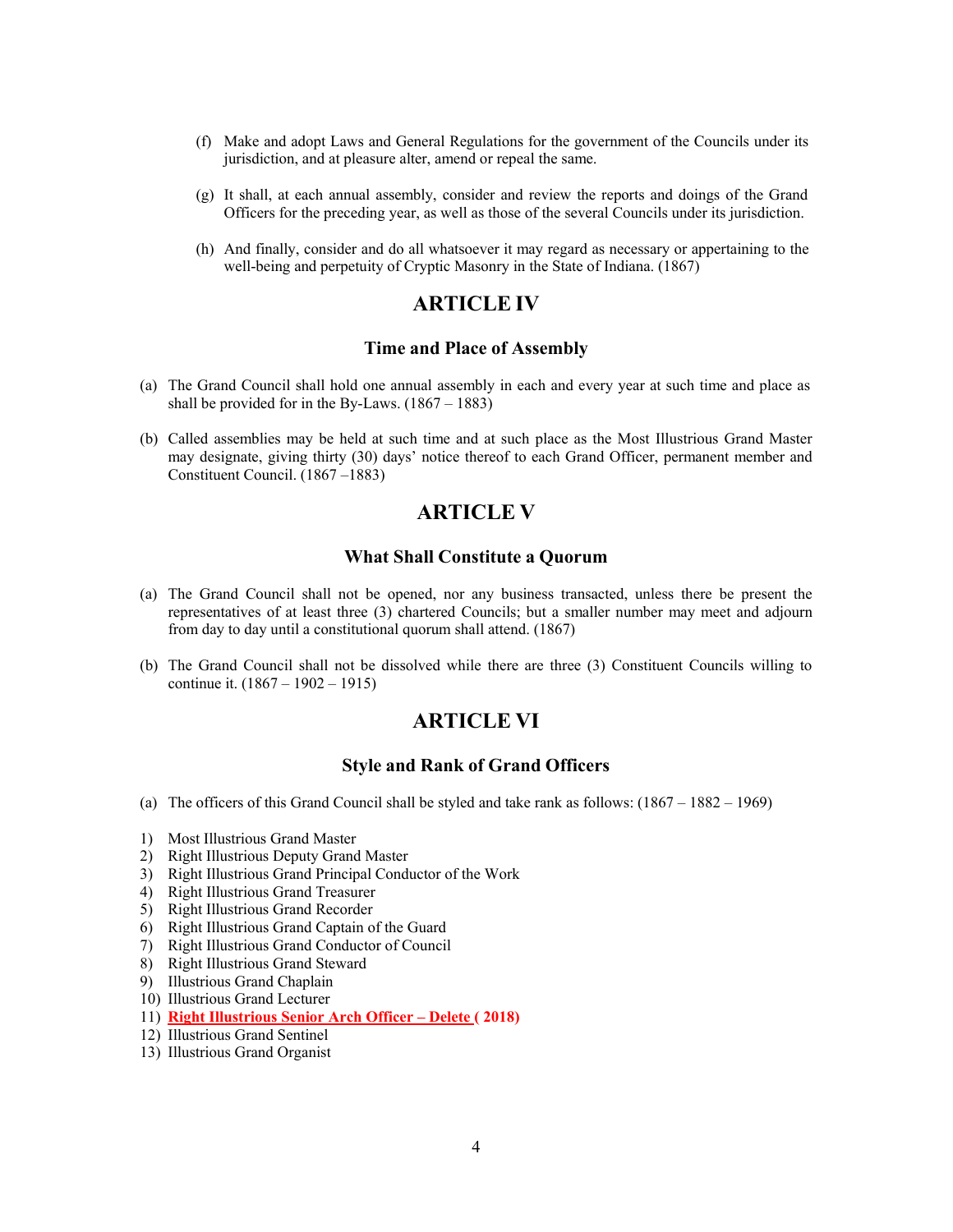#### **ARTICLE VII**

#### **Who are Eligible as Grand Officers**

No Companion shall be eligible to, or hold an elective office in this Grand Council, who is not at the time a member in regular standing of a chartered Council under its jurisdiction and who has not been elected and installed as an Illustrious Master of a Constituent Council. Appointive Officers are not required to have held the office of Illustrious Master.  $(1867 - 1969 - 1998)$ 

#### **ARTICLE VIII**

#### **Grand Offices – How Filled**

- (a) The elective officers of this Grand Council shall be:
- 1) Most Illustrious Grand Master
- 2) Right Illustrious Deputy Grand Master
- 3) Right Illustrious Grand Principal Conductor of the Work
- 4) Right Illustrious Grand Treasurer
- 5) Right Illustrious Grand Recorder
- 6) Right Illustrious Grand Captain of the Guard
- 7) Right Illustrious Grand Conductor of Council
- 8) Right Illustrious Grand Steward

Who shall severally be elected by ballot and by a majority of the votes cast for that purpose at each annual assembly of the Grand Council. (1903)

- (b) The appointed officers of this Grand Council shall be an:
- 1) Illustrious Grand Chaplain
- 2) Illustrious Grand Lecturer
- 3) **Illustrious Senior Arc Officer (2015) Delete (2018)**
- 4) Illustrious Grand Sentinel
- 5) Illustrious Grand Organist

Who shall be appointed from among the members then present, with the advice and consent of the Grand Council, by the Grand Master-elect immediately preceding his installation. (1903 – 1969)

- (c) At any time should any casualty arise so as to prevent the annual election and installation of the Grand Officers, as provided for in Section (a) of Article VIII, the several Grand Officers previously elected and installed shall continue to hold their respective offices, and discharge their duties until their successors shall have been duly elected and installed. (1867)
- (d) In all elections for Grand Officers, each member present shall be entitled to one vote. Blank ballots are not votes, and shall not be counted.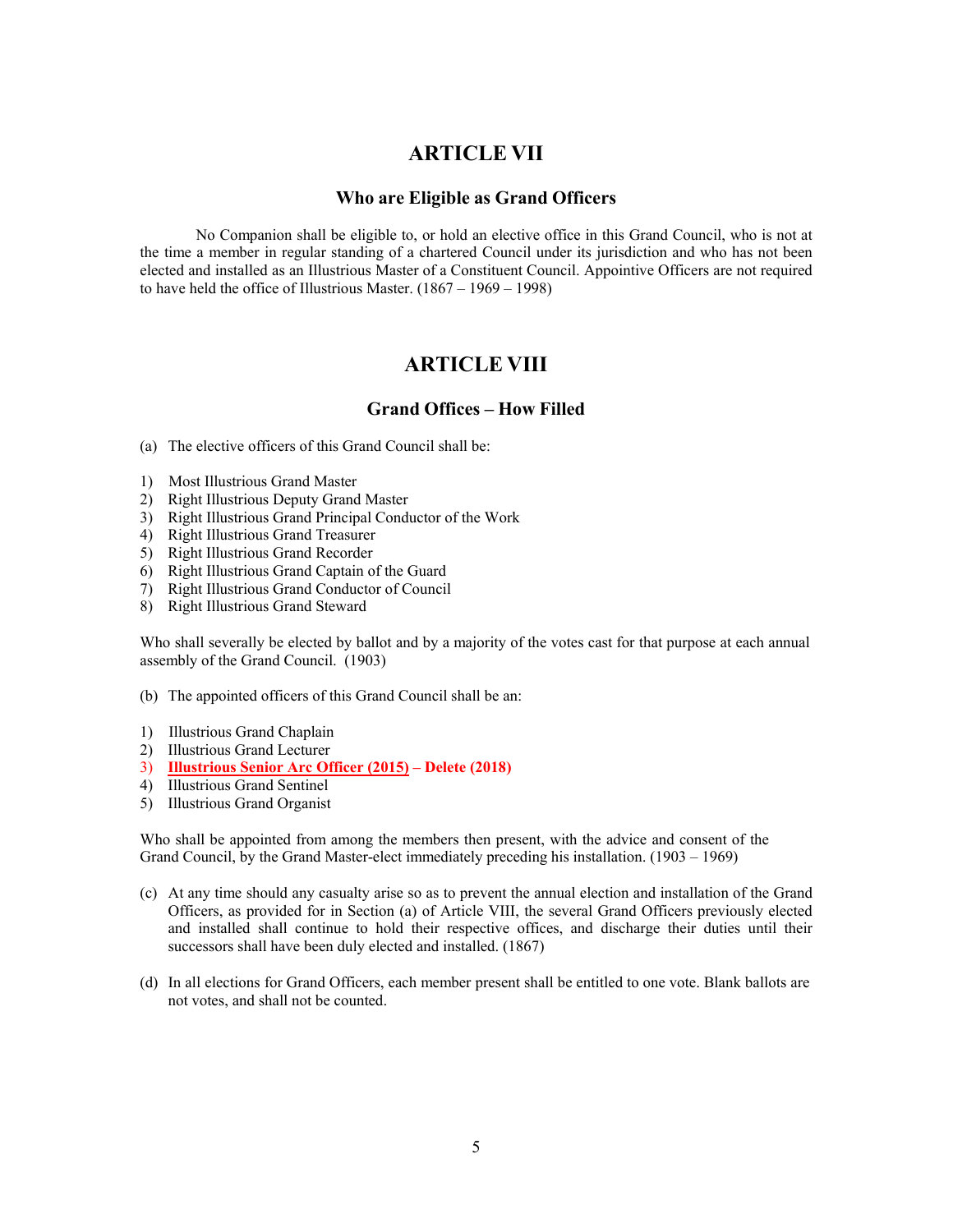#### **ARTICLE IX**

#### **Officers Must be Installed**

(a) Every Companion elected or appointed to an office in the Grand Council must, if present, be installed at some suitable time before the final closing of the assembly at which he may have been elected or appointed; and should any Companion elected or appointed to an office be unavoidably called away before being installed, it shall be his duty to present himself to the Illustrious Master of his own Council for installation from such Illustrious Master to be immediately filed with the Grand Recorder.

#### **ARTICLE X**

#### **Power and Duties of Grand Officers**

**Elected Officers are expected to perform their various duties, as outlined in the Constitution and Bylaws of this Grand Council, as well as those set forth by the Most Illustrious Grand Master each year. If an Elected Grand Officer, with the exception of the Most Illustrious Grand Master, is determined to be failing to perform the duties incumbent upon him, or is exhibiting behavior considered to be damaging to the function or reputation of this Grand Council, the Grand Master may issue a disciplinary report in writing to the Officer, which will also remain on file with the Grand Recorder. If this does not resolve the issue, the Elected Officer may be removed from his office by a 2/3rds vote of the Elected Grand Officers at a specially convened meeting called for that purpose by the Most Illustrious Grand Master. In the event that an Elected Officer is removed in this manner, the station will be considered vacant. (2018)**

- (a) Most Illustrious Grand Master
- 1) By virtue of his office, has a watchful care and supervision over Councils in his jurisdiction, and it is his duty to see that the Constitution, Laws, Rules and Edicts of the Grand Council are strictly and promptly observed. (1867)
- 2) Has authority, during the recesses of the Grand Council, to grant letters of dispensation to a competent number of petitioners possessing the constitutional qualifications, empowering them to form and open a Council of Cryptic Masons. Such dispensation shall be in force no longer than until the next annual assembly of the Grand Council. ( 1867 – 1981)
- 3) Has the power to convene called assemblies of the Grand Council whenever, in his judgment, the harmony and welfare of Cryptic Masonry demand it. ( 1867 )
- 4) May assemble a Constituent Council at pleasure; visit and preside therein, inspect its records and work and give such instructions relative to the same as may be necessary to insure a perfect and uniform system of work in the several Councils and require a strict conformity to all the constitutional rules and edicts of the Grand Council. ( 1867 )
- 5) Shall decide all questions of law or usage that may be submitted to him; subject, however, to be affirmed or reversed by the Grand Council. ( 1867 )
- 6) Has the power, to suspend the labors of a Council, and if necessary, arrest its charter until the next annual assembly of the Grand Council. ( 1867 )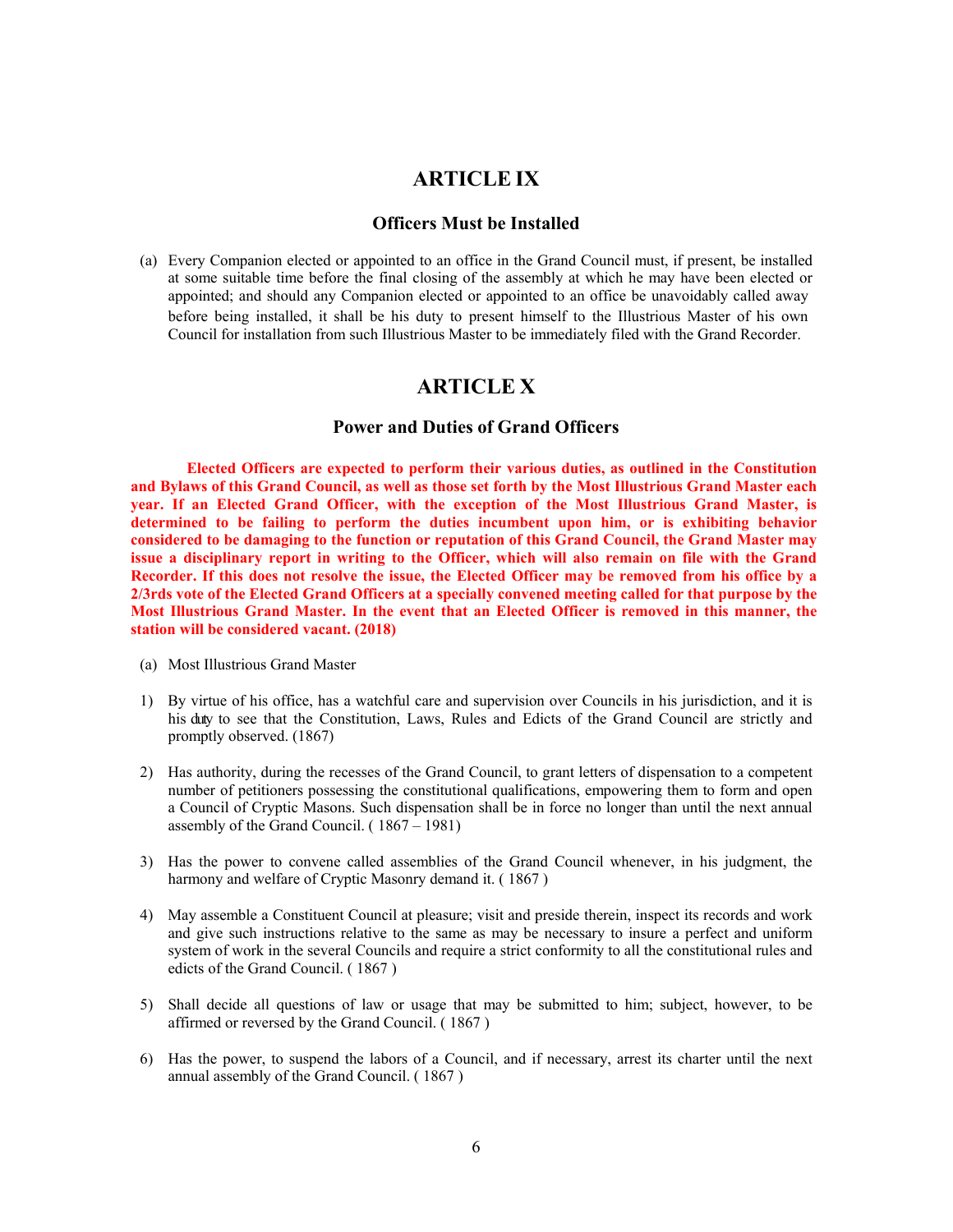- 7) Has the power, for a breach of official duty, to suspend the Illustrious Master of a Council from the duties of his office, and give the government of the Council into the hands of the officer next in rank until the next annual assembly of the Grand Council. ( 1867 )
- 8) Has the power, for a breach of the moral code, to suspend the Illustrious Master of a Council from his office, and upon proper charges and specifications being filed with him, to cause an investigation of such immoral conduct before the Council, in order that the Council may be properly purged therefrom, or the accused honorably acquitted. ( 1867 )
- 9) Whenever all the offices of the Illustrious Master, Deputy Master and Principal Conductor of the Work, from any cause, all become vacant, the Most Illustrious Grand Master has the power, and it is his duty, to appoint from the members of such Council, an Illustrious Master, Deputy Master and Principal Conductor of the Work, or he may, at his discretion, grant to such Council a special dispensation to hold an election for such officers, who shall then serve as such until the next election of the Council. ( 1867 )
- 10) Has the power to fill all vacancies that may occur in any of the offices of the Grand Council, during the recess, and in person, or by proxy, duly constitute and dedicate newly chartered Councils, and install the officers thereof and to grant a dispensation to any Constituent Council to elect and install officers whom they have failed to elect and install at the time prescribed by law. ( 1867 )
- 11) Shall possess such other powers, and perform such other duties as may be prescribed in the By-Laws and General Regulations of the Grand Council. ( 1867 )
- (b) Right Illustrious Deputy Grand Master
- 1) In the event of the death, absence from the State, removal from such office, or physical inability of the most Illustrious Grand Master, the duties of that office shall devolve upon and be discharged by the Right Illustrious Deputy Grand Master. ( 1867 )
- 2) At all other times, he shall perform such duties as may from time to time be assigned him by the Grand Council or the Most Illustrious Grand Master. ( 1867 )
- (c) Right Illustrious Principal Conductor of the Work
- 1) In the absence of the Most Illustrious Grand Master and Right Illustrious Deputy Grand Master, the Right Illustrious Grand Principal Conductor of the Work shall perform the duties of the Most Illustrious Grand Master. At all other times, he shall perform such duties as may be assigned to him by the Most Illustrious Grand Master of Grand Council, or such as are traditionally appropriate to his station. (1867)
- (d) Right Illustrious Grand Treasurer
- 1) It is the duty of the Right Illustrious Grand Treasurer to receive all moneys from the hands of the Grand Recorder and give his receipt therefor, being careful to make due entries of the same in a book to be kept for that purpose. He shall pay all orders drawn on him by the Grand Recorder. He shall on the first day of each annual assembly of the Grand Council, report, in writing, a full account of all money received and paid out by him during the past year, stating particularly the balance, if any, remaining on hand.  $(1867 - 1901)$
- 2) At the expiration of his term of office he shall deliver over to his successor all moneys, books, papers and other such property that may be in his hands or under his control as such Grand Treasurer. ( 1867 )
- (e) Right Illustrious Grand Recorder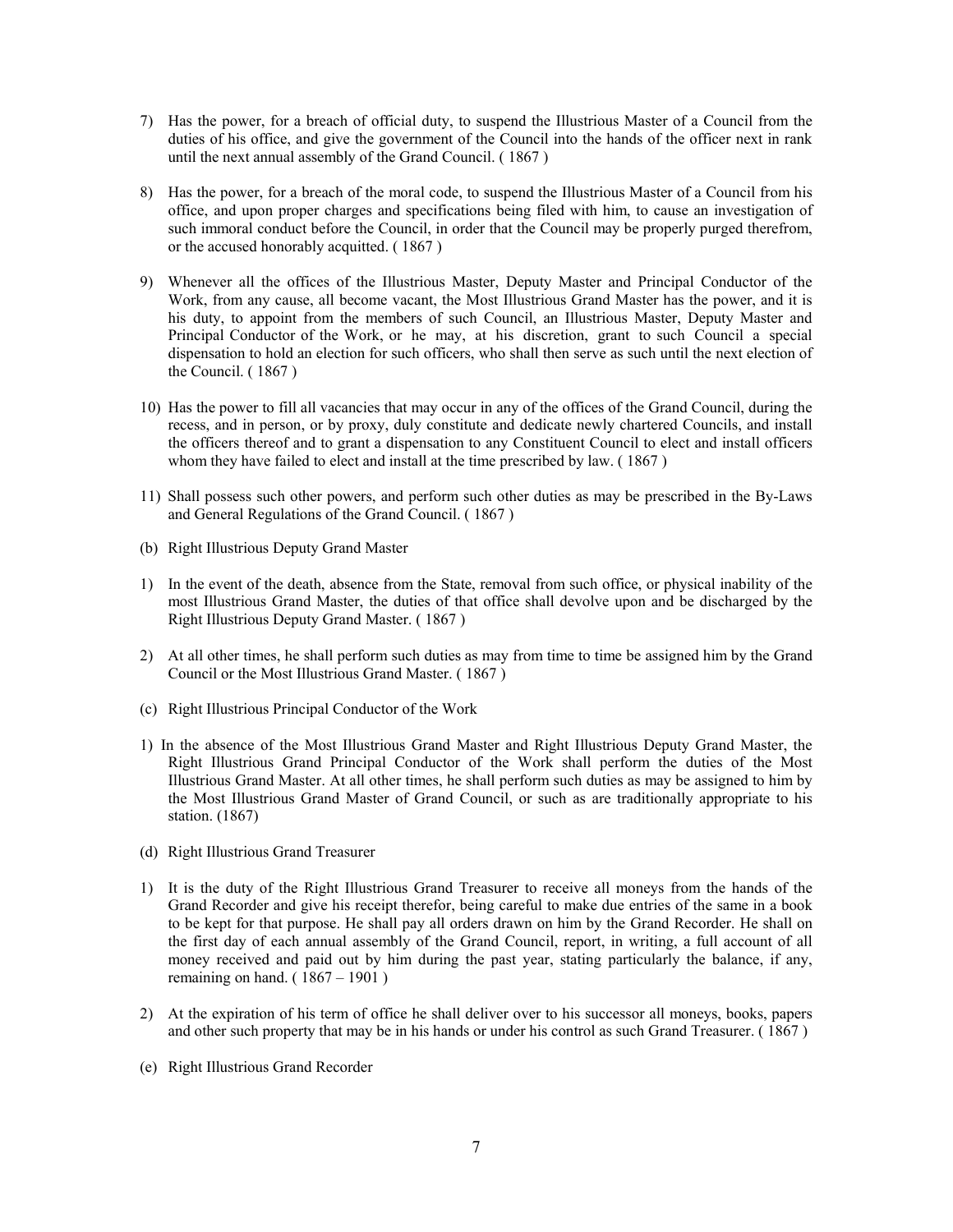- 1) It is the duty of the Right Illustrious Grand Recorder to attend all assemblies of the Grand Council, keep a true and faithful record of its proceedings, furnish a copy thereof, and superintend the publishing of the same immediately on the closing of each annual assembly of the Grand Council.  $(1867 - 1901)$
- 2) He shall keep a book in which he shall have recorded a copy of all charters for organizing new Councils, that may be issued by authority of this Grand Council, and procure and keep such other books and stationary necessary for his office and the use of the Grand Council. ( 1867 )
- 3) He shall collect all moneys due the Grand Council, and pay the same immediately over to the Grand Treasurer, taking his receipt therefor. ( 1867 )
- 4) He shall receive the returns and make settlement with the several Councils, and lay the same, from time to time, before the Grand Council. ( 1867 )
- 5) He shall receive and regularly transmit, from time to time, to the Most Illustrious Grand Master, all matters pertaining to foreign correspondence. ( 1867 )
- 6) He shall, on the first day of each annual assembly, report, in writing, to the Grand Council, a full and succinct statement of all moneys received and paid over to the Grand Treasurer; All orders drawn on the Grand Treasurer, specifically stating the amount, if any, remaining un-appropriated; all amounts dues and unpaid from Councils, and the length of time any Council may not have been represented in the Grand Council. ( 1867 )
- 7) He shall make out and sign all orders authorizing drafts on the Grand Treasurer. (1867 )
- 8) He shall keep the seal for the Grand Council, and affix the same to all charters, dispensations communications, records and other documents proper to be sealed and certified. (1867)
- 9) He shall keep all books, jewels, charts, furniture and other property belonging to the Grand Council, that may not be placed in the hands of the other Grand Officers, and at the expiration of his term of office, shall deliver over to his successor all books and other property that may be in his hands belonging to the Grand Council. ( 1867 )
- 10) He shall, from time to time, regularly transmit to the Grand Recorder of each of the several State Grand Councils, and all other regularly organized Grand Bodies of Cryptic Masons, two (2) copies each, and to the several Councils in this jurisdiction one (1) copy each of the printed proceedings of the Grand Council. ( 1867 – 1998 )
- 11) He shall perform such other duties as may pertain to his office as Grand Recorder, together with such as may, from time to time, be directed by order of the Grand Council or Most Illustrious Grand Master. ( 1867 )
- 12) It shall be the duty of the Grand Recorder to be the signatory of all legal documents pertaining to the Grand Council. (2014)
- (f) Remaining Grand Officers
- 1) The duties of the remaining Grand Officers shall be such as are traditionally appropriate to their respective stations, and such as may be allotted to them, from time to time, by order of the Most Illustrious Grand Master or by direction of the Grand Council. ( 1867 )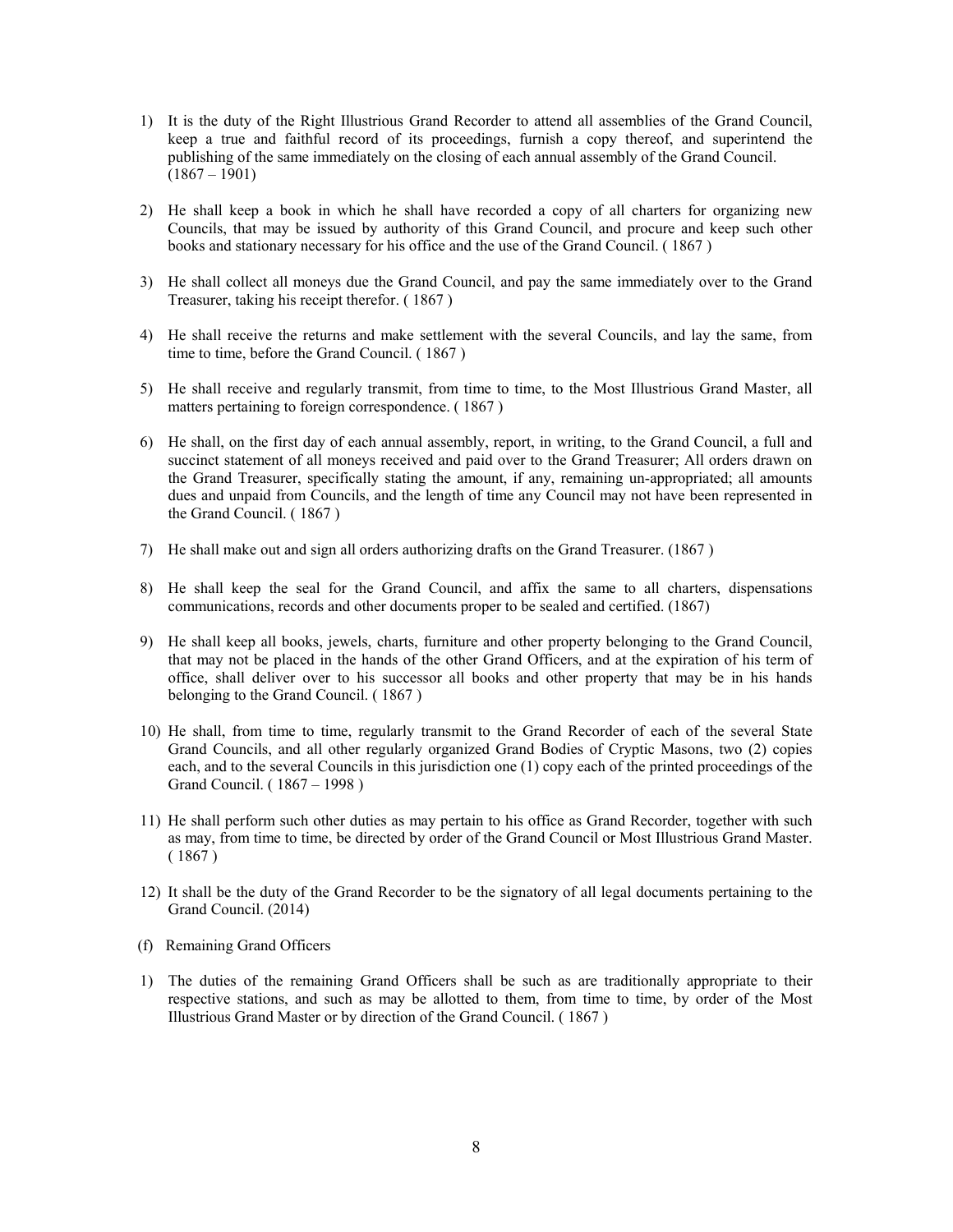#### **Removal of Grand Council Officer**

- **1) An elected Grand Council Officer may be removed due to dereliction of duty, Masonic offense(s), conduct detrimental the Grand Council or other such offense that has been brought before the Most Illustrious Grand Master.**
- **2) After removal the other Grand Council Officers will advance up one station and the Most Illustrious Grand Master will appoint a replacement to the station of Grand Steward. (2018)**

#### **ARTICLE XI**

#### **Revenue of the Grand Council**

- (a) For the purpose of defraying the expenses of this Grand Council, there shall be paid to the Grand Recorder for each charter, to constitute a new Council, the sum of fifty (\$50) dollars, which must in all cases be paid as provided for in Article XII, Section (b) of this Constitution. ( 1867 – 1913 – 1998 )
- (b) Every Council shall, on or before the first (1st) day of March, annually, pay to the Grand Recorder for the use of the Grand Council, such sums for greeting and annual dues of members as may, from time to time, be fixed upon by the Grand Council: PROVIDED, Each Council has the right to remit the dues of any member who may be in indigent circumstances and unable to pay the same; in which case such Council shall be required to pay per capita dues for each such indigent Companion to the Grand Council. ( $1867 - 1896 - 1925 - 1998$ )
- (c) The Greeting Fee for all new members shall be \$25.00, also any member desiring Plural Membership shall be required to pay a minimum \$10.00 remittable to the Grand Council for each Council in which he obtains Plural Membership. (2014)
- (d) Should any Council neglect or refuse to pay the said sums of money at the time specified in Article XI Section (b), such Council shall be deemed a violator of this Constitution: and unless a good and sufficient reason, satisfactory to the Most Illustrious Grand Master or Grand Council shall be assigned therefor, such delinquent Council may be punished by forfeiture of its Charter, and such Charter can then be restored only under such regulations as the Grand Council may prescribe. ( 1867 – 1925 )
- (e) The Grand Council shall support a program of Life Membership as outlined below:
- A) PURPOSE

To provide the option of purchasing for life, a sustaining membership by any member of a Council of Cryptic Masons in the jurisdiction of the State of Indiana hereinafter known as the Life Membership Plan for Cryptic Masons of Indiana.

- B) SCOPE
	- 1) Purchase of a Life Membership shall be available to all members of a Council of Cryptic Masons within the jurisdiction of the State of Indiana.
	- 2) With the purchase of a Life Membership Plan, the member shall be relieved of the payment of dues for his natural lifetime, as long as he remains a member of the Council to which he belonged when joining the program. In the event the Council to which he belongs should forfeit their Charter or merge with another Council, his life membership will be transferable. If he voluntarily affiliates with a Council that has a higher dues structure, he will pay the difference in fees at the time he affiliates.
	- 3) Any unused monies at the time of termination of his membership, i.e. death, demit, expulsion, suspension or transfer to a Council not under jurisdiction of the State of Indiana, shall be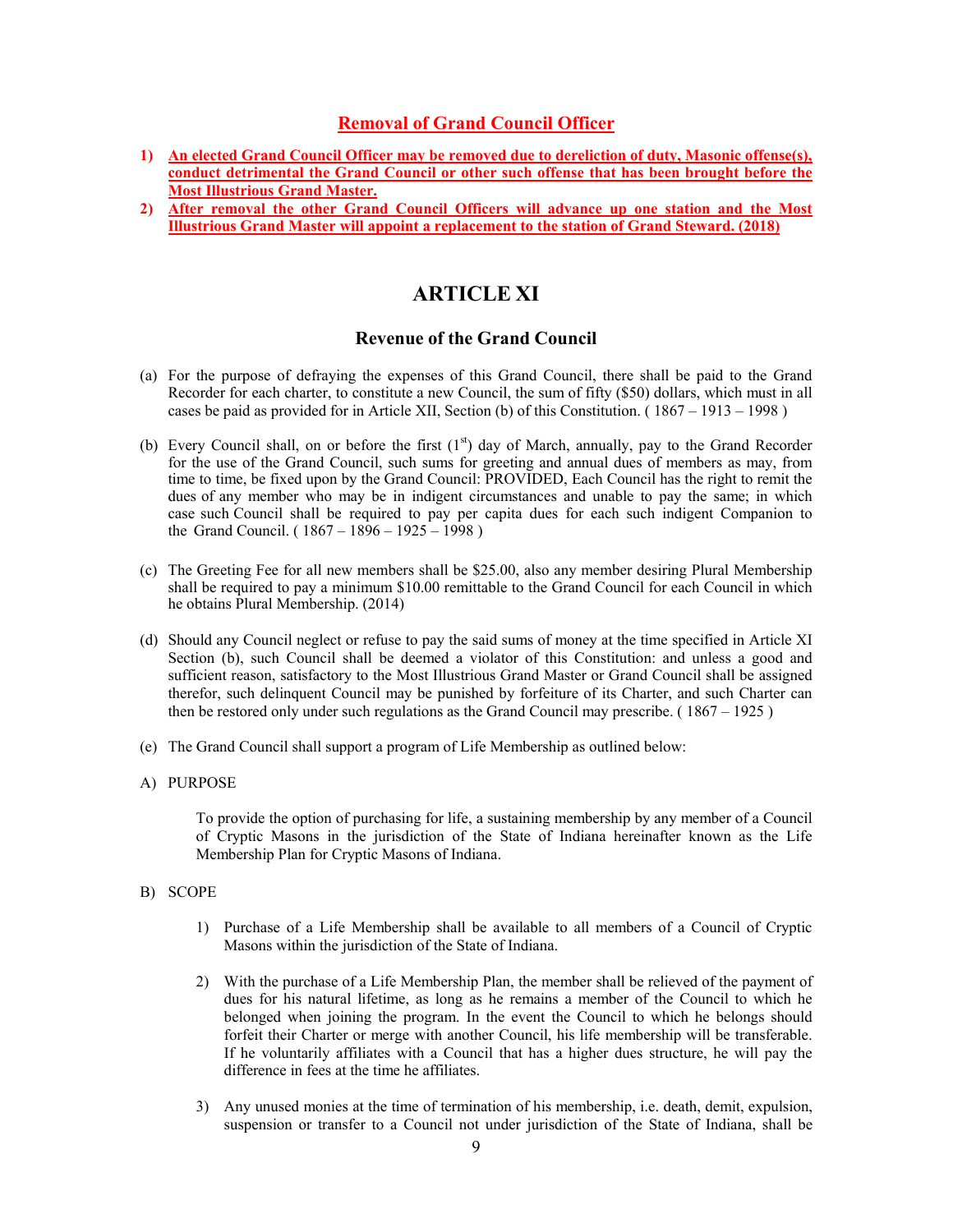retained and is not refundable. Should the Companion be reinstated as a member of the Council, his life membership shall be automatically reinstated.

C) FUND

- 1) All monies received from a purchase of Life Membership shall be maintained in a Life Membership Fund.
- 2) This fund is to be self-sustained through the purchase of Life Memberships and accumulated income from investment of the funds. No other fund of the Grand Council is to be affected by any profit or loss incurred by this fund.
- 3) All monies in the Fund shall be deposited or invested in accounts insured by the United States or securities issued by the United States Government.
- 4) All monies will be invested by the Grand Recorder and/or the Grand Treasurer, with the advice and consent of the Investments Committee of the Grand Council of Cryptic Masons of Indiana.

#### D) ADMINISTRATION

- 1) The Grand Recorder and/or the Grand Treasurer will give a financial accounting of this fund in their annual report.
- 2) The administration of the Fund will be accomplished by the investments Committee, with the Grand Recorder and Grand Treasurer as ex-officio members. Ex-officio members will have a vote on all motions concerning this fund.
- 3) When a member of a local Council requests to purchase a Life Membership, the Council recorder shall collect the amount prescribed in paragraph "E", and when the full amount is collected, he will forward it to the Grand Recorder, together with the member's name, address, Council name and number and the amount of current dues of that Council.
- 4) The recorder shall record the member's purchase of a Life Membership in his membership ledger. Any change of the member's status shall be sent to the Grand Recorder by the local recorder not later than October 31<sup>st</sup> of each year.
- 5) When dues are received by the local Recorder, he shall record it as dues being paid by the member. The local recorder need not wait for the check from the Grand Recorder to issue the dues card. If a Companion ceases to be a member of an Indiana Council between October 31<sup>st</sup> and December 31<sup>st</sup>, the Grand Council and local Council will be entitled to their portion of his dues for the following year from the Life Membership Fund.
- 6) The Grand Recorder shall, upon receipt of the purchase of a Life Membership from the local recorder, enter the member's information in a record of Life Memberships and assure that it is placed in the Life Membership Fund.
- 7) The Grand Recorder, shall credit the Council for the amount of its dues owed from the amount owed, less the assessed per capita, from the Council's per capita debt. 1991 – 1998 - 2014 )
- 8) The Grand Recorder will not credit the Life Member's dues until the following year after the payment has been received by him, unless he receives the payment on or before October 31<sup>st</sup>.  $(1991 - 1998 - 2014)$
- 9) This plan shall be reviewed on an annual basis by the Investments Committee for possible changes. It may be revised by action of the Grand Council while in session.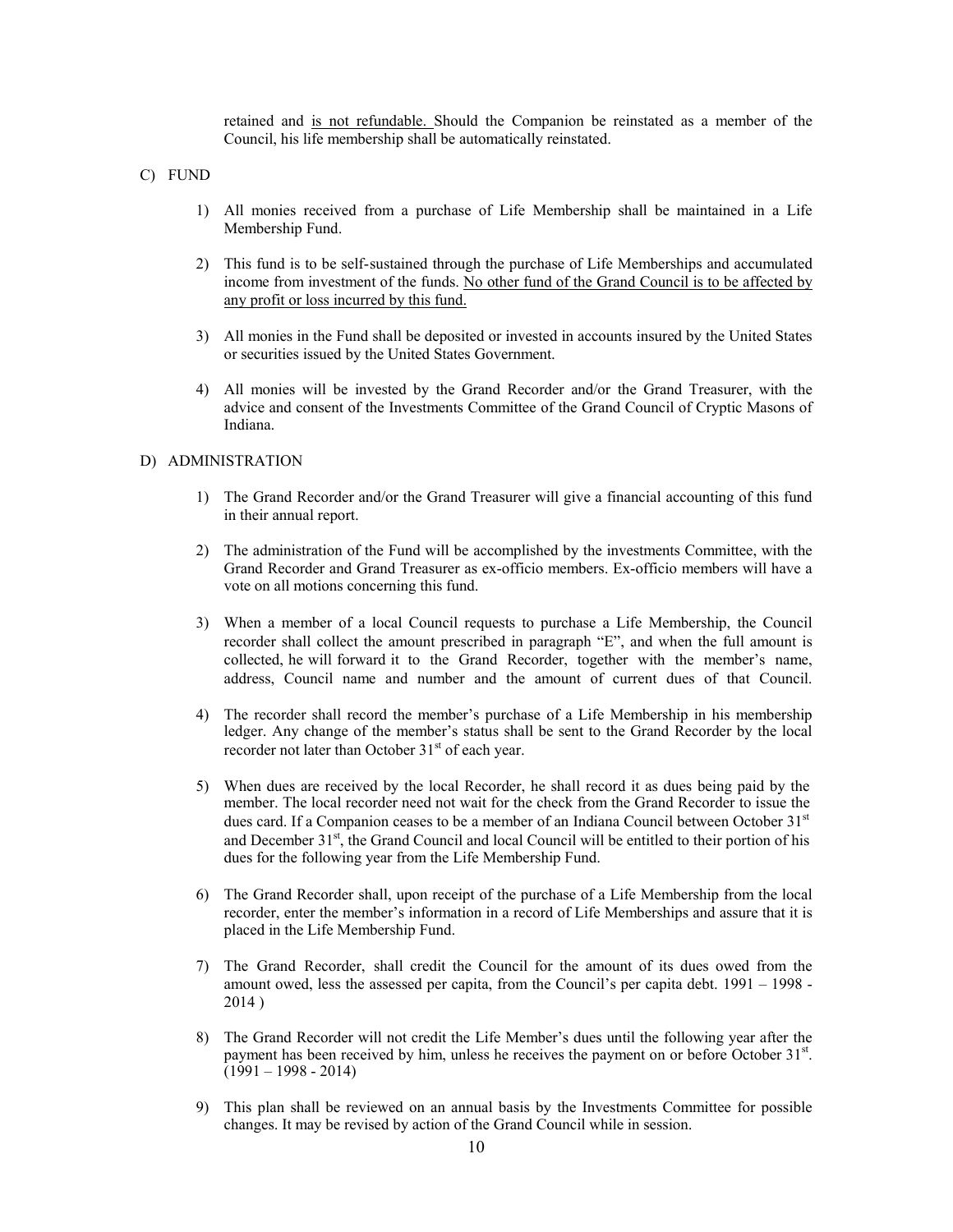#### E) FACTORS USED TO DETERMINE PAYMENT:

- 1) The Life Membership payment will be determined by:
	- a) Using the member's age that he will be on December  $31<sup>st</sup>$  of the year that his payment is made to the Grand Recorder.
	- b) Multiplying the **factor** for his age times the local dues of his Council, except as provided in sub paragraph (c) below. **This shall not include any outside assessments by a Temple Board, local body or the Grand Council.**
	- c) The schedule shown below is based on a \$12.00 minimum dues structure to purchase a Life Membership. If the dues of a Council are \$12.00 or lower, the fees shown below will be used to determine the fee. If a Council's dues are higher than \$12.00, the higher dues will be used to determine the Life Membership fee. This will be done by multiplying the factor for the age group times the current dues of the Council. The minimum schedule may be adjusted annually as provided in paragraph D. 10 above.
	- d) Factors used to determine payment are based on the number of year's dues necessary to be collected to insure the financial integrity of the Plan at current interest rates.

| AGE       | <b>FACTOR</b> | \$12.00  | AGE       | \$12.00<br><b>FACTOR</b> |          |
|-----------|---------------|----------|-----------|--------------------------|----------|
|           |               |          |           |                          |          |
| $18 - 21$ | 40            | \$480.00 | $45 - 49$ | 25                       | \$300.00 |
| $21 - 24$ | 34            | \$408.00 | $50 - 54$ | 23                       | \$276.00 |
| $25 - 29$ | 33            | \$396.00 | $55 - 59$ | 21                       | \$252.00 |
| $30 - 34$ | 31            | \$372.00 | $60 - 64$ | 19                       | \$228.00 |
| $35 - 39$ | 29            | \$348.00 | 65 & up   | 17                       | \$204.00 |
| $40 - 44$ | 27            | \$324.00 |           |                          |          |

#### F) SCHEDULE

Example: If a Companion is 58 and his dues are \$20.00 per year, then the factor 21 is used thus:  $21 \times $20.00 = $420.00$ 

#### **ARTICLE XII**

#### **Petition for Dispensation**

- (a) The Most Illustrious Grand Master has the power and authority, whenever he shall deem it expedient, during the recess of the Grand Council, to grant to a competent number of petitioners, possessing the requisite qualifications, a dispensation empowering said petitioners to open a Council of Cryptic Masons for a certain specified term of time:
- PROVIDED, such time shall not extend beyond the succeeding annual Assembly of the Grand Council. (1867)
- (b) No dispensation shall be granted except upon the petition of nine (9) regular Cryptic Masons, which petition must be recommended by the Grand Council, or by the Council nearest the proposed location of the new Council, vouching for the moral character and Masonic abilities of the petitioners and recommending that the dispensation be granted: PROVIDED, that before such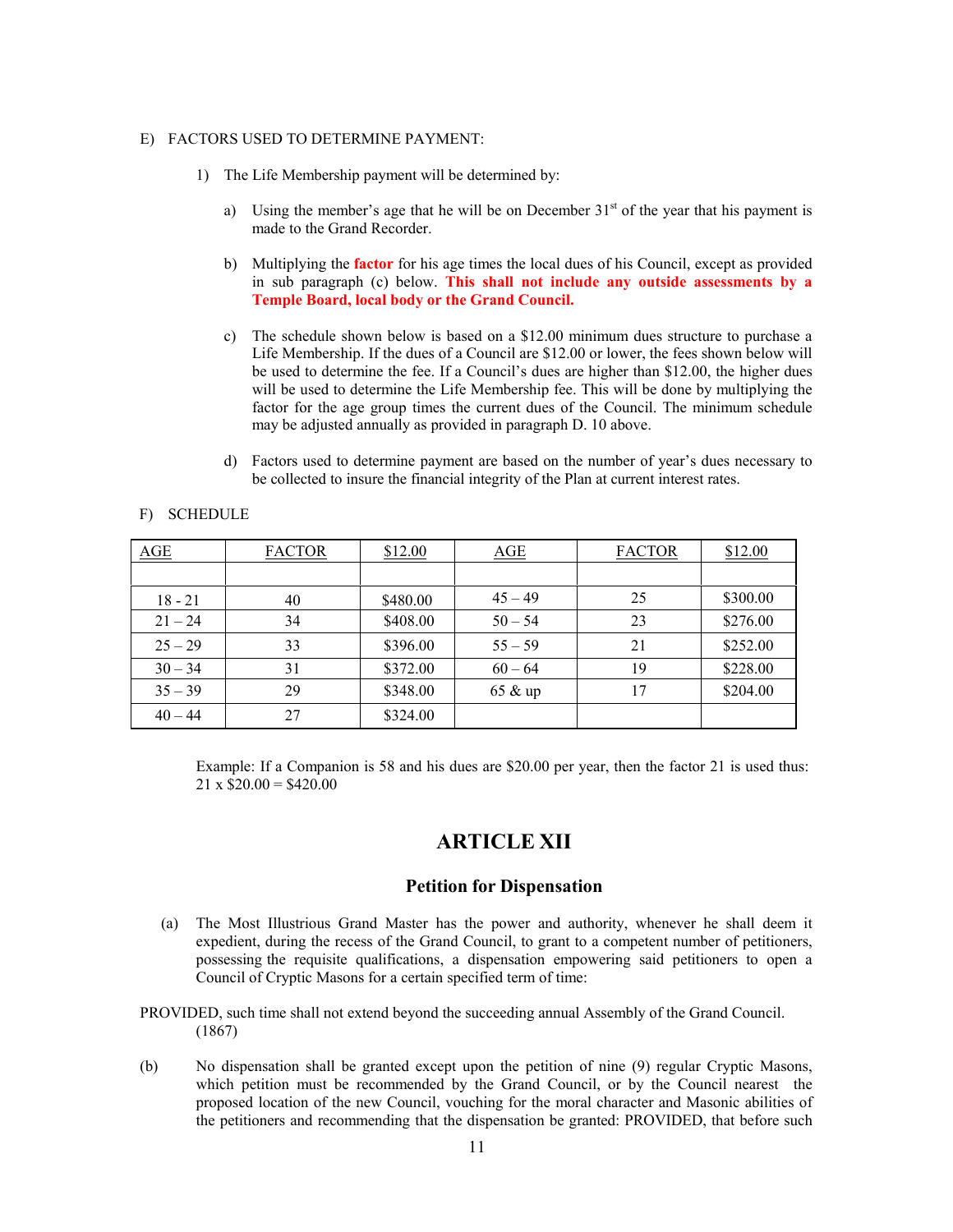dispensation be issued the fee required by the By-Laws of this Grand Council for a charter to constitute a regular Council of Cryptic Masons be first deposited with the Grand Recorder. ( see Article XI, section (a) ( 1867 )

#### **ARTICLE XIII**

#### **Charters – Constituent Councils**

(a) No charter for constituting a new Council of Cryptic Masons shall be granted by this Grand Council until a competent number of those applying for the same shall have performed a requisite amount of work under dispensation from the Most Illustrious Grand Master, or Grand Council, and such work reported to and fully examined and approved by the Grand Council at an annual assembly thereof. (1867)

#### **ARTICLE XIV**

#### **Amendments**

(a) Whenever it shall be necessary to alter or amend this Constitution, the same shall be done in the manner following, to-wit:

Such alterations or amendments being proposed in writing at an annual assembly of the Grand Council, and seconded by the majority of the members present, must then lay over for the consideration of the constituent Councils until the next annual assembly, when, if adopted by two-thirds of the members present, the same shall become part of this Constitution: PROVIDED, that before final action can be had thereon, such proposed alterations or amendments must be referred to and reported on by the Committee on Jurisprudence: and PROVIDED FURTHER: That by unanimous consent such alterations or amendments may be passed at the same annual assembly when proposed. (1867)

#### **ARTICLE XV**

#### **Repealing Clause**

(a) All former Constitutions of the Grand Council of Cryptic Masons of the State of Indiana are hereby repealed.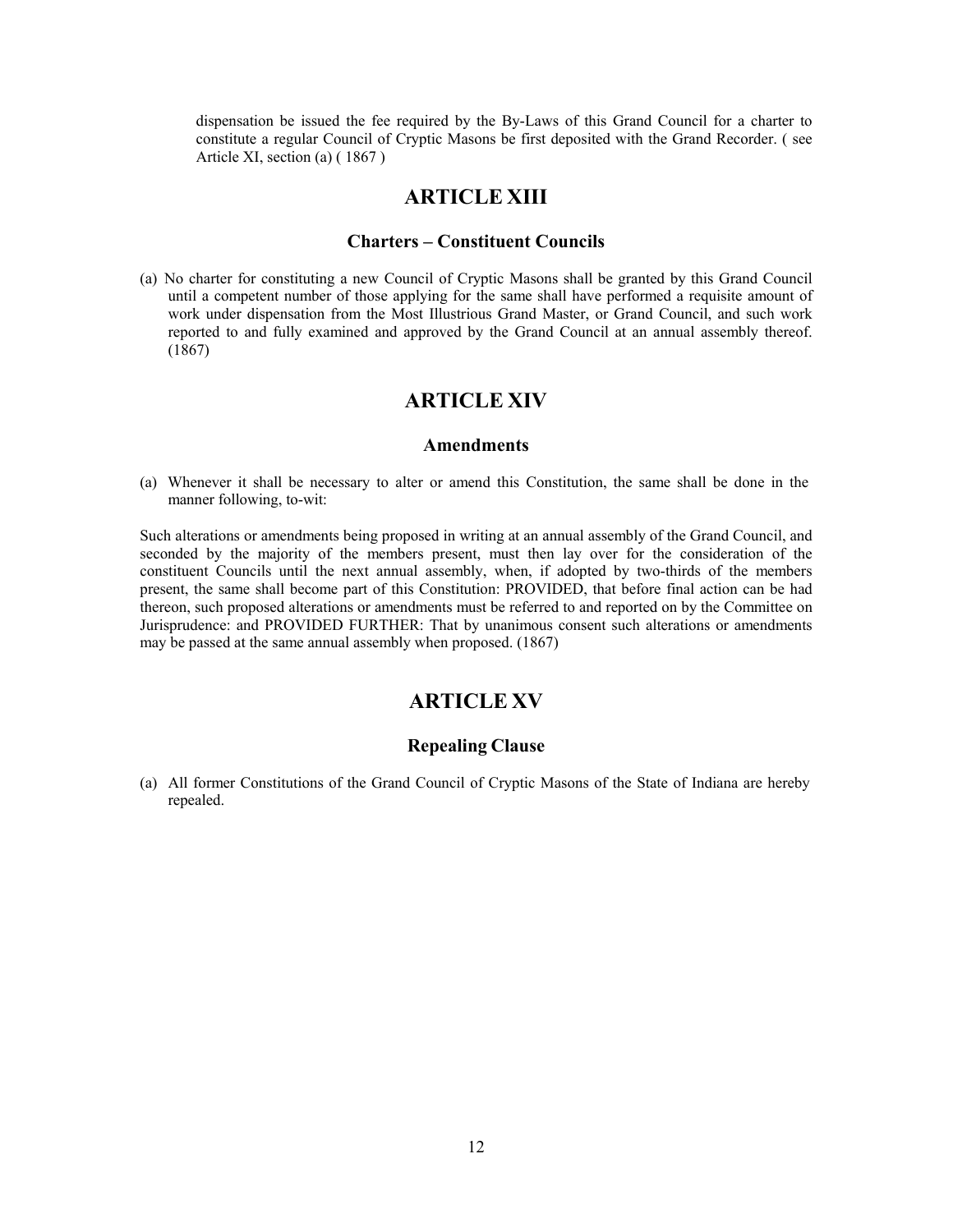## **GENERAL LAWS of the GRAND COUNCIL of CRYPTIC MASONS of the STATE OF INDIANA**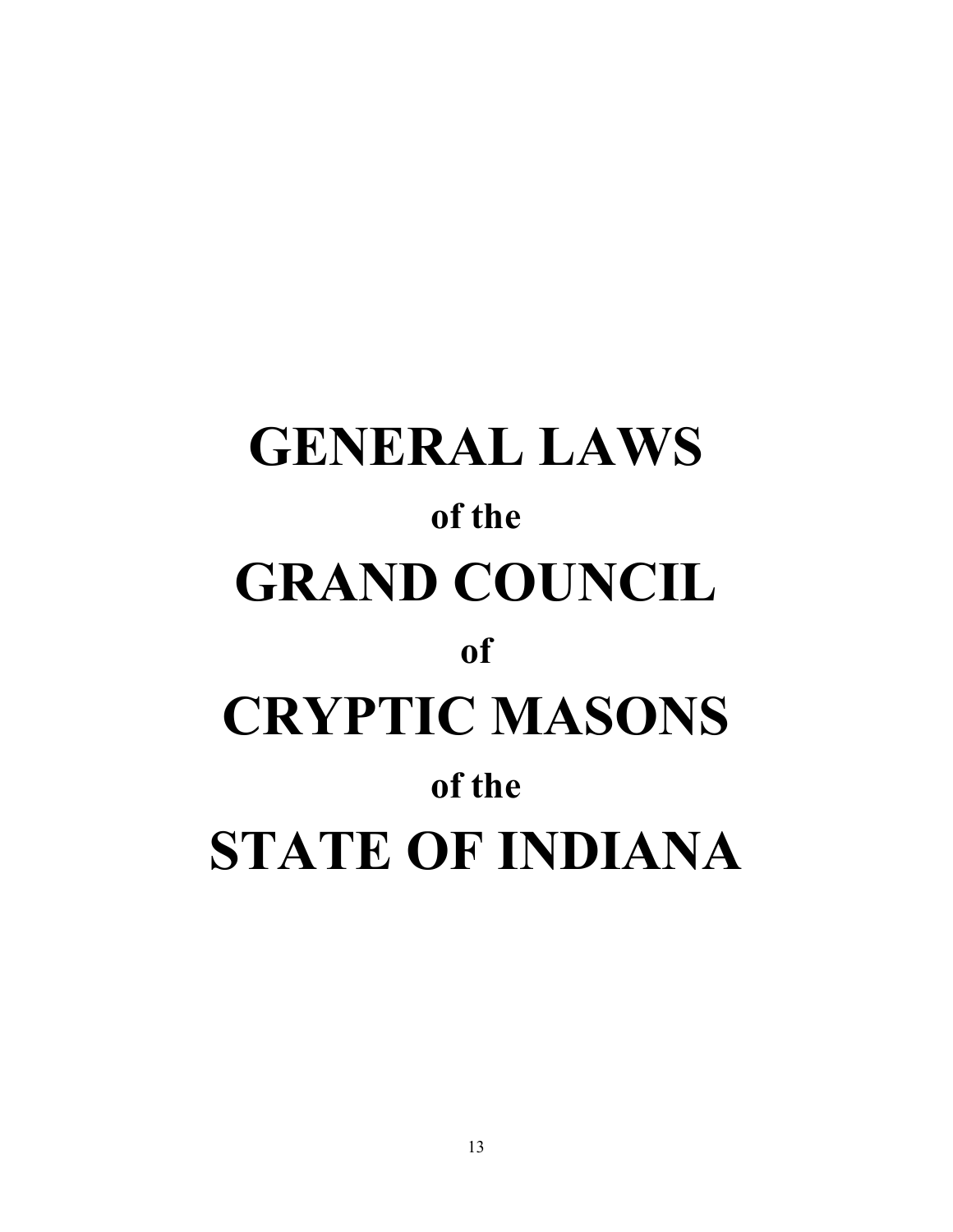#### **CHAPTER I**

#### **Assemblies and Business**

Sec. 1.010 The annual assemblies of the Grand Council shall be held at such place and date as shall be designated by the Grand Council, or in absence of such designation, as shall be designated by its three principal Grand Officers. (1918 – 1980 – 1987)

Sec. 1.020 The Grand Council shall be opened at nine o'clock AM, on the day fixed for the annual assemblies, and shall then continue in session at such hours as may be found convenient from day to day, until the business presented for consideration shall have been fully disposed of. (1867 – 1987)

Sec. 1.030 At any called assembly held in pursuance of notice from the Grand Master of this Grand Council, no business shall be transacted except that for which the Grand Council shall have been especially convened. (1867 – 1987)

Sec. 1.040 At all sessions of the Grand Council, the representatives of three (3) Constituent Councils shall constitute a quorum for the transaction of business; and in the decision of all questions arising before the Grand Council, each member present shall be entitled to one vote, and a majority will decide. (1867)

Sec. 1.050 No representative of a Council can be permitted to take his seat as a member of this Grand Council until the annual returns of such Council shall have been regularly made and filed with the Grand Recorder, and its dues regularly paid, as required by Article XI of the Constitution; and should such delinquency continue for the space of two years, the Charter, property and funds of such Council shall become forfeited to the Grand Council. (1919)

Sec. 1.060 Any Companion Cryptic Mason obtaining, or attempting to obtain, his election to any office in the Grand Council of Cryptic Masons of the State of Indiana, by distributing printed matter or writing letters of solicitation, either by himself or indirectly through others shall be ineligible to hold office to which he may be elected. (1923)

Sec 1. 061 Should any Companion of any Constituent Council of this jurisdiction promote or attempt to promote or oppose the candidacy of any other Companion of this jurisdiction by distributing printed matter or writing of a letter or letters of solicitation either directly by himself or indirectly through any other person or media, he shall be ineligible to hold office in the Grand Council of Cryptic Masons of Indiana, and the Most Illustrious Grand Master upon being satisfied that any such solicitation was made by any such Companion, shall forthwith, upon adjournment of the Grand Council to which such solicitation was pertinent, prefer charges of un-Masonic conduct upon the Companion who made such solicitation, same to be through the Constituent Council to which said Companion is then a member. The trial thereof to be in accordance with established procedure set forth in the General Regulations for Constituent Councils in any case involving the charge of un-Masonic conduct and it shall be the duty of the Illustrious Master and other appropriate officers of such Constituent Council to hold such trial within ninety (90) days of having said charges so preferred.  $(1968 - 1979)$ 

Sec. 1.070 It shall be unlawful for Councils, or members, to circularize the Councils in reference to matters to be presented to Grand Council, and the Grand Master has full authority to see that this rule is enforced, except that a member of the Grand Council having a legitimate concern for the welfare of the Craft, and wishing to express this concern in writing, may submit his concern in writing to the Grand Recorder to be forwarded to the Circularizing Committee for its review. The Committee will review the writing, and if it is found not to be derogatory or un-Masonic in nature, or for personal or commercial gain, it shall forward it to the Grand Recorder at least sixty (60) days prior to the next Grand Assembly for distribution to the delegates at the Grand Assembly, together with its recommendation thereon. (1991)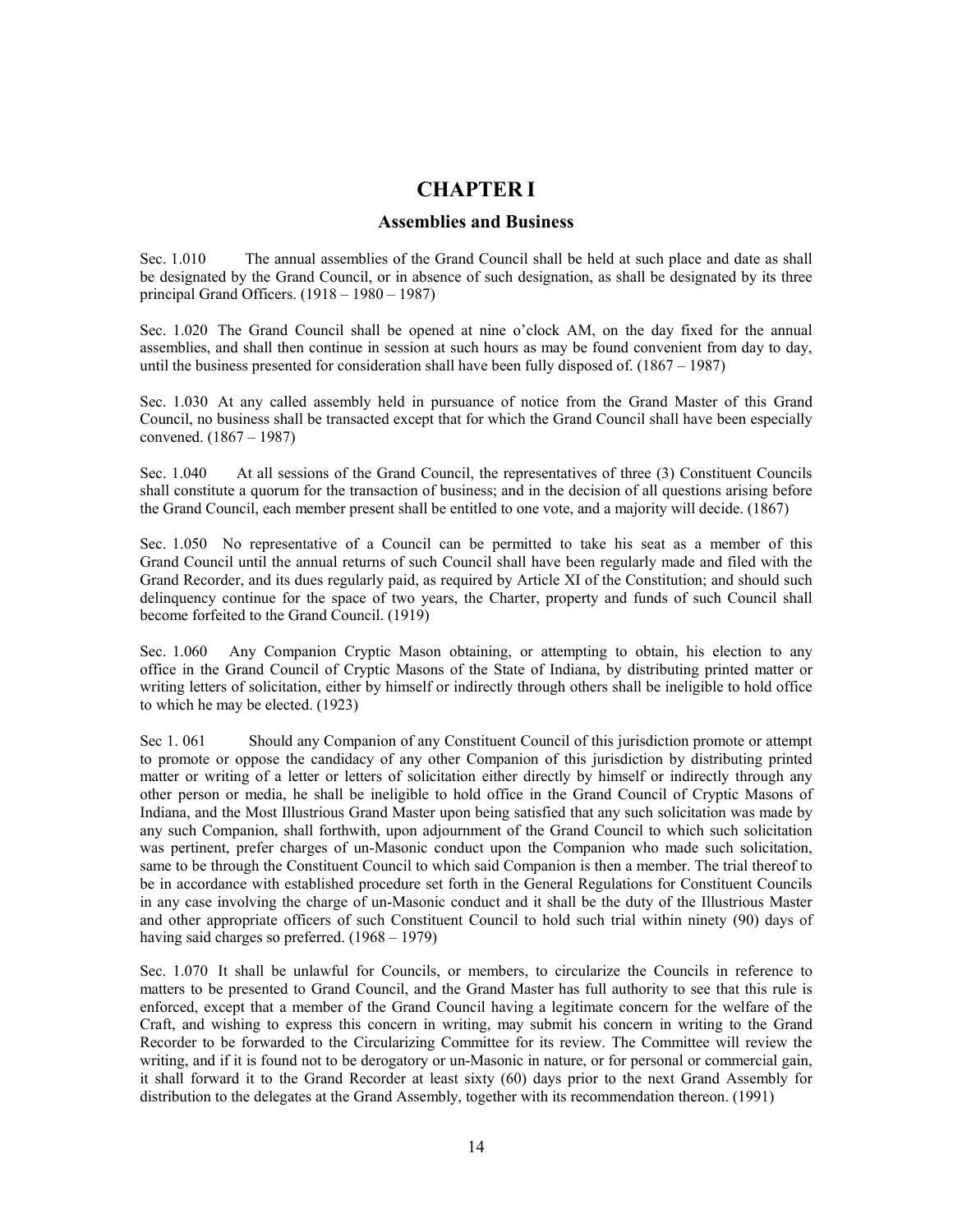#### **CHAPTER II**

#### **Duties of Grand Officers**

#### Sec. 2.010 Duties of the Most Illustrious Grand Master:

- (a) It is the duty of the Most Illustrious Grand Master to attend and preside over the sessions of the Grand Council; preserve strict order and decorum; put all motions made and seconded; decide all questions of order that may arise; sign the proceedings of the Grand Council, when properly drawn up, and fill such vacancies in the Grand Officers as may from time to time appear during the sessions of the Grand Council. ( 1867 )
- (b) At the opening of each assembly, he shall make written report of his official acts and doings, and such other matters as he may deem necessary for the consideration of the Grand Council. ( 1867 )
- (c) It shall be the duty of the Most Illustrious Grand Master to appoint, within ten (10) days of his installation, the following Committees:

| $\left( \right)$  | On Credentials                       | 15) On Investments   |
|-------------------|--------------------------------------|----------------------|
| 2)                | On Visiting Companions               | 16) On Ritual        |
| 3)                | On Charters & Dispensations          | 17) On Cryptic Light |
| 4)                | On Grievances and Appeals            | 18) On Philanthropy  |
| 5)                | On Ways and Means                    | 19) On Education     |
| $\lceil 6 \rceil$ | On Payroll                           | 20) Technology       |
| 7)                | On Jurisprudence                     | 21) Time Deposit     |
| 8)                | On Unfinished Business               | 22) Hospitality      |
| 9)                | On Memorials                         | 23) Tellers          |
|                   | 10) On Inspections                   | 24) Resolutions      |
|                   | 11) On Insurance                     | 25) Appreciation     |
|                   | 12) On Time & Place                  | 26) Cryptic Shrine   |
|                   | 13) Correspondence/Foreign Relations | 27) Life Membership  |

14) On Accounts

Except as may otherwise be provided in the General Laws, each of said committees must consist of at least three (3) members of the Grand Council: PROVIDED, that the Committee on Ways and Means shall include the Grand Treasurer as an ex officio member. (1867 – 1913 – 1954 – 1960 – 1979 – 1987 – 1998)

(d) (1) The Most Illustrious Grand Master shall appoint all other committees raised for the transaction of business of the Grand Council that may not be appointed by resolution at the same, and all committees shall make due report on the subject matter referred to them. ( 1867)

(2) The Most Illustrious Grand Master shall appoint some Companion to serve as Grand Representative near the Grand Council of Indiana for each of the sister Grand Jurisdictions in fraternal relationship with it, to the end that peace, harmony and good fellowship between us may be the better conserved. ( 1948 )

(3) The Most Illustrious Grand Master shall have the power to revoke such appointee, who, without just cause and excuse, fails to attend two (2) consecutive annual assemblies of the Grand Council, and shall appoint a successor to fill the vacancy caused; provided, that any such appointment shall be held in the nature of an honorarium, without mileage or per deim. ( 1948 )

(4) The Most Illustrious Grand Master shall have the power to appoint a York Rite Committee, to consist of the first three (3) officers of the Grand Council, and one (1) Past Grand Master, appointed each year by the Grand Master. ( 1952 )

(5) Within ten (10) days after the close of the annual assembly of the Grand Council, the Grand Master shall appoint an Arch officer to represent each of the several Arches into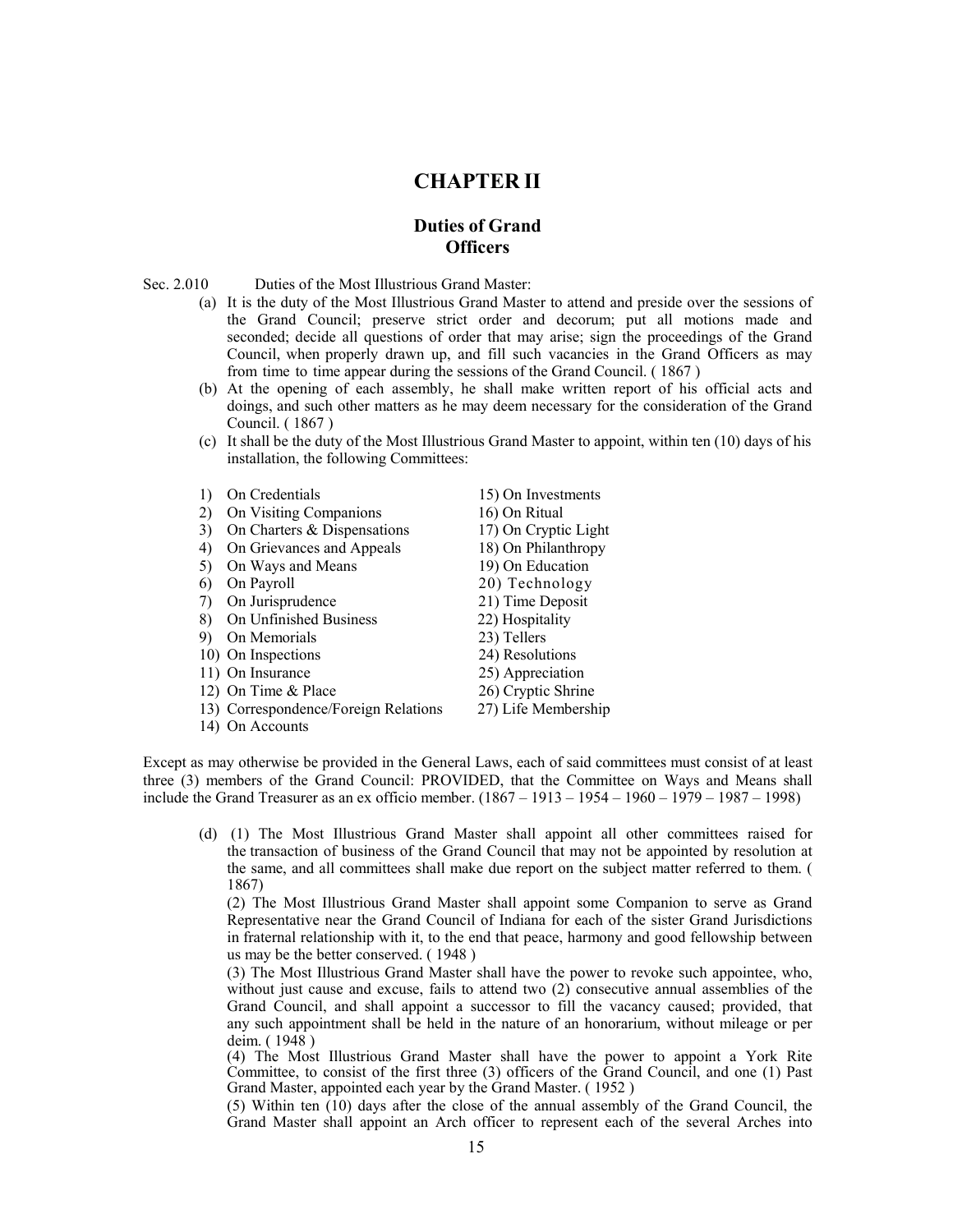which the State has been divided by the Grand Council of Indiana. The elected Grand Officers; excluding the Grand Master, The Grand Treasurer and the Grand Recorder; will each be so appointed and the remaining appointments shall be made from the Past Grand Masters or any Past Illustrious Master of an Indiana Council. ( 1966 – 1989 -2014)

- (e) He shall, when required by the Grand Council, cause the work of conferring the several degrees to be rehearsed before the Grand Council, in order that uniformity of work may be observed. ( 1867 )
- (f) He shall perform such other duties as the nature of his station may require, or the ceremonies and rituals of the Cryptic Craft may impose. He may allot Constituent Councils to be visited by each Grand Officer or Past Grand Officer, the actual expenses incurred by such visitations to be paid by the Grand Council: PROVIDED, that such visitation is necessary and does not entail needless expense on the Grand Council. ( 1867 )
- (g) It shall be the duty of the Most Illustrious Grand Master to have an audit made every third  $(3<sup>rd</sup>)$  year by a certified public accountant of the records of the Grand Treasurer and the Grand Recorder covering the fiscal year with a review each year and the same shall be presented to the Accounts Committee for its consideration at the next annual assembly. (  $1882 - 1959 - 1987 - 2014$
- (h) Should any Council be found violating any of the provisions of the rules and regulations, it shall be the duty of the Most Illustrious Grand Master to arrest the charter and suspend the functions of such Council until further ordered by the Grand Council, but officers of the Constituent Council must be given an opportunity for a hearing.
- (i) The Most Illustrious Grand Master is hereby empowered to grant permission to any Constituent Council the privilege of participating in a One-Day Festival, and to use the Ritual issued by the **Grand Council of Indiana** for said purpose as it pertains to the conferring of the Royal and Select Master Degrees, if said Ritual has been approved by the Ritual Committee of the Grand Council. ( 1975 )

#### Sec. 2.020 Right Illustrious Deputy Grand Master.

- (a) It is the duty of the Right Illustrious Deputy Grand Master to make a like report of his official acts and doings at the opening of each annual assembly and generally to aid and support the Most Illustrious Grand Master in his official duties and in his absence to preside. (1867)
- Sec. 2.030 Right Illustrious Grand Principle Conductor of the Work
	- (a) The Right Illustrious Grand Principle Conductor of the Work should attend all sessions of the Grand Council in order to aid and support the Most Illustrious Grand Master in his official duties, and in his absence of his respective superiors to preside. (1867)

Sec. 2.031 At any session of the Grand Council, should the three above named Grand Officers be absent, the senior Past Grand Officer present shall be empowered to preside; and in the event no Past Grand Officer be present, then the Grand council may call any Past or Acting Illustrious Master of a Council present to take the chair.  $(1867 - 1987)$ 

- Sec. 2.040 Right Illustrious Grand Treasurer
	- (a) It is the duty of the R.I. Grand Treasurer to attend all sessions of the Grand Council with the books, papers, etc., of his office, in order to make a settlement with the committees of the Grand Council, and to pay such warrants as may be drawn on him by the R.I. Grand Recorder. (1867)
	- (b) He shall give bond in the sum of fifty thousand (\$50,000.00) dollars, which shall be secured through some reliable surety company, the premium therefor to be paid by the Grand Council, said bond to be approved by the Most Illustrious Grand Master. (1959 – 1998 )
	- (c) He shall deposit any and all funds received, in the depository approved by the Committee on Investments, within thirty (30) days of receipt of such funds. ( 1987 )
	- (d) He shall issue checks ONLY upon warrants from the Grand Recorder. Any warrant in excess of one thousand (\$1,000.00) dollars shall be approved by the Chairman of the Committee on Accounts. ( 1987 )
- Sec. 2.050 Right Illustrious Grand Recorder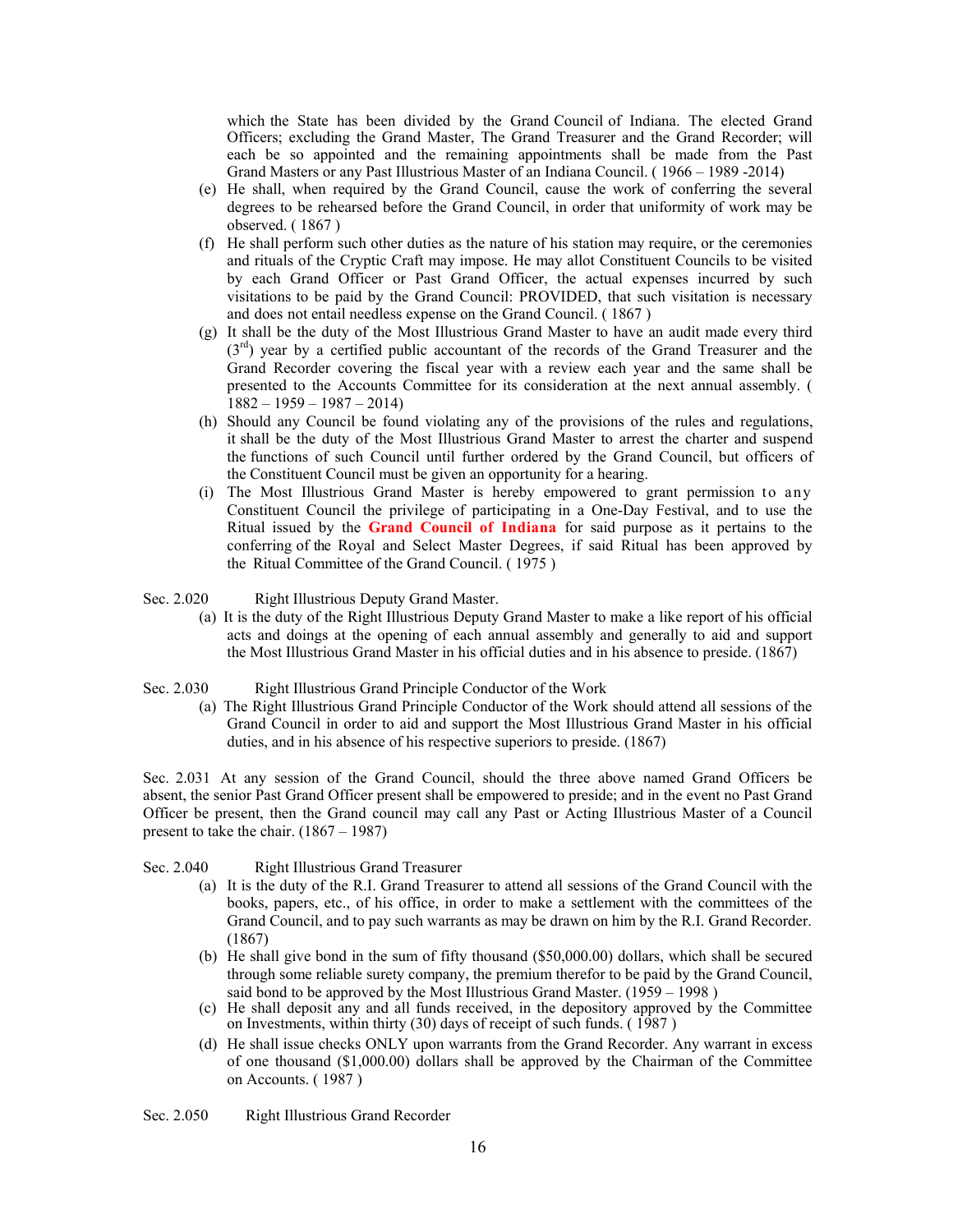- (a) It is the special duty of the Grand Recorder to attend all sessions of the Grand Council, carefully note the proceedings of the same, record such proceedings at length in a book to be kept for that purpose, and perform such ministerial duties as may pertain to his office or as may be required of him. He must have his books, papers, accounts, etc., present at the opening of each annual assembly for settlement with the Grand Council. ( 1867 )
- (b) He shall give bond in the sum of fifty thousand (50,000.00) dollars, which shall be secured through some reliable surety company, the premium therefor to be paid by the Grand Council, said bond to be approved by the Most Illustrious Grand Master. ( 1959 – 1998 )
- (c) It shall be the duty of the Grand Recorder to furnish each Recorder of every Subordinate Council a copy of every resolution sent to the Grand Recorder from Constituent Councils for presentation to the next Grand Council assembly, at least thirty (30) days in advance of the annual assembly of the Grand Council, said copy of every such resolution to be mailed by the Grand Recorder as aforesaid at least thirty (30) days prior to the annual assembly. ( 1974 )
- (d) He shall hand over to the Grand Treasurer any and all funds received, taking the Grand Treasurer's receipt therefore, within thirty (30) days of receipt of such funds, taking the Grand treasurer's receipt therefore. ( 1987 )

Sec. 2.060 Duties of Committees. The standing committees of the Grand Council shall perform the following duties, to-wit:

- (a) On Credentials The returns of Constituent Councils and the credentials of representatives shall be referred to the Committee on Credentials, who shall report the name and number of the Council he may represent. ( 1867 )
- (b) On Visiting Companions The Committee to examine Visiting Companions shall perform the duties of their appointment according to established Masonic usages. ( 1867 )
- (c) On Charters and Dispensations The Committee on Charters and Dispensations shall examine the returns of chartered Councils and their By-Laws when submitted to them by the Grand Council, and shall note all improper, informal or illegal matters therein, and report the same to the Grand Council, with their recommendations in the premises. The Committee shall also examine the work, records and By-Laws, and of Councils under Dispensation, and the proceedings of the Grand Officer granting the same. They will note all matters that are improper or unconstitutional in any such work, records and By-Laws, and report to the Grand Council, with such recommendations, as they shall deem proper. ( 1867 )
- (d) On Grievances and Appeals All matters of controversy and grievance brought before the Grand Council shall be referred to the Committee on Grievances and Appeals, whose duty it shall be to examine into the same and report for the action of the Grand Council. ( 1867 )
- (e) On Ways and Means It shall be the duty of the Committee on Ways and Means to take into consideration the condition of the funds and estate of the Grand Council, and all propositions and resolutions affecting it revenue, which may be offered; they shall specifically report thereon, and may recommend any measure which, in their opinion, will operate financially for the benefit of the Grand Council. (1987)
- (f) On Payroll It shall be the duty of the Committee on Payroll to ascertain and report the per diem and traveling compensation allowed to the members of the Grand Council. ( 1867 )
- (g) On Jurisprudence The Committee on Jurisprudence shall carefully examine all propositions to revise, alter or amend the Constitution, General Laws and Regulations of the Grand Council, as well as all other matters on questions of Masonic law or usage and make report thereon, in writing, to the Grand Council. ( 1867)
- (h) On Unfinished Business It shall be the duty of the Committee on Unfinished Business to examine and report from the journal of the previous annual assembly all such matters as were then pending and undetermined. ( 1867 )
- (i) On Memorials The Committee on Memorials may be subdivided into separate committees: (1) On or Own Fraternal Dead; (2) On Distinguished Dead of Other Jurisdictions; (3) On Deceased Grand and Past Grand Officers of this Grand Council. Advance notice shall be given the Chairman of these committees that suitable memorials may be presented, in writing, at the first session of each annual assembly. ( 1903 )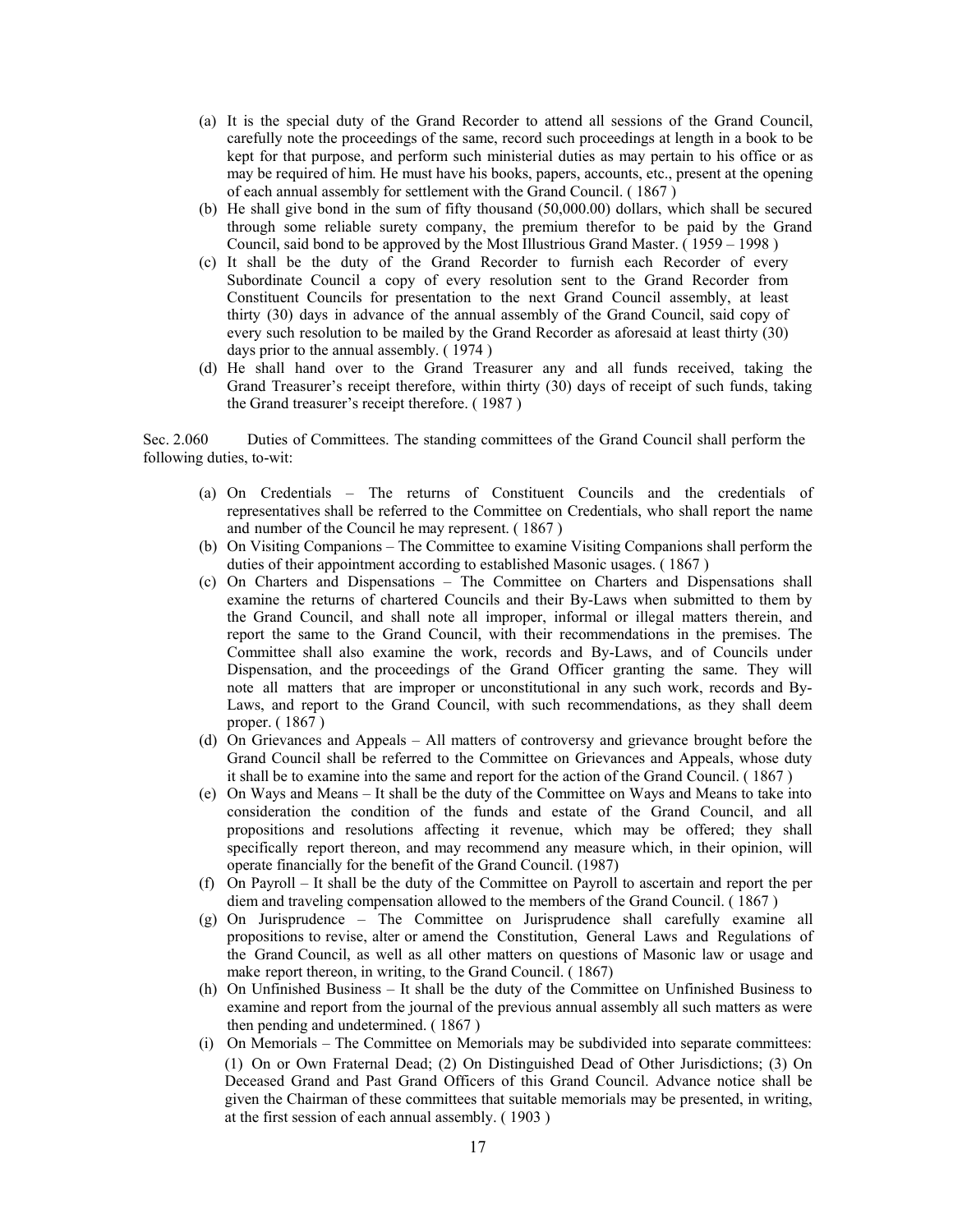- (j) On Inspections It shall be the duty of the Committee on Inspections to examine the annual report of the Grand Lecturer; to consider his recommendations relative to the Constituent Councils or for the benefit of Cryptic Masonry in general, and whatever may arise therefrom for our welfare; to take cognizance of such Councils as have been delinquent in matters of inspection under Sec. 16.050 of the General Regulations; and to make report thereon, in writing, to the Grand Council.
- (k) On Insurance The Committee on Insurance shall be charged with the responsibility of providing Workmen's Compensation, General Liability Insurance, including public liability and property damage, surety and fidelity bonds and any other type of insurance or bond coverage as the Grand Council may direct or as may be required by any General Law of the Grand Council. In the absence of any such direction from the Grand Council or any General Law thereof, said committee shall provide such insurance and bond coverage as it may determine is necessary to provide proper protection of the Grand Council; PROVIDED, that in the exercise of the discretionary authority conferred herein, the committee shall in no way be liable for error in judgment with respect to kind or amount of coverage. This committee shall consist of three (3) members, all of whom shall be Past Grand Masters of this Grand Council, the first appointment shall be for a term of one (1) year, one for a term of two (2) years and one for a term of three (3) years, and each year thereafter, a Past Grand Master of this Grand Council shall be appointed for a three (3) year term. The Grand Recorder and the Grand Treasurer shall be ex officio members of the committee. In the event of death or resignation of a member, the Most Illustrious Grand Master shall appoint a Past Grand Master of this Grand Council to serve during the unexpired term thereof.
- (l) On Time and Place It shall be the duty of the Committee on Time and Place to investigate and make recommendations to the Grand Council and its Officers regarding the date and place for the annual assemblies of the Grand Council pursuant to Sec. 1.010 and 1.020. (1981)
- (m) On Education It shall be the duty of the Committee on Education to act as custodian over the Officer's Handbook, Cryptic Monitor and any other publication of the Grand Council which is considered to be educational material. The Committee on Education will assist Councils, when requested, to secure speakers for Table Councils or other Council functions. The Committee will report on its stewardship at each Annual Assembly of the Grand Council. (1987)
- (n) On Accounts It is the duty of the Committee on Accounts to carefully examine all claims or accounts presented for allowance to the Grand Council and to examine the books and vouchers of the Grand Recorder and Grand Treasurer, balance the same and report the actual state and condition of the funds to the Grand Council. ( 1987 )
- (o) On Investments It shall be the duty of the Committee on Investments to collect any and all maturing bonds and securities and re-invest the same as in its opinion shall be most desirable: it shall also invest such other funds as may be from time to time voted by the Grand Council for that purpose. No investment of the funds of this Grand Council shall be made without the concurrence of all members of this committee. Said committee shall recommend from year to year, to the Grand Master for his approval, the depositories for Grand Council Funds and shall report its acts under this law to the Grand Council annually. ( 1987 )
- (p) On Circularizing Deleted ( 2008 )
- (q) On Ritual It shall be the duty of the Ritual Committee to study the ritual and if the majority of the committee deems it to be in the best interest of Cryptic Masonry to make changes; they will submit a resolution to the Grand Recorder sixty (60) days prior to the Grand Assembly. The resolution will state the changes proposed but will not quote the ritual verbatim.
- (r) On Cryptic Light It shall be the duty of the Cryptic Light Committee to issue a newsletter at least quarterly, if finances permit.
- (s) On Philanthropy It shall be the duty of the committee to advance the cause of Cryptic Masons Medical Research Foundation and to encourage the membership to participate in this endeavor. (2014)
- (t) On Correspondence/Foreign Relations This Committee shall review all matters of foreign correspondence referred to them and report to the Grand Council by resolution or otherwise their recommendation.
- (u) Time Deposit The Deposit will be opened and a new deposit made each twenty-five (25) years. It will be opened in the year 2000 and the contents of the vault will be placed in the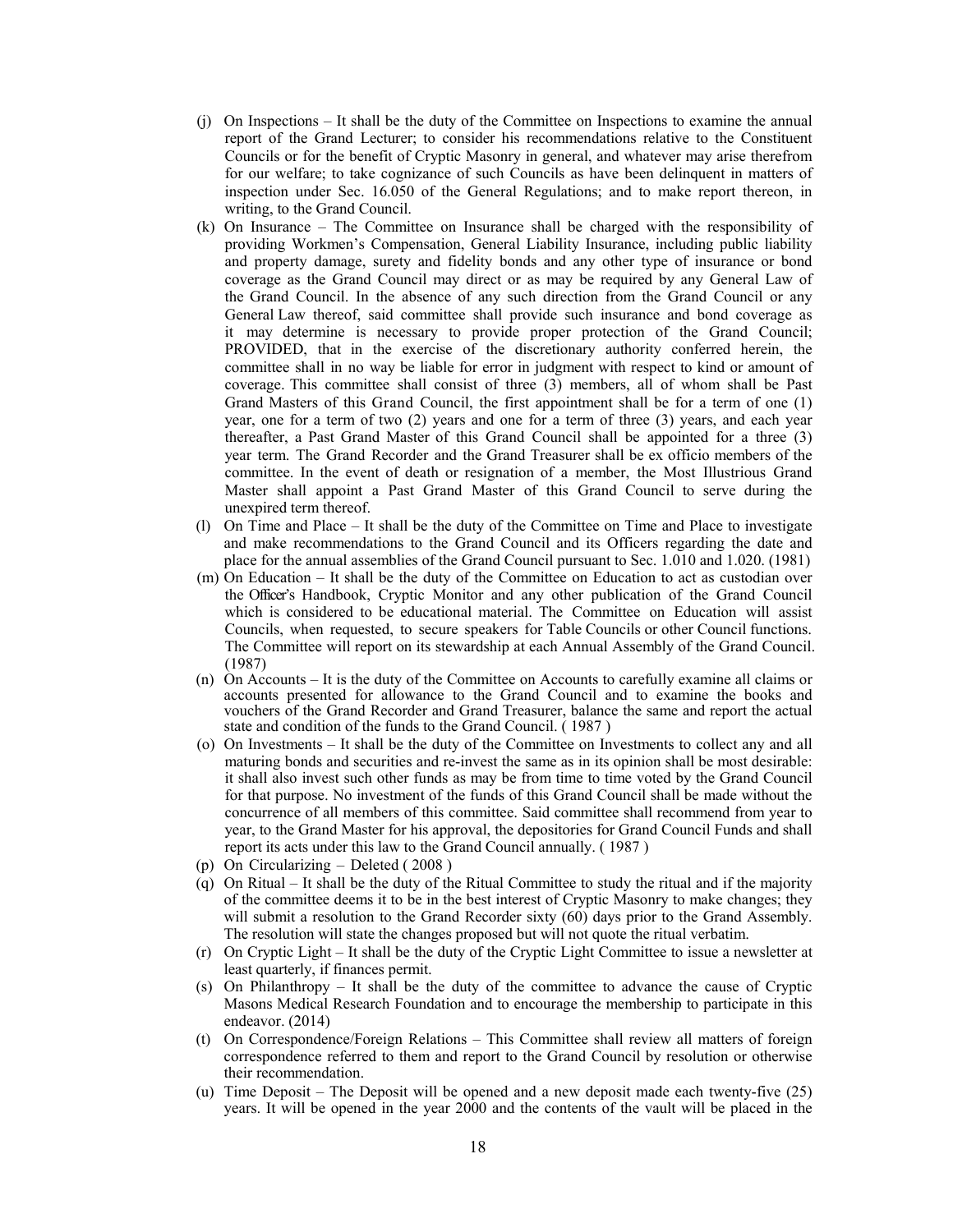museum located at Indiana Council #1. A record will be made of the items placed in the container, which will be maintained by the Grand Recorder. (2014)

- (v) Tellers Committee It will be the duty of the Tellers to collect the ballots and make an accurate count of the same and report the results to the Grand Council.
- (w) Resolutions Committee shall review the recommendations of the Most Illustrious Grand Master and all resolutions and refer them to the proper committees for action.
- (x) Appreciation Committee The committee will draft a resolution to be presented near the end of each Grand Assembly for adoption. The report will thank each of the committees, the visiting distinguished guests and delegates for their part in making the meeting a success.
- (y) Cryptic Shrine Committee It will be the duty of this committee to maintain the Shrine grounds, plan the rededication festivities and select the Headquarters Motel. They will see that the speakers are provided for and other dignitaries as requested by the Most Illustrious Grand Master.
- (z) Technology Committee It will be the duty of this committee to be in charge of the Website, Database and all social media. This will include Facebook, YouTube, Twitter, etc. the Committee shall also be there to consult on any project relating to technology. The Committee will also attempt to keep up with new technology that might be used for Public Relations, communication or anything that may benefit the membership. (2014)

#### **CHAPTER III**

#### **Fees and Allowances**

Sec. 3.010 The Most Illustrious Grand Master shall be reimbursed for expenses incurred as budgeted for by the Ways and Means Committee and approved by the Grand Council. Vouchers will be required by the Grand Recorder and may be paid as requested. Mileage may be paid at the rate allowable by the Internal Revenue Service. Additional money will be allowed for decorations and expenses incurred at the annual Grand Assembly. (1931 – 1945 – 1973 – 1983 – 1998)

Sec. 3.020 The Grand Treasurer shall receive as an allowance and/or expense account as budgeted for by the Grand Council. Vouchers will be required by the Grand Recorder and may be paid as requested. Mileage may be paid at the rate allowed by the Internal Revenue Service.  $(1931 - 1945 - 1973 - 1983 - 1989)$ 1998)

Sec. 3.030 The Grand Recorder shall receive an allowance and/or expense account as budgeted for by the Ways and Means Committee and approved by the Grand Council for his services or expenses incurred. Mileage may be paid at the rate allowable by the Internal Revenue Service. A record of expenses will be available for Audit. Payments may be paid in equal monthly installments on his order drawn on the Grand Treasurer. (1867 – 1883 – 1910, 33, 46, 50, 53, 59, 78, 83 and 1998)

Sec. 3.040 The Grand Lecturer shall be appointed by the Illustrious Grand Master, whose duties are to inspect and instruct the Constituent Councils and those under Dispensation, under the direction of the Most Illustrious Grand Master and report thereon in detail to the annual assembly of this Grand Council. He shall be entitled to be reimbursed for car allowance at the rate set annually by the Internal Revenue Service. Actual expenses for motel, meals and other expenses incurred while acting in an official capacity as Grand Lecturer may be allowed as budgeted by the Grand Council. All vouchers, with supporting documentation must be submitted to the Grand Recorder, who will prepare a warrant for payment, by the Grand Treasurer. (1933, 46, 50, 53, 55, 56, 58, 59, 66, 87 and 1998)

Sec. 3.050 **Each Illustrious Master of a constituent Council, or his Proxy, shall be entitled to draw from funds there of thirty- five (\$35) dollars for each day necessarily spent in attending the assemblies of the Grand Council. Such funds shall be sent directly to the Constituent Council for dispersement: The Illustrious Master or Proxy MUST attend the Installation of Grand Officers to qualify for these funds. (DELETE)All permanent members of the Grand Council which may be called by the Grand Master for committee meetings on the day preceding the Grand Council annual assembly is entitled to an additional thirty-five (\$35) dollars.** (1867 –1881 –1998-**2018**)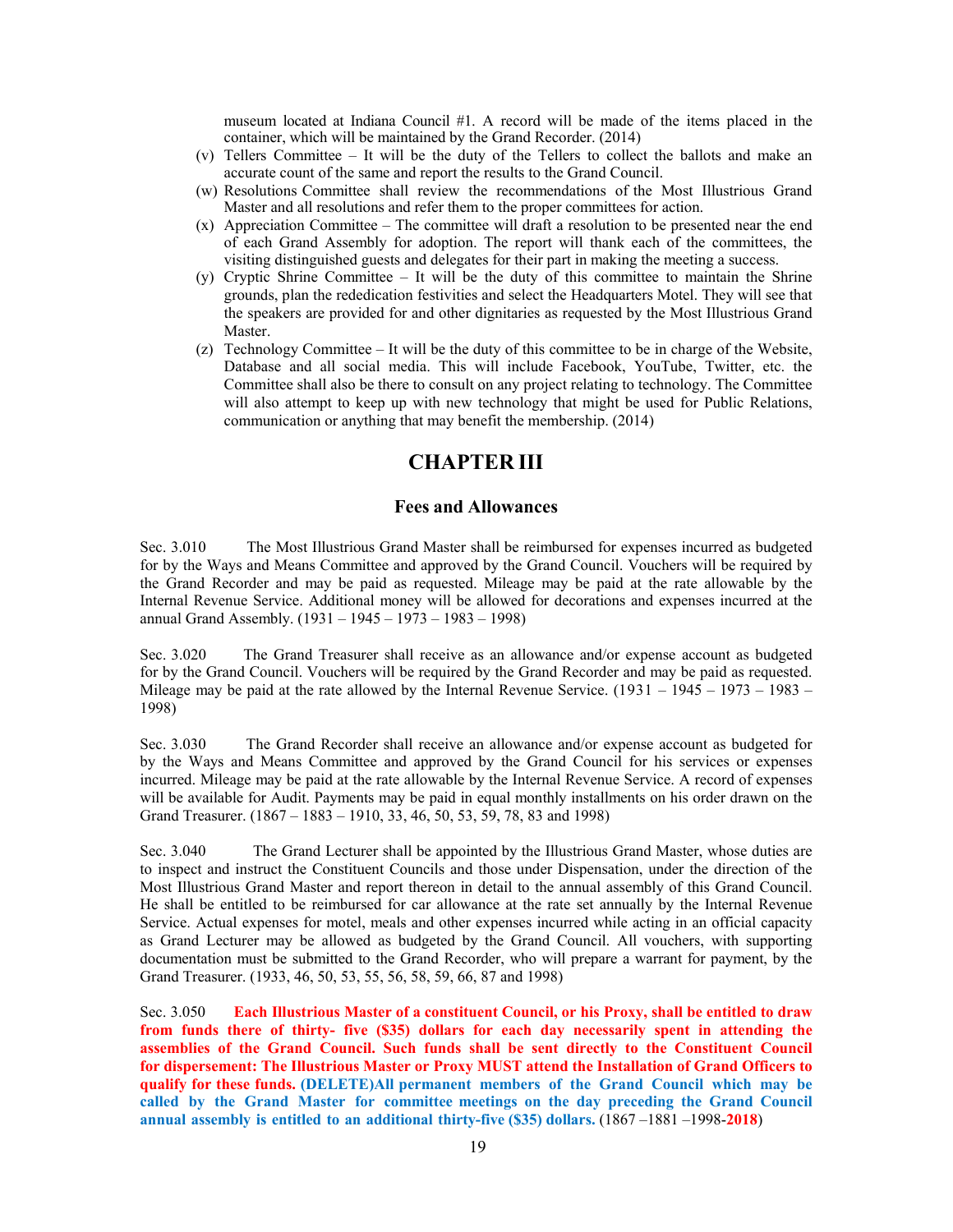Sec. 3.060 Each of the elected officers of the Grand Council and each of the Past Grand Masters thereof, who regularly attend the sessions of the Triennial Assemblies of the General Grand Council of Cryptic Masons International, shall receive from the funds of the Grand Council **(One Hundred (\$100.00))** dollars per day for each day of attendance, plus the registration fee. (1915, 17, 48, 53, 81, 89, 1998 (**and 2018)**

#### **CHAPTER IV**

#### **Cryptic Shrine**

Sec. 4.010 Cryptic Shrine Pilgrimage

- (a) The Grand Council shall sponsor and support an annual Cryptic Shrine Pilgrimage to the site of the Cryptic Masonry Shrine dedicated at New Albany, Indiana, on December 6, 1975 as a Masonic memorial of the Bicentennial celebration of our country.
- (b) Said Cryptic Shrine Pilgrimage shall be held annually on the third  $(3<sup>rd</sup>)$  Saturday of July.

#### **CHAPTER V**

#### **Rule of Order**

Sec. 5.010 The Grand Master shall take the chair at nine o'clock AM the first day and nine o'clock AM on each succeeding day of the annual assembly unless a different hour shall have been previously fixed by the Grand Council and shall proceed immediately to convene the Grand Council in due form: after which he shall observe the following order of business, so far as practicable:

- (a) Calling the roll of Grand and Past Grand Officers, Grand Representatives and Representatives of Councils.
- (b) Reports from Grand Officers in order according to rank.
- (c) Reports from standing committees, in the order as arranged and mentioned in the Laws of the Grand Council. (2.060)
- (d) Reports from select committees, in the order in which the same may be presented.
- (e) Resolutions, memorials, appeals or other matters which may be presented.
- (f) The foregoing order of business may be dispersed with or varied from time to time for the purpose of receiving a report from the Committee on Credentials or for the consideration of the special order of the day, which may have been previously fixed for that hour.
- (g) The Grand Master shall preserve due order and decorum in conducting the business of the Grand Council. He may speak to points of order in preference to other members. He shall decide all questions of order, subject however, to appeal to the Grand Council by any two (2) members thereof.
- (h) Any question that may be susceptible to a division shall be divided and the question thereon taken separately, should any member of the Grand Council desire it.
- (i) When a question shall have been decided, any member who may have voted with the majority may move for reconsideration thereof at any time before the final closing of the assembly.
- (j) When a question is put, it shall be the duty of every member present to vote, unless excused by a vote of the Council.
- (k) No motion shall be entertained until seconded, and no debate shall be had thereon until the question shall have been stated by the presiding officer.
- (l) Every motion shall be reduced in writing when requested by a member of the Grand Council.
- (m) All questions shall be propounded in the order in which they are moved, except that in filling blanks the largest sum or the longest time named shall be put first.
- (n) When a question is under debate, no motion shall be received except: First – To call off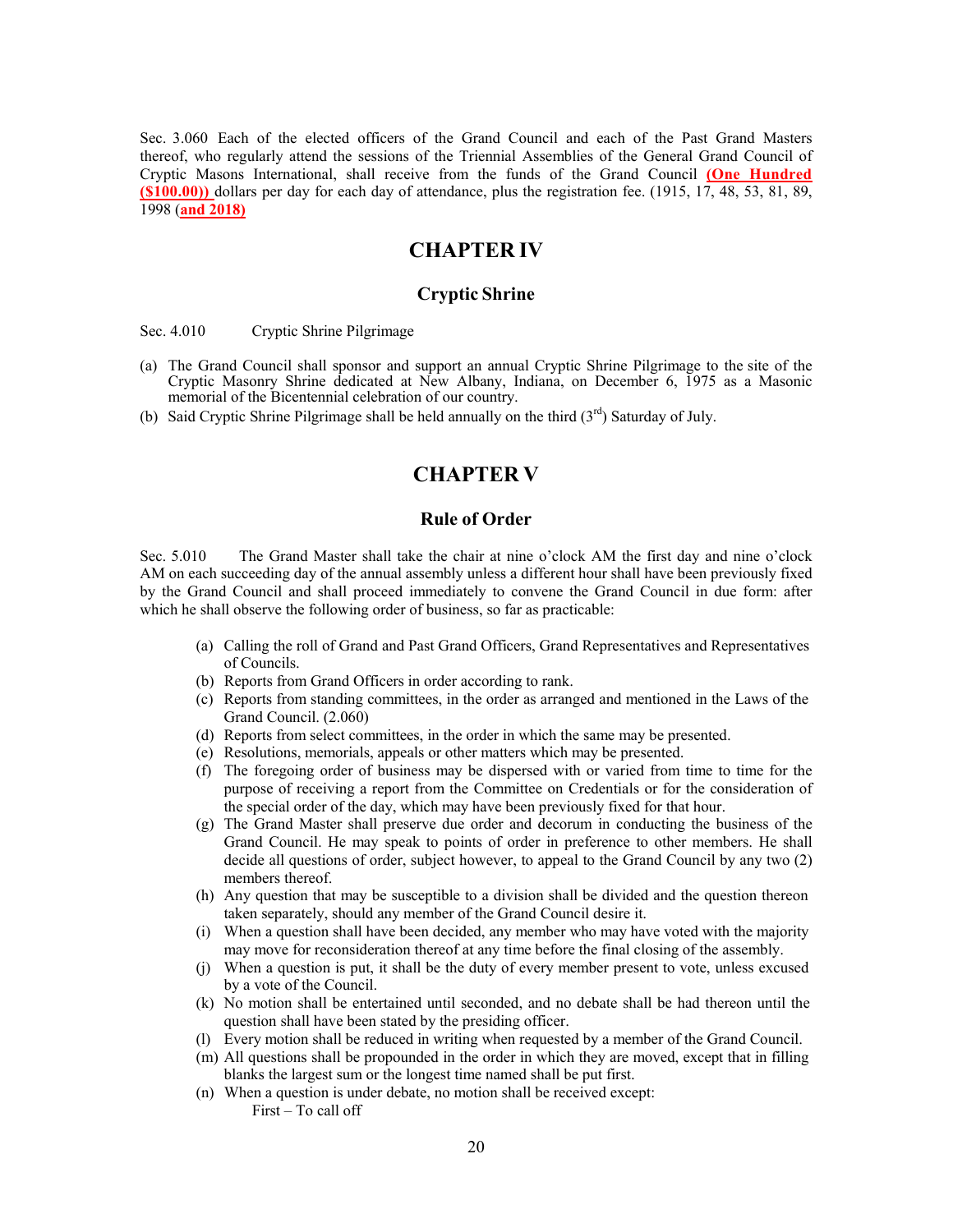Second – To postpone indefinitely

- Third To postpone to a certain time
- Fourth To commit (i.e., to refer to committee)

Fifth – To amend

- Which several motions shall have precedence in the order listed above.
- (o) When a question is postponed indefinitely, the same shall not be again taken up and acted upon at that particular session of the Grand Council.
- (p) Motions and reports may be committed at the pleasure of the Grand Council.
- (q) When a member is about to address the Grand Council, he shall rise from his seat and respectfully address the Grand Master by his title, which is "Most Illustrious", and confine himself to the question under debate and avoid all personalities.
- (r) No committee shall sit during the session of the Grand Council, without special leave.
- (s) In all proceedings of the Grand Council, it shall be governed by the rules of other deliberate Masonic Bodies, except as herein otherwise specially provided.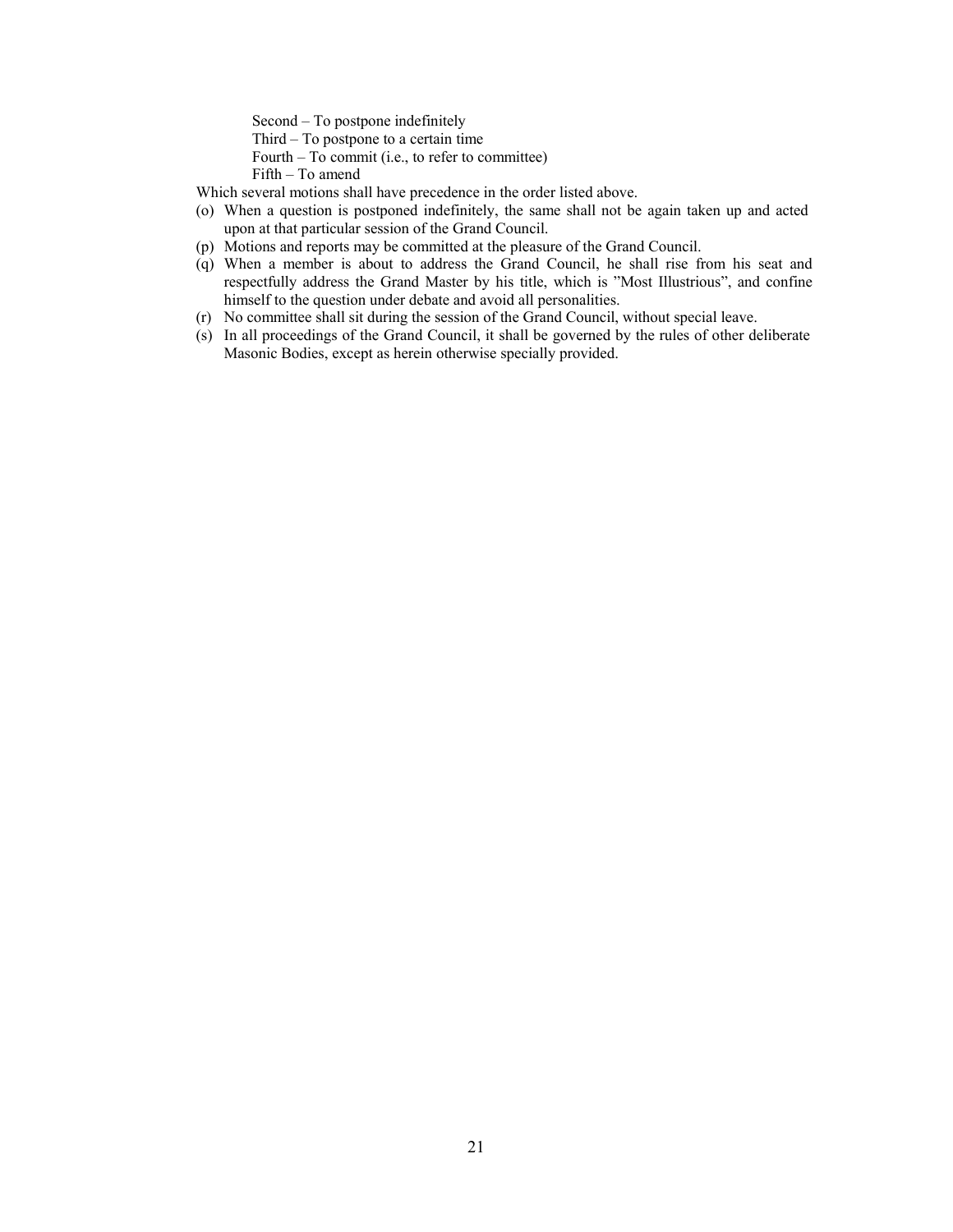## **GENERAL REGULATIONS CONSTITUENT COUNCILS**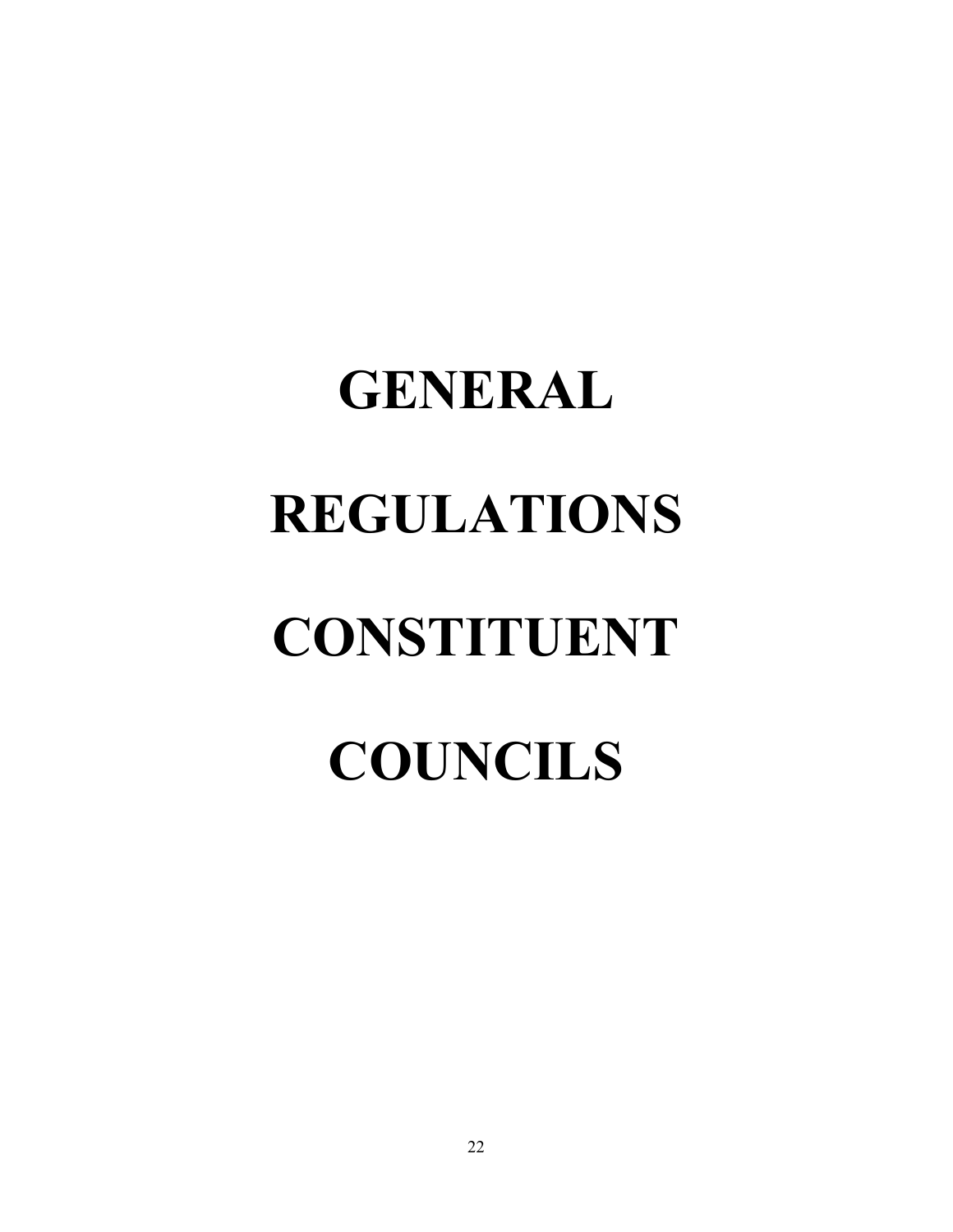#### **CHAPTER X**

#### **Requirements for a Council**

Sec. 10.010 All lawful assemblies of Royal and Select Masters are called Councils of Cryptic Masons, and all Charters heretofore granted to presently existing Councils are hereby amended accordingly.  $(1867 - 1983)$ 

Sec. 10.020 Every Council of Cryptic Masons within the State of Indiana, must have a dispensation or charter, duly issued by authority of this Grand Council and any Council or assembly of Cryptic Masons not complying with these provisions, is hereby declared irregular and clandestine; and all Masonic intercourse or communication whatever, either public or private, with such unlawful and clandestine association, or with any member thereof, is hereby strictly forbidden under penalty of expulsion. (1867)

Sec. 10.030 Every Council of Cryptic Masons under this jurisdiction must have the following officers, viz:

Illustrious Master Deputy Master Principal Conductor of the Work Treasurer Recorder Captain of the Guard Conductor of Council Steward Sentinel And may have a Chaplain or Organist

With these may be associated as many other members (not less than nine, including the officers), as may be found convenient for work and good government, each of whom, when present, shall be entitled to one vote on all questions arising before the Council, except as otherwise provided for by the laws of the Grand Council. (1867 – 1877 – 1935 – 1969)

Sec. 10.040 The Officers of a Constituent Council shall be as follows:

- (a) The first officer of a Council is styled Illustrious Master and represents King Solomon; he is to be dressed in a royal robe of purple, with a crown upon his head and a scepter in his hand, seated in the East behind a triangular pedestal covered with crimson, with a golden triangle thereon. His jewel shall be a square and compass enclosed by a triangle. ( 1867 – 1883 )
- (b) The second officer is styled Deputy Master and represents Hiram, King of Tyre; he is dressed in a royal robe of purple with a crown upon his head and a scepter in his hand; he is seated on the right of the first officer, behind a triangular pedestal covered with crimson, with a golden triangle thereon. His jewel shall be a level enclosed by a triangle.  $(1867 - 1883)$
- (c) The third officer is styled Principal Conductor of the Work and represents Hiram, the widows son; he is dressed in a robe of orange, with a turban on his head, holding a mallet and triangle; he is seated on the left of the first officer, behind a triangular pedestal covered with crimson, with a golden triangle thereon. His jewel is a plumb enclosed by a triangle. (1867 – 1883)
- (d) The fourth officer is the Treasurer, seated in the Northeast. His jewel is two Keys enclosed by a triangle. (1867 – 1883 )
- (e) The fifth officer is the Recorder, seated in the Southeast. His jewel is two quill pens enclosed by a triangle.  $(1867 - 1883)$
- (f) The sixth officer is styled the Captain of the Guard and represents Adoniram; he is seated in the West, armed with a sword. His jewel is an axe enclosed by a triangle. (1867 – 1883)
- (g) The seventh officer is the Conductor of the Council, seated in the South. His jewel is a scroll or baton enclosed by a triangle. ( 1867 - 1883 )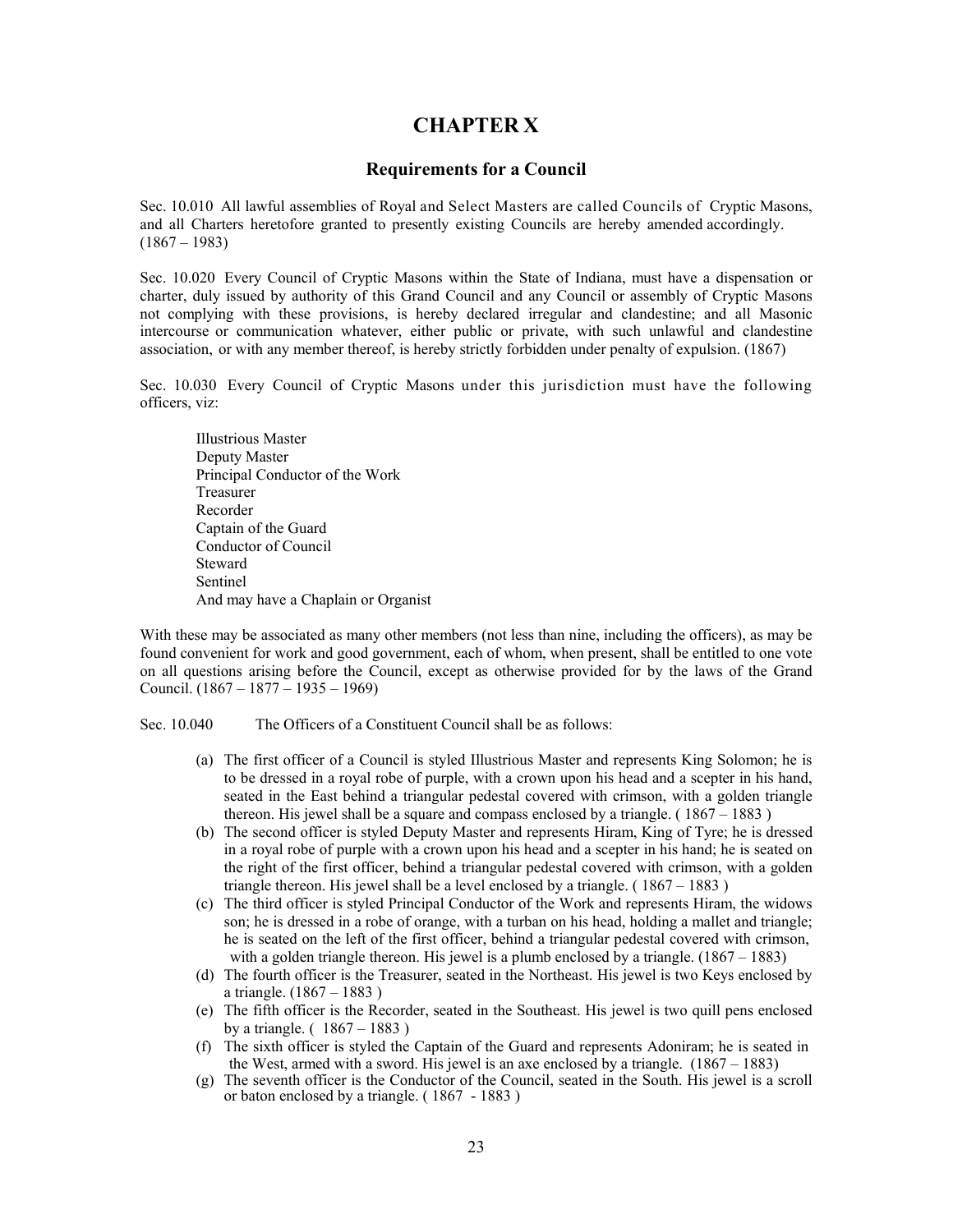- (h) The eighth officer is the Steward, seated at the entrance of the Assembly. His jewel is a sword enclosed by a triangle.  $(1867 - 1883)$
- (i) The ninth officer is the Sentinel, seated outside the door. His jewel is two swords enclosed by a triangle. ( 1867 – 1883 )
- (j) The Chaplain may be seated to the left and in front of the third officer. His jewel is an open Bible enclosed by a triangle. ( 1969 )
- (k) The organist may be seated at the instrument. His jewel is a lyre enclosed by a triangle. (1969)

Sec. 10.050 A Council represents King Solomon's most private apartment, lighted with nine (9) lights, distributed in threes, triangularly arranged on the pedestals of the Illustrious Master, Deputy Master and Principal Conductor of the Work.

#### **CHAPTER XI**

#### **Organization of Councils**

Sec. 11.010 A new Council may be organized upon the petition of nine (9) regular Cryptic Masons, signed with full Christian names and giving residence and present or last Council affiliation. No prescribed form shall be necessary for such petition if it expresses the objectives and purposes of the petitioners.  $(1867 - 1883)$ 

Sec. 11.020 All petitions for a new Council shall be filed with the Grand Recorder, who shall refer it to the Grand Master for action in accordance with Article X, part (a)-2, of the Constitution. Such petition must be accompanied by a record of current dues or demits of the petitioners. Petitioners for a new Council who are members of another Council under the jurisdiction of the Grand Council of Indiana, shall remain in good standing in their original Councils during the time the new Council is working under dispensation. Petitioners from sister jurisdictions and all non-affiliated petitioners shall file their demits from their respective Councils with such petition, if Dual or Plural membership is not permitted in their respective states. The absence of such receipt or demit at the time the dispensation is issued automatically deletes the name of the petitioner so affected from the petition. Per Capita will be paid in the Primary Council and not in the Council under Dispensation. (1912 – 1998)

Sec. 11.030 The petitioners for the dispensation, who filed their receipts for dues with the petition and who are desirous of maintaining their membership in the Council when constituted under charter, must withdraw from one Council or the other, or become Plural members.  $(1867 - 1998)$ 

Sec. 11.040 While it is perfectly right, and in accordance with the Constitution and principles of Masonry for members of a Council, to petition for a dispensation to form a new Council, yet in no case can any of such petitioners be permitted to vote on the recommendation of their own petition. (1867)

Sec. 11.050 The office of Illustrious Master, Deputy Master and Principal Conductor of the Work under dispensation, is filled by appointment of the Grand Master granting such dispensation and all other officers necessary for the work of the Council while under dispensation are filled by appointment of the Illustrious Master. (1867)

Sec. 11.060 No installation of the officers of a Council under dispensation is necessary or proper, nor does any title of honor or distinction accrue by reason of service in any office under dispensation. An Illustrious Master under dispensation does not become, at the end of his term of office, a Past Illustrious Master. (1867)

Sec. 11.070 A Council under dispensation possesses all the legal rights and privileges granted and conferred by the Grand Council upon a Council working under charter, except the right to elect officers while working under dispensation.  $(1867)$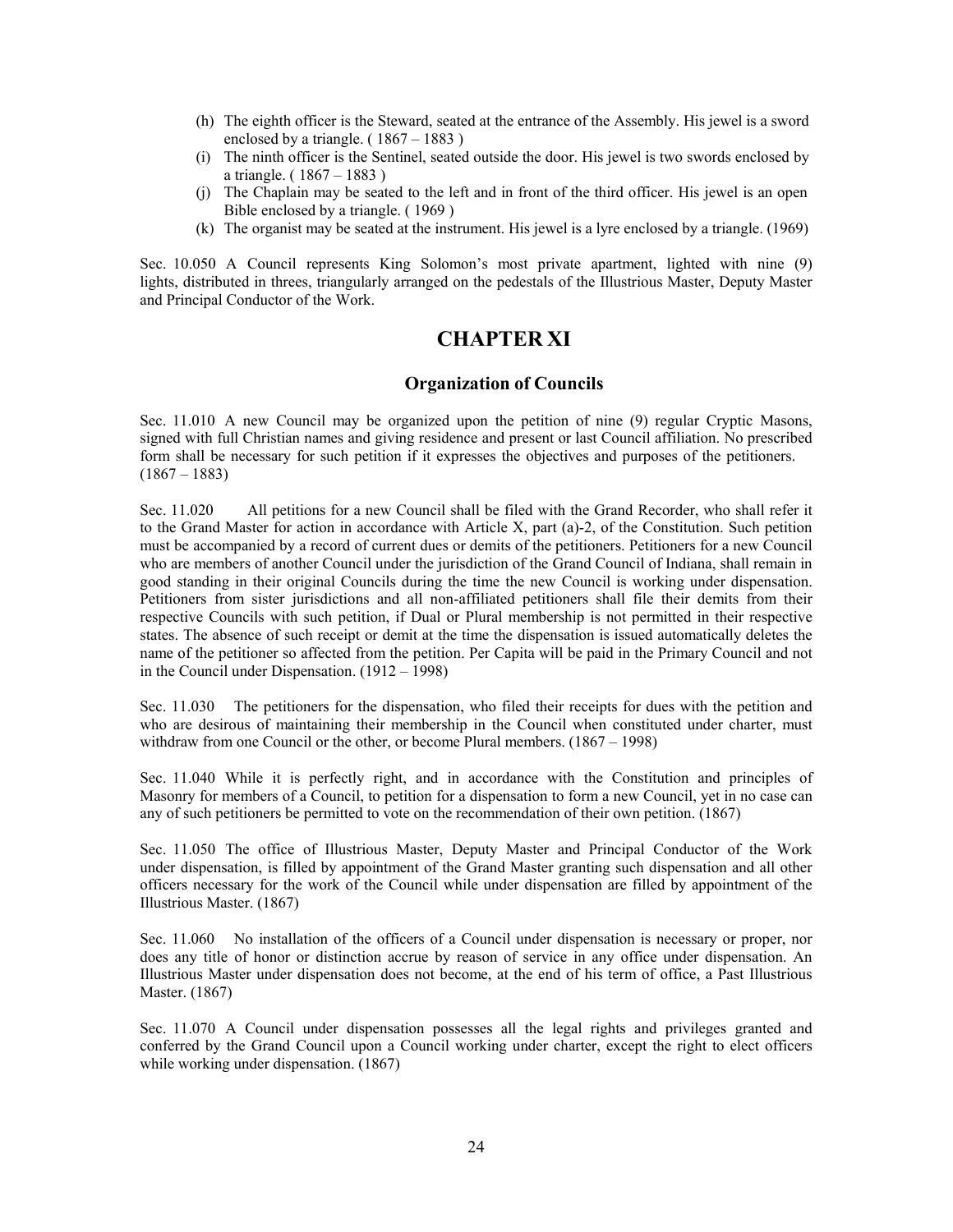Sec. 11.080 A delegate from a Council working under dispensation is not entitled to vote in the Grand Council and should not be compensated for attending Grand Council until succeeding Grand Assembly after the Charter is granted. (1867 – 1998)

Sec. 11.090 No new Council can be permanently organized in this jurisdiction until those wishing to form such new Council shall have worked a reasonable time under dispensation, and such work approved by the Grand Council, at an annual assembly thereof, as provided in Article  $X$ , (a)-2 of the Constitution. (1867)

Sec. 11.100 When the work of a Council under dispensation has been approved and a Charter issued by order of the Grand Council, before such Council can lawfully meet as such they must be assembled by or under the authority of the Most Illustrious Grand Master, their Council duly constituted and the officers installed. A positive prerequisite for constituting a Council under Charter shall be its compliance to the satisfaction of the Grand Lecturer with the requirement for a complete set of costumes and paraphernalia sufficient for the proper exemplifying of the Council degrees. Such costumes and paraphernalia shall be approved by the Grand Lecturer and the Most Illustrious Grand Master. (1883 – 1998)

Sec. 11.110 The Illustrious Master, when installed, will then have the right to fill, by appointment, all other offices necessary to the organization of the Council and all such officers will then serve as such until their successors are duly elected and installed, at the time as provided for in the Regulations of the Grand Council. (1867)

#### **CHAPTER XII**

#### **Election of Constituent Council Officers**

Sec. 12.010 The election of officers of a Council regularly constituted under charter must be held on the first stated assembly of the Council in December; PROVIDED, that the present duly elected officers of all such Councils shall hold office until after the election of their successors in December and subsequent installation. Officers succeeding themselves need not be installed. (1867 – 1883 – 1933 – 1947 – 1961 – 1998)

Sec. 12.020 Councils may provide by their By-Laws for the election of Illustrious Master, Deputy Master Principal conductor of the Work, Treasurer and Recorder and for the appointment of all others by the Illustrious Master-elect at any time before his installation. (1867)

Sec. 12.030 A 11 elections for officers of a Council must be by ballot and a majority of the votes cast is necessary to elect. Blank ballots are not votes and shall not be counted. Voice vote or show of hands may be permitted in lieu of secret ballot if unanimously approved by the members present. (1867 – 1998)

Sec. 12.040 All elections for officers must be held in open Council. No election can be legally held when the Council is called or at rest. (1867)

Sec. 12.050 If, for any cause, a Council fails to elect its officers at the time provided for in Sec. 12.010 of these Regulations, the officers last installed will continue in the discharge of the duties of their respective stations until their successors shall have been duly elected and installed. The Council will IMMEDIATELY schedule a special meeting for election of officers, without requesting a dispensation, and notify the Most Illustrious Grand Master of the date of such meeting.  $( 1867 - 1998 )$ 

Sec. 12.060 The Most Illustrious Grand Master possesses the power to grant dispensations to hold elections due to vacancies.  $(1867 - 1998)$ 

Sec. 12.070 Any member of a Council is eligible to be elected to and hold any one elected office of his Council. The Recorder and Treasurer may be the same person, as long as two or more Companions are required to sign all checks. (1987 – 1998)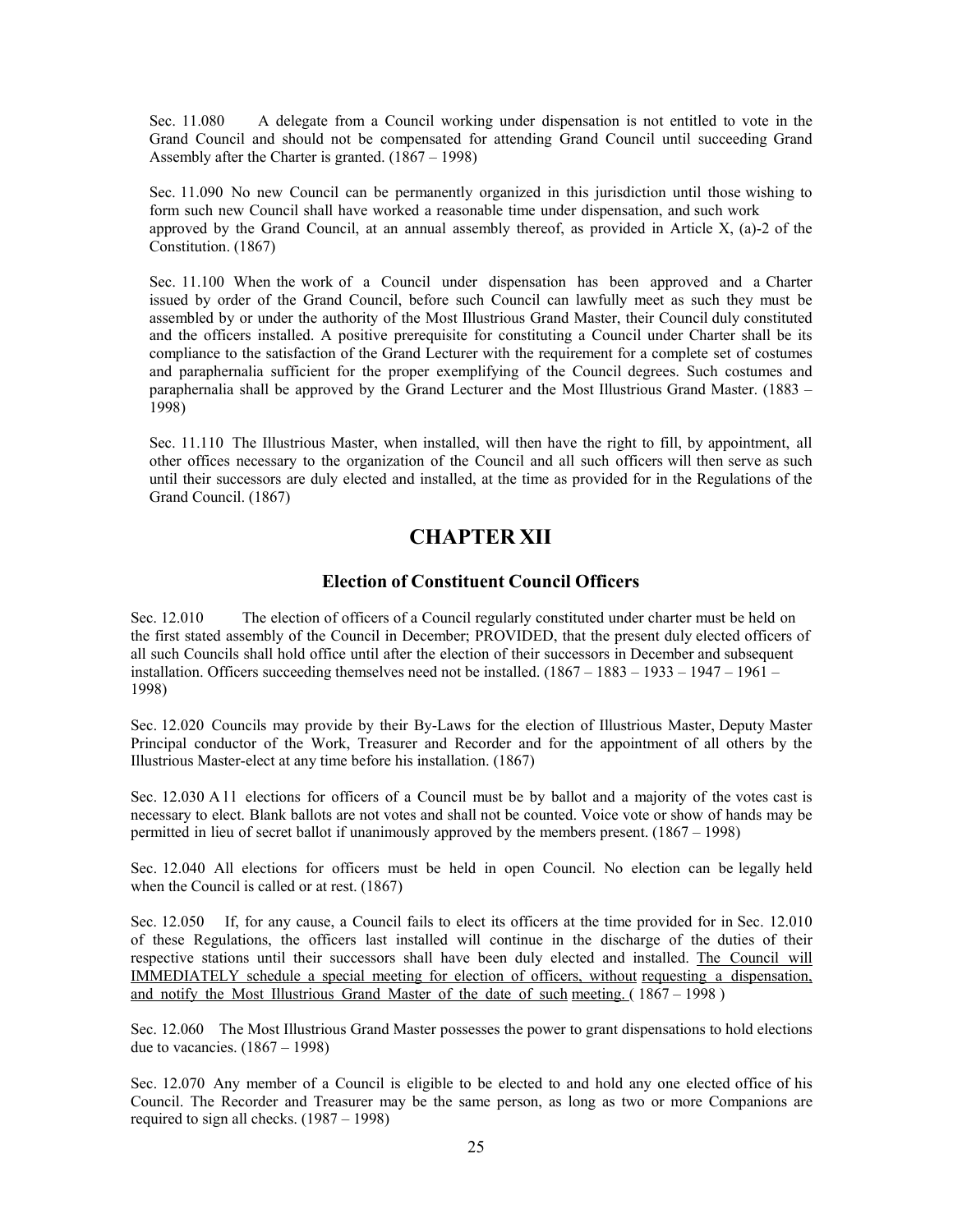#### **CHAPTER XIII**

#### **Constituent Council Installations**

Sec. 13.010 Officers of chartered Councils, elected or appointed, before exercising any of the functions of their office, must, in all cases, be regularly installed according to the formula adopted by this Grand Council and annexed to these rules. (1867)

Sec. 13.020 No one but a Companion who has himself been regularly installed as Illustrious Master, and who is at the time a member if some regular Council, can legally perform the ceremonies of installing the officers of a Council in this jurisdiction.  $(1867 - 1987)$ 

Sec. 13.030 All installation ceremonies must be performed as soon after the election as practicable, except officers elected at a special election, who should be installed immediately after the election, if possible; but no officer can be installed unless he shall be actually present, and takes upon himself the responsibilities of the office. This cannot be done by proxy. (1867)

#### **CHAPTER XIV**

#### **Rights and Duties of Officers**

Sec. 14.010 The Illustrious Master of every Council has it in special charge, as appertaining to his office, duty and dignity, to see that the Constitution, rules and edicts of this Grand Council, as well as the By-Laws of his own Council, are strictly observed; that accurate records of his Council are accurately kept; that just accounts and reports of all financial matters be properly rendered; that the annual returns of the Grand Council be regularly made out, according to the forms to be furnished by the Grand Recorder and returned to that officer on or before the twentieth  $(20<sup>th</sup>)$  day of January annually; that the dues to the Grand Council be regularly and punctually paid on or before the first day of April, annually; that each officer and member of his Council perform the duties of their respective stations faithfully and are examples of diligence and industry; that the ceremonies of his Council are performed with due order and solemnity, avoiding all trifling and levity, and should anything of this character be indulged in by any Companion present, to call the offender strictly to an account for his impropriety. (1867)

Sec. 14.011 He has the authority of convening his Council at pleasure and it is duty to attend all meetings of the Grand council, either in person or by proxy. (1867)

Sec. 14.020 The associations of Masonry being voluntary, the Grand council recognizes the right in any officer of a council to resign his office, in which case the illustrious Master will fill such vacancy by appointment until the next stated election. In case of death of any officer below the rank of Illustrious Master, the Illustrious Master will fill such vacancy by appointment until the next stated election. (1867)

Sec. 14.030 Should the Illustrious Master resign or remove from the jurisdiction of his Council, the next officer in rank will succeed to his duties, with power to fill all such other vacancies as may occur. (1867)

Sec. 14.031 When the Deputy Master succeeds to the duties of the Illustrious Master, he does not succeed to the office of Illustrious Master; and be eligible to the rank of Past Illustrious Master, he must be elected to that office at a succeeding election. (1939)

Sec. 14.040 Should the Illustrious Master-elect decline to be installed, the Deputy Master and Principle Conductor of the Work, or either of them, being installed, will succeed respectively to the duties of the chair. (1867)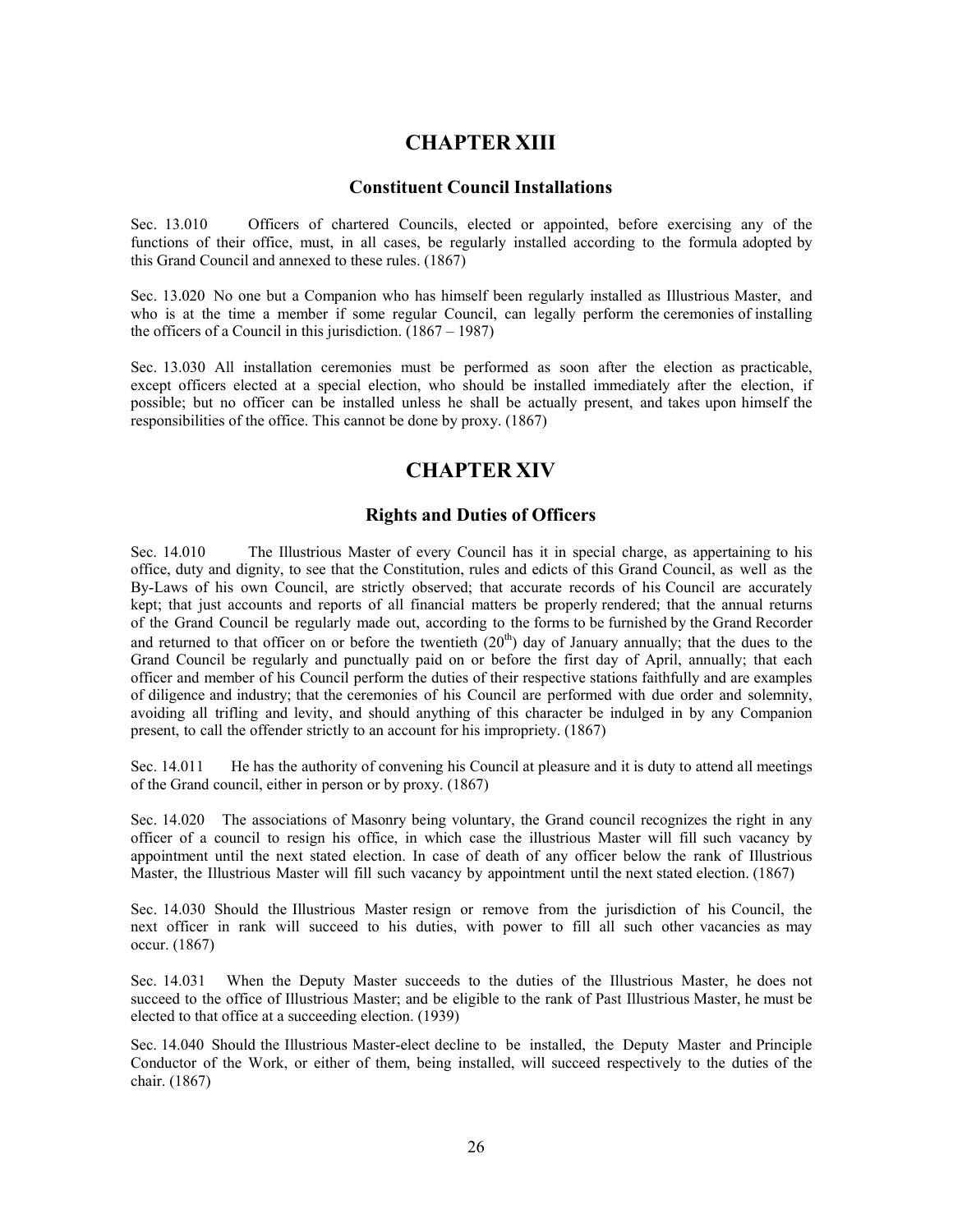Sec. 14.050 Should all of the above named officers-elect decline to be installed, the officers last installed shall continue in office until their successors are duly elected and installed. (1867)

Sec. 14.060 Should any or all of the offices of Illustrious Master, Deputy Master and Principal Conductor of the Work become vacant, by resignation or otherwise, the Most illustrious Grand Master may, by appointment, fill any or all of the same or he nay, by special dispensation, authorize the Constituent Council to hold a special election for that purpose as he may decide best for the welfare of the Council. (1977)

Sec. 14.061 The Most Illustrious Grand Master has the authority and shall grant special dispensation to elect an Illustrious Master of a Constituent Council when requested to do so by a Council, provided the Deputy Master and Principal Conductor of the Work of said Council join in such request. (1977)

Sec. 14.070 In the absence of the Illustrious Master, the Deputy Master will take the chair and in the absence of the Deputy Master the Principal Conductor of the Work will preside; PROVIDED, HOWEVER, that after opening the Council, either of the above named officers may waive his right to preside in favor of any experienced officer present. (1987)

Sec. 14.080 In the absence of all three of the above named officers, no Council can legally be formed or business transacted. (1867)

Sec. 14.090 When a council shall have been regularly congregated by proper officer present, and then placed under the charge of a competent Companion, should either or all of the above named officers be called away, the work and business of the Council may still proceed legally as though any one or all the governing officers were present and officiating. (1867)

Sec. 14.100 Deleted (1998)

#### **CHAPTER XV DELETED**

#### **CHAPTER VI**

#### **Assemblies and Business**

Sec. 16.010 All assemblies of a Council are either stated, joint or called. Stated and Joint assemblies are those as provided for at fixed periods in the By-Laws of a Council. Called assemblies are those convened by the Illustrious Master to meet some emergency or to do degree work. Joint meetings are those held with a Chapter and/or Commandery. The Moon Schedule, so called, for fixing the date of Stated Assemblies, is declared obsolete. (1867 – 1925 – 1931 – 1987 – 1998)

Sec. 16.020 No business can be transacted at a called assembly but that for which was convened; and the members should be notified of the time and place of the assembly and the purpose for which it is called, including the receipt and voting upon petitions for the degrees or membership. (1867 – 1976)

Sec. 16.030 A verbal summons, notifying the members of the time and objects of the assembly, is sufficient. (1867)

Sec. 16.040 A Council, duly opened in a stated assembly, cann ot be called off to meet on some subsequent day, but must be regularly closed. (1867)

Sec. 16.050 Every Council should meet at least once in every three (3) months; but in no case can a council fail to meet for an entire year, unless by special permission from the Most Illustrious Grand Master, without forfeiting its Charter. (1867)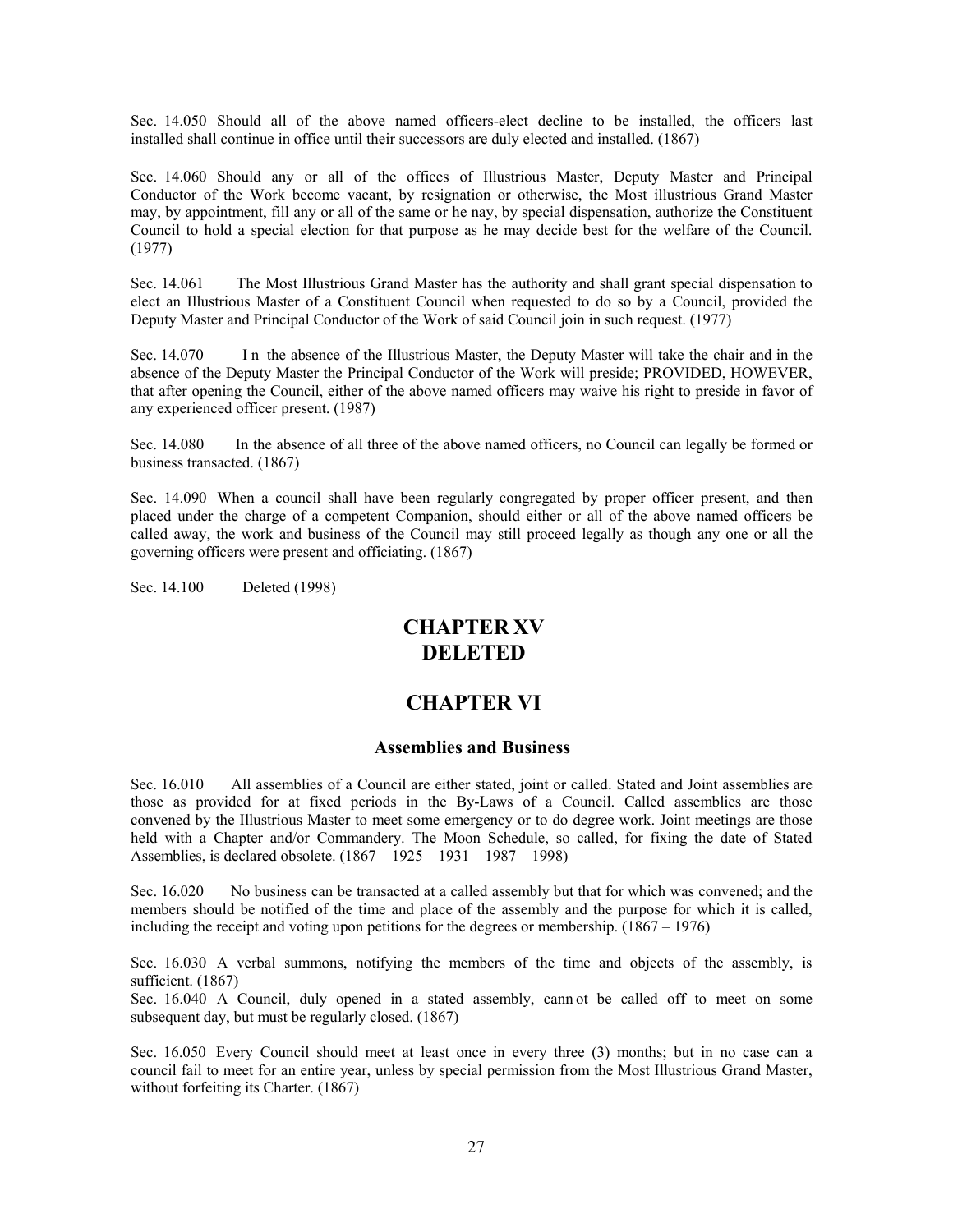Sec. 16.051 Councils shall have at least thirty (30) days' notice of proposed inspections and having such notice, shall be required to exemplify the work and shall not be permitted to use the ritual for the exemplification of the esoteric work, and should they persist in refusing to exemplify the work, the Most Illustrious Grand Master may, if he deems it expedient, take up the Charter.

Sec. 16.060 Any Council under charter, which fails to have an inspection for two (2) consecutive years, as shown by the official report of the Grand Lecturer, shall be required to show cause at the next successive assembly of the Grand Council why its charter shall not be revoked. Whenever any Council shall fail or be unable to make such showing as shall meet the approval of the Grand Lecturer at any annual inspection, said Council may be required to consolidate with its nearest Council or suffer the arrest of its charter, at the discretion of the Grand Master.

Sec. 16.070 Councils must hold all of their Assemblies in some safe and suitable room at the place named in the dispensation or charter under which they work, and in no case are they permitted to change their place of assembly except by the assent of a majority of all members of such Council, and then by permission from the Grand Council or the Grand Master if the Grand Council be in recess. ( 1867 – 1939 – 1987 )

Sec. 16.071 Councils may remove from one room of a house to another or from one house to another in the same town or city, provided the meeting room can be properly tyled, by vote of a majority of its members present at a STATED MEETING, due notice of the proposed removal having been given in writing at a previous STATED ASSEMBLY, and with permission of the most Illustrious Grand Master.  $(1867 - 1939 - 1987 - 1998)$ 

Sec. 16.072 Councils may be permitted to visit towns and cities within the State to confer degrees, upon petition to the Grand Master and upon receiving a formal dispensation from the Grand Master. (1867  $-1939-1987$ 

Sec. 16.080 The custom of Councils holding their assemblies in the same room or hall occupied and used by other Masonic organizations is allowable, and in certain cases the Council may meet in facilities provided by other Fraternal Organizations, with the approval of the Most Illustrious Grand Master. (1867 – 1939 – 1998)

Sec. 16.090 The permitting of Council halls or rooms to be used or occupied for other than Masonic purposes is forbidden, if it is owned by the Masonic Lodge. (1998)

Sec. 16.100 Before proceeding to the transaction of business, the Council must be regularly opened and closed with the full appropriate ceremonies, except when holding a Joint Meeting with another Council, Chapter or Commandery. When holding a Joint Meeting in which another body has opened, the Council presiding officer may declare it closed at the conclusion of all Council business. (1998)

Sec. 16.110 All business presented for the consideration of the Council must be taken and acted upon in such order as the Illustrious Master in his discretion may determine, or as provided for in the By-Laws, and in all discussions or debate in a Council, personal reflections and political or sectarian topics are strictly prohibited.

Sec. 16.120 In the consideration and decision of all matters of complaint before a Council, no one shall be permitted to speak more than once upon any one point, except to explain; and must, in all remarks, confine himself strictly to the point under consideration.

Sec. 16.130 When in the judgment of the Illustrious Master, a subject has been sufficiently discussed, and he arises to put the question, all debate will cease.

Sec. 16140 A quorum for the transaction of any business of a Council, including the conferring of degrees, consists of nine (9) Cryptic Masons, including an officer entitled to congregate and open the Council. (1998)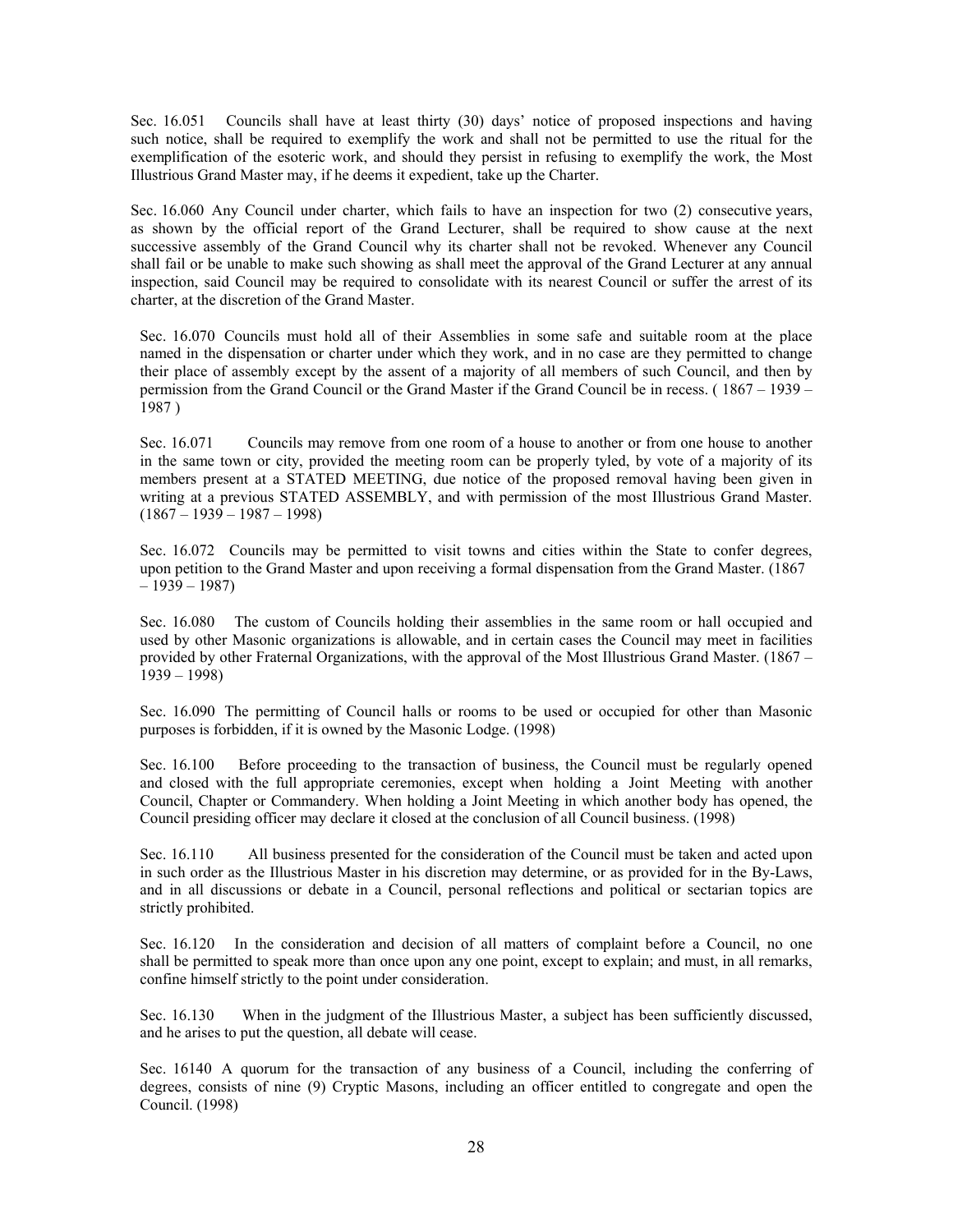#### **CHAPTER XVII**

#### **Degrees and Ritual**

Sec. 17.010 The degrees recognized by this Grand Council are as follows: Royal Master, Select Master and the optional degree of Super-Excellent Master. Typically the degrees are conferred in the order here enumerated; however, the order may be changed for certain occasions by permission of the Most Illustrious Grand Master. (1867 – 1998)

Sec. 17.020 The ceremonies and rituals in conferring the several degrees in the Council, as well as the opening and closing ceremonies, must conform in each particular to that arranged and adopted by this Grand Council. Councils are permitted to buy as many rituals as necessary for exemplifying the degrees. A Council, Grand Officer or a Companion is responsible for the cost of all rituals in their possession, either new or replaced. The Grand Lecturer or Arch Officer, at the time of the annual Inspection will check Rituals to determine that each officer has a ritual, if not he will report thereon to the Most Illustrious Grand Master. The Grand Master may suspend the functions of said Council until the provisions of this act are complied with. (1987 – 1998 – 2014)

#### **CHAPTER XVIII**

#### **Membership and Demits**

Sec. 18.010 A Companion, free from charges, upon written application accompanied by validation from the Recorder that his dues are paid, shall be granted a demit in open Council without a vote and the Recorder shall note same on the minutes and thereupon issue the demit.

Sec. 18.020 The jurisdiction of the several Councils shall be concurrent and statewide.

Sec. 18.030 The Constituent Councils under the jurisdiction of the Grand Council, Cryptic Masons of Indiana may accept, ballot upon and confer the ritualistic work upon any petition received from a Royal Arch Mason residing within the United States of America – provided said petition is accompanied by a legal waiver from the Constituent Council and the Grand Council which has jurisdiction over said petitioner and is the place of legal residence of said petitioner.

Sec. 18.040 The Council first receiving a petition shall retain jurisdiction until such petition is disposed of by election or rejection.

Sec. 18.050 A Companion receiving the degrees of Royal and Select Master becomes a member of the Council electing him to the degrees and by whose right they were conferred. (1867).

Sec. 18.060 Any Companion free from charges, desiring to transfer his membership from one Council to another shall have the right to petition such other Council for membership after having given written notice to his original Council of such intention, which petition shall be accompanied by a receipt in full for dues to his Council in which he holds membership to the date of such notice. Should the Council so receiving his petition elect him to membership, the Recorder shall immediately notify the Recorder of his original Council of such election. Upon receipt of such official notice from the Council electing him to membership the Recorder of the Council so electing him to membership, and this shall complete his membership therein. (1931)

Sec. 18.061 In case of rejection by the Council, to which he has applied, his membership shall remain in his former Council.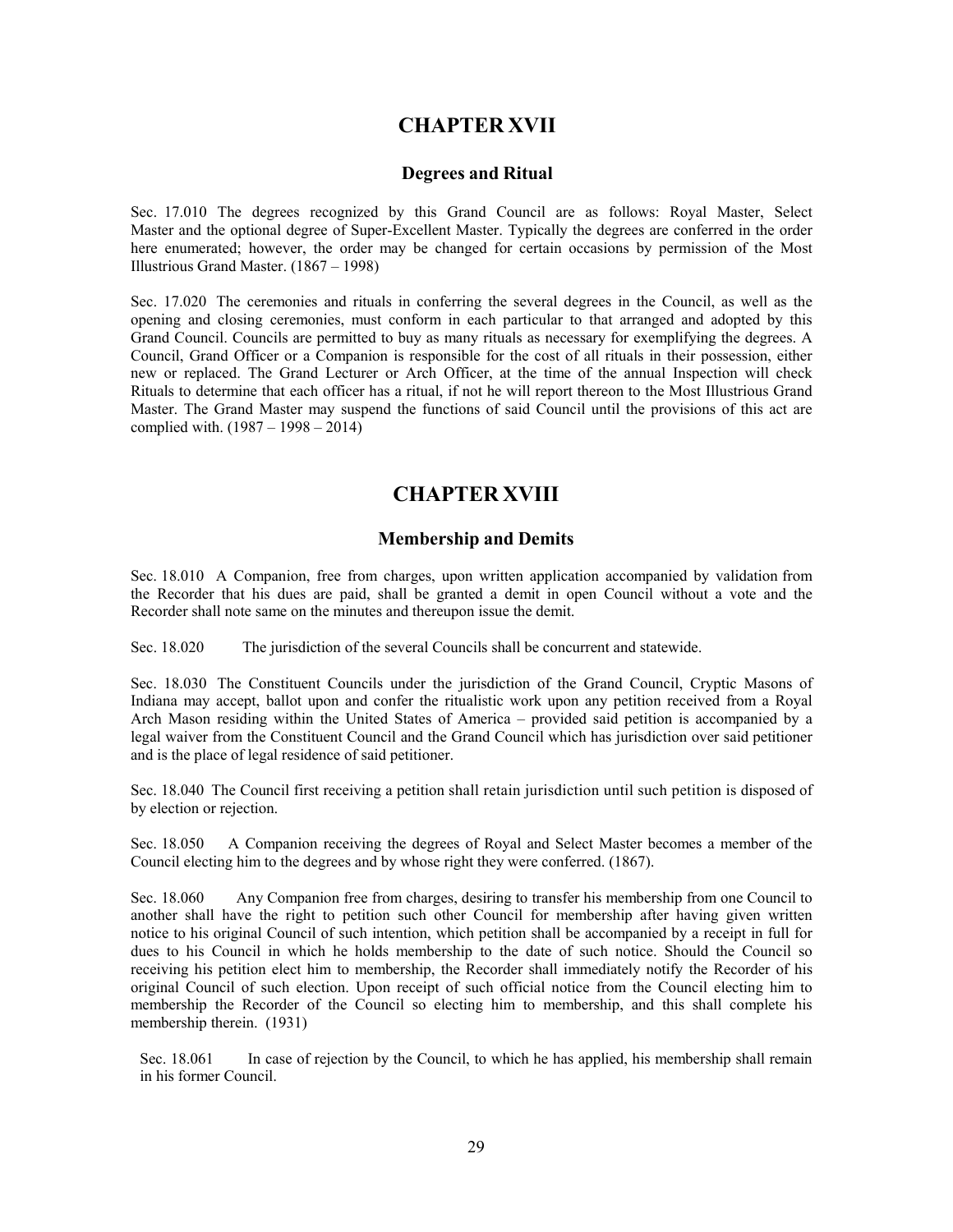Sec 18.062 These sections shall in no wise be construed so as to impair the long-established right of voluntary and absolute demission.

Sec. 18.070 No member can forfeit his membership or right to vote in a Council by operation of law merely, but only by vote of the Council after due notice and investigation into the merits of the case. (1867)

Sec. 18.071 In case the Council is in receipt of official notice of the suspension of a Companion in his Lodge of Master Masons or Chapter of Royal Arch Masons, such information shall be read at the next stated meeting of the Council, whereupon the illustrious Master shall declare the Companion suspended in the Council. If he shall be reinstated and again become a member in good standing in his Lodge and Chapter, upon official notice received by the Council, a secret ballot must be taken to restore him to good standing in the Council, at a stated meeting of the Council. The Recorder shall make a record of the action in each case on the minutes of the assembly. (1998)

Sec. 18.080 When a Council, duly organized, shall surrender its Charter, or the organization thereof be otherwise dissolved, the members thereby become affiliated with Ish Sodi Council 1855 U.D. with the right to seek admission into another Council upon payment of all dues then owing to his Council to the Recorder, who shall, thereupon, issue to such Companion a demit from his Council. (1867 – 1998)

Sec. 18.090 Councils may confer the distinction of honorary membership upon such affiliated Companions not members of the Council conferring the honor, as may have merited the same by long or eminent services to the Craft. (1867 – 1987)

Sec. 18.100 Such honorary membership, when so bestowed, will confer upon the recipient the right to participate in all such labors of the Council except holding office, without subjecting the Companion so honored to the payment of dues. (1867)

Sec. 18.101 The suspension, expulsion or demission of such member from the Council in which he may hold regular membership, will, in all cases, terminate such honorary membership.

Sec. 18.102 Plural Membership. A Companion may hold membership in more than one Council in this Jurisdiction. Plural members will pay the same amount of annual dues and assessments as are levied against all other dues paying members of each Council. (1867) (Plural 1998 )

Sec. 18.103 Plural and Original. The Council in which a plural member has held membership for the longest time shall be designated as his Council of "original Membership." (1987)

Sec. 18.104 Application. Application for Plural Membership shall take the same course as an application for membership. No additional fees shall be charged. The applicant shall not be required to file a demit, but must present a certificate from his original Council, showing him to be in good standing. (1987)

Sec. 18.105 Loss of Membership:

(a) If any Plural member of an Indiana Council be suspended or expelled from the other Council in which he holds such original or Plural membership, (except for non-payment of dues) such suspension or expulsion shall, without the necessity of preferring charges or trial in such Indiana Council, constitute suspension or expulsion, respectively, of such member from the Indiana Council of which he was a member. ( 1998 )

(b) In case of suspension or involuntary loss of membership (by Plural member) where both Councils are in this Jurisdiction, the suspending or expelling Council shall notify the Grand Recorder who shall forthwith notify the other Indiana Council.

(c) Any plural member free of charges and whose indebtedness to both Councils is paid, may request discontinuance of dual membership in either of his Council of "original membership" or his Council of "Plural membership," by presenting a written request at a Stated Meeting of the Council. At the next Stated Meeting, unless his letter of request be withdrawn, the Council shall grant his request and terminate his status as a Plural member. His membership in the remaining Council shall retain all the rights and privileges of "original membership". Notification of his withdrawal from Plural member status shall be immediately sent by the Council Recorder to the Companion requesting it and to the Grand Recorder of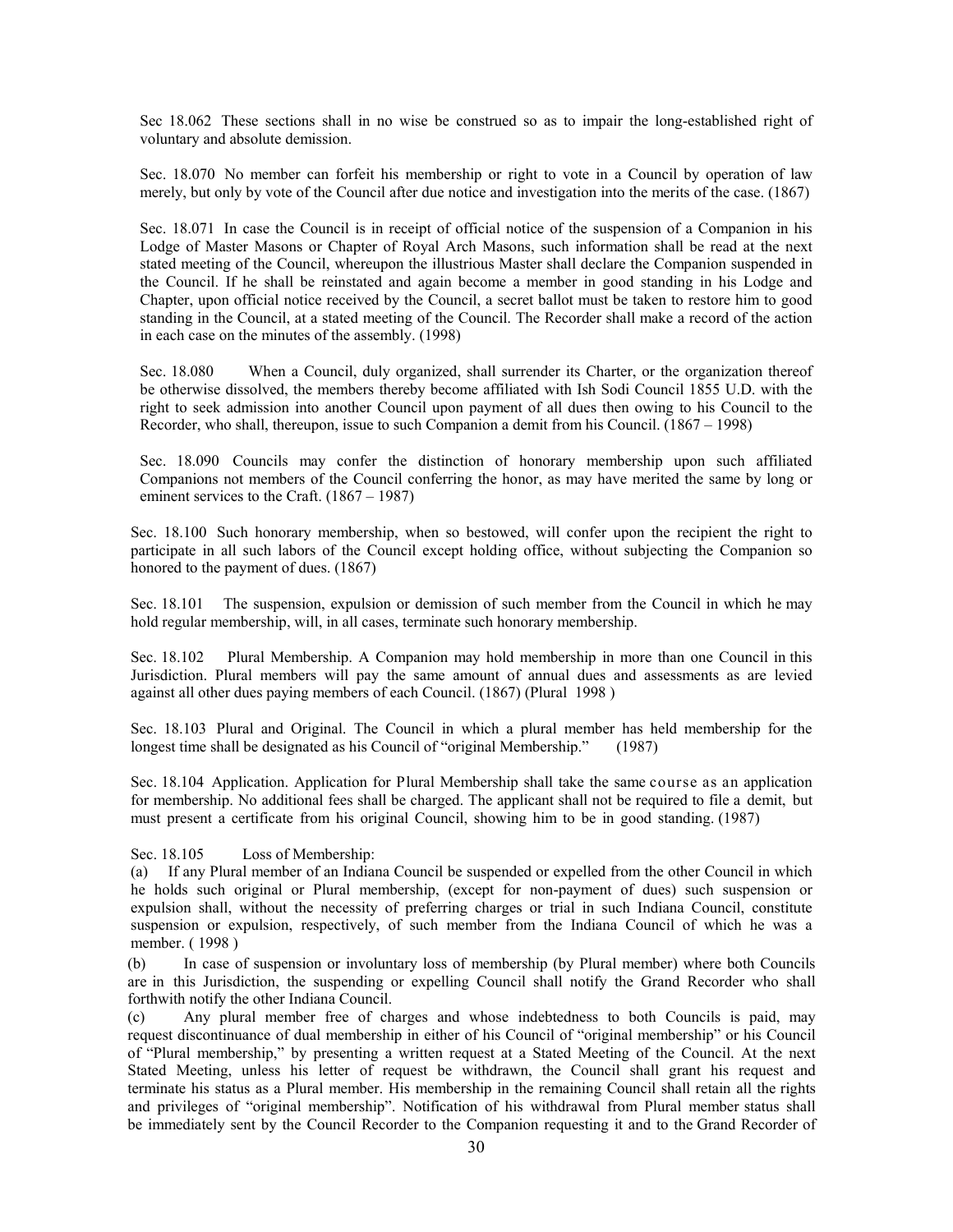the Grand Council of Indiana, who shall notify the Council in which the Companion retains "Original membership." ( 1987 )

Sec. 18.106 Privileges and Obligations.

(a) Except as noted herein, a plural member shall have all the privileges and be bound by all the obligations in both his "original membership" and "plural membership" Councils.

(b) He shall be privileged to hold office in each of said Councils, but shall not be illustrious Master of more than one Council at the same time.

(c) The 50-Year Award may be granted in only one Council, that being the Council of "original membership." Dues and assessments for 50-Year recipients will be remitted in BOTH Councils.

Sec. 18.107 Effective Date of Membership.

(a) Membership of an applicant for plural membership is complete when he has passed a clear ballot and presented a proper certificate showing his good standing in the original Council.

(b) Restoration. After involuntary loss of membership, restoration to membership of a former plural member shall be effective only in the Council, which takes such action.

(c) Suspension. Suspension of a plural member, for non-payment of dues shall follow the same procedure as suspension of an original member for non-payment of dues. ( 1987 )

Sec. 18.108 Plural Membership.

(a) Any Select Master in good standing in a regular Council under the Jurisdiction of the Grand Council of Indiana, free from charges, who resides for one year in another Jurisdiction, that is a member of the General Grand Council and which permits plural membership, may petition for plural membership in that Jurisdiction and retain membership in his Indiana Council, provided he attaches to such petition for plural membership a certificate of good standing issued by the Grand Recorder of the Grand Council of Indiana and provided further that he be elected by the petitioned Council pursuant to the laws of that Jurisdiction as regards petition, investigation, report and ballot and complies with the laws of that Jurisdiction relating to plural membership. (1987)

- (b) Sojourner Residing in Indiana. Any Select Master who has continuously resided in this Jurisdiction for at least one (1) year, who is in good standing in a regular Council of another Jurisdiction that is a member of the General Grand Council and which permits plural membership, may become a member of this Jurisdiction; PROVIDED:
	- (1) He petitions the Indiana Council
	- (2) His petition be accompanied by proof of good standing in his Council of original membership under the seal of the Grand Council of that Jurisdiction.
	- (3) He be elected to membership by the petitioned Council.

Sec. 18.110 In the event that a candidate who has petitioned for the Council degrees in any Constituent Council of this Jurisdiction and has received the Royal Master degree, desires to have the Select Master degree conferred by another Council of a recognized Sister Jurisdiction, or for any good cause shown and if the Grand Master of such Sister Jurisdiction requests the Grand Master of this Jurisdiction that such be done, the Grand Master shall have authority within his discretion of granting such request. (1961)

Sec. 18.120 All applications for the degrees or membership in a Council in this Jurisdiction must be made in writing, signed by the applicant with his full name, recommended by two (2) members of the Council to which the application is made and presented at a Stated Assembly or in an Assembly called for such purpose. Thereupon, on motion duly seconded and passed, an immediate ballot may be taken.  $(1937 - 40 - 43 - 76)$ 

Sec. 18.130 When a Council shall have legally received a petition, no other Council can have Jurisdiction in the case or in any manner whatever interfere with the legitimate work of the Council without the consent of such Council first obtained. (1867)

Sec. 18.140 Councils are prohibited from greeting candidates who are not members in good standing of a Lodge of Master Masons and members in good standing of a Chapter of Royal Arch Masons or from one who has been rejected by another Council, without the consent of such Council until at least one year from the time of such rejection shall have passed or one whose physical disability is such as to prevent his literal compliance with the ceremonies of our order: PROVIDED, that the Most Illustrious Grand Master may, with the consent of the committee on Jurisprudence, allow Councils to receive and ballot on petitions of those who can, by the aid of artificial appliances, conform to the ceremonies in every particular.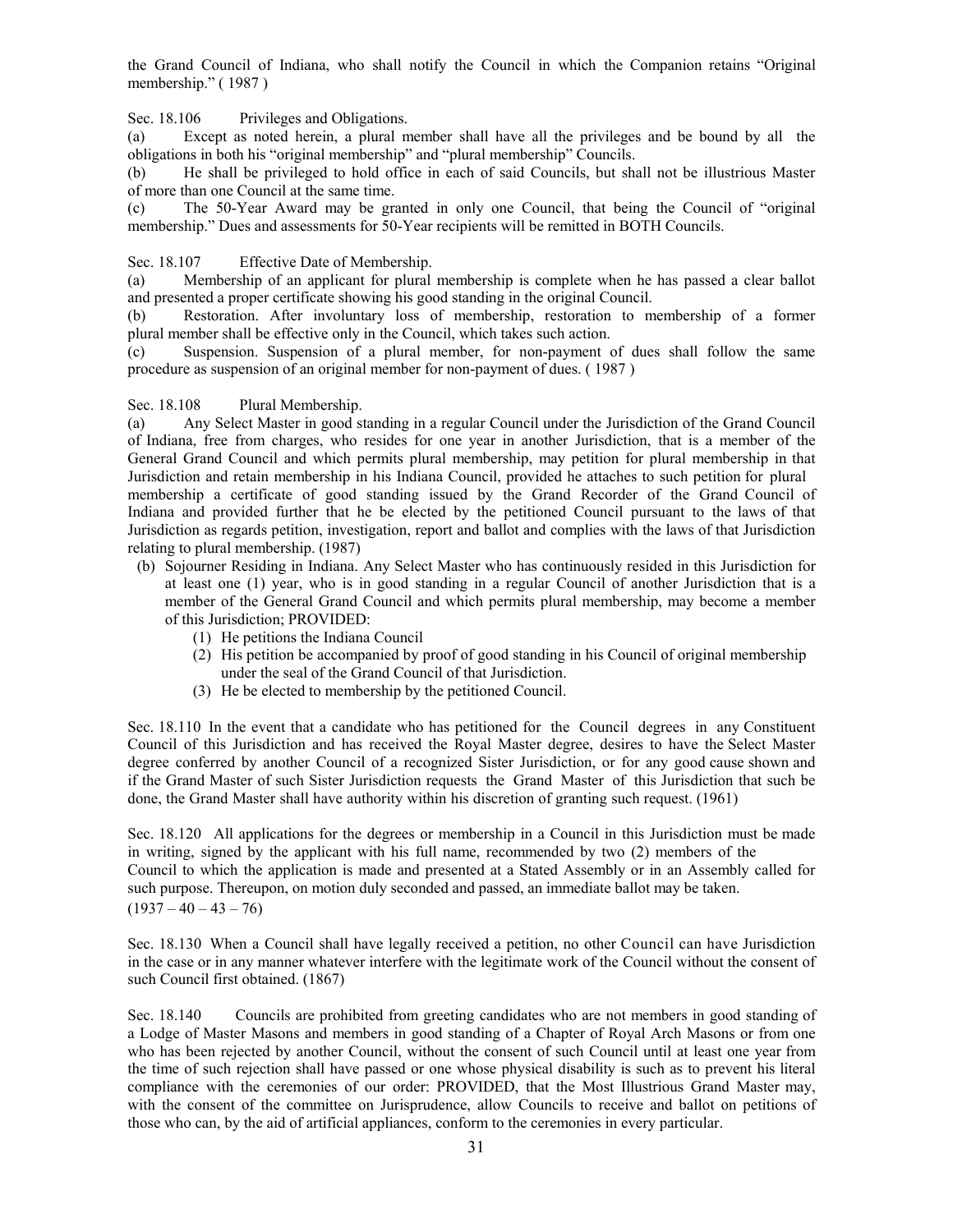Sec. 18.150 After a petition shall have been regularly received by a Council and the fact entered upon its records, it shall not be withdrawn without consent of the Council and not after the Committee on Character shall have reported. (1867)

Sec. 18.160 No religious test shall be required of any applicant for the privilege of Cryptic Masonry, other than a firm and steadfast belief in the existence and perfections of Deity.

Sec. 18.170 A Companion regularly demitted from another Council is not compelled to apply for membership to the Council nearest his residence. Any Council can legally receive his petition and admit him to membership. A Companion having demitted from a Council incorporated in the Capitular system, as in Virginia, can be admitted to membership by "healing", that is, by being re-obligated. (1929)

#### **CHAPTER XIX**

#### **Balloting**

Sec. 19.010 The ballot for admission to the degrees, as well as for membership, must be unanimous and every member present must vote. When, should one negative vote appear, the Illustrious Master shall cause another ballot to be immediately had, when, should one or more negative votes appear, he shall declare the applicant rejected. (1867) However, a Council may receive the petition upon him without balloting, as long as there is no objection by any member of the Council. (1998)

Sec. 19.011 The election of a candidate who fails to present himself for initiation within one year is void.

Sec. 19.012 In case two (2) or more petitioners are to be balloted upon at any Stated Assembly, the names of all said petitioners may, on motion, be included in one ballot, but should one or more negative votes appear in such joint ballot, each petitioner shall thereupon be balloted upon separately in the manner hereinbefore provided. (1947)

Sec. 19.020 After a petitioner is declared rejected, his case cannot be brought before the Council again except upon a new petition, as in the first instance and then lie over for consideration until the next Stated Assembly of the Council. (1867)

Sec. 19.030 When an unfavorable report upon a petition shall be made by a committee, the same proceedings must be had as upon a favorable report, the ballot alone deciding the question. (1867)

Sec. 19.040 No debate must be allowed after a ballot is ordered and no inquiry permitted as to who may have cast a negative vote. (1867)

Sec. 19.050 After a ballot has been declared unanimous in favor of an applicant, it is competent for the Illustrious Master to arrest the conferring of the degree should he become satisfied that the applicant is unworthy; and it is his imperative duty to do so while any member of the Council objects, which objection may be made privately to the Illustrious Master or at any time in open Council, before the conferring of the degrees has begun; or if the objecting member be unable to attend, then by written communication to the Council. Such objection shall then have the same effect as a negative vote and be so recorded. (1867)

Sec. 19.051 In case of a violation of the provisions of Sec. 19.050, in whole or in part, before the Grand Master arrests the Charter, he shall give the Council officers a hearing as to the question involved.

Sec. 19.060 A vote on the investigation of charges, or to inflict a penalty, must in all cases be taken by ballot and a majority of the members present shall be necessary to find guilty or to reprimand or suspend and two-thirds  $(2/3)$  to expel.  $(1867)$ 

Sec. 19.070 A vote to reinstate must also be taken by ballot and shall require the same vote to remove penalty that it does to impose it. (1867)

Sec. 19.080 A separate and distinct ballot must be had on each particular case before the Council. (1867)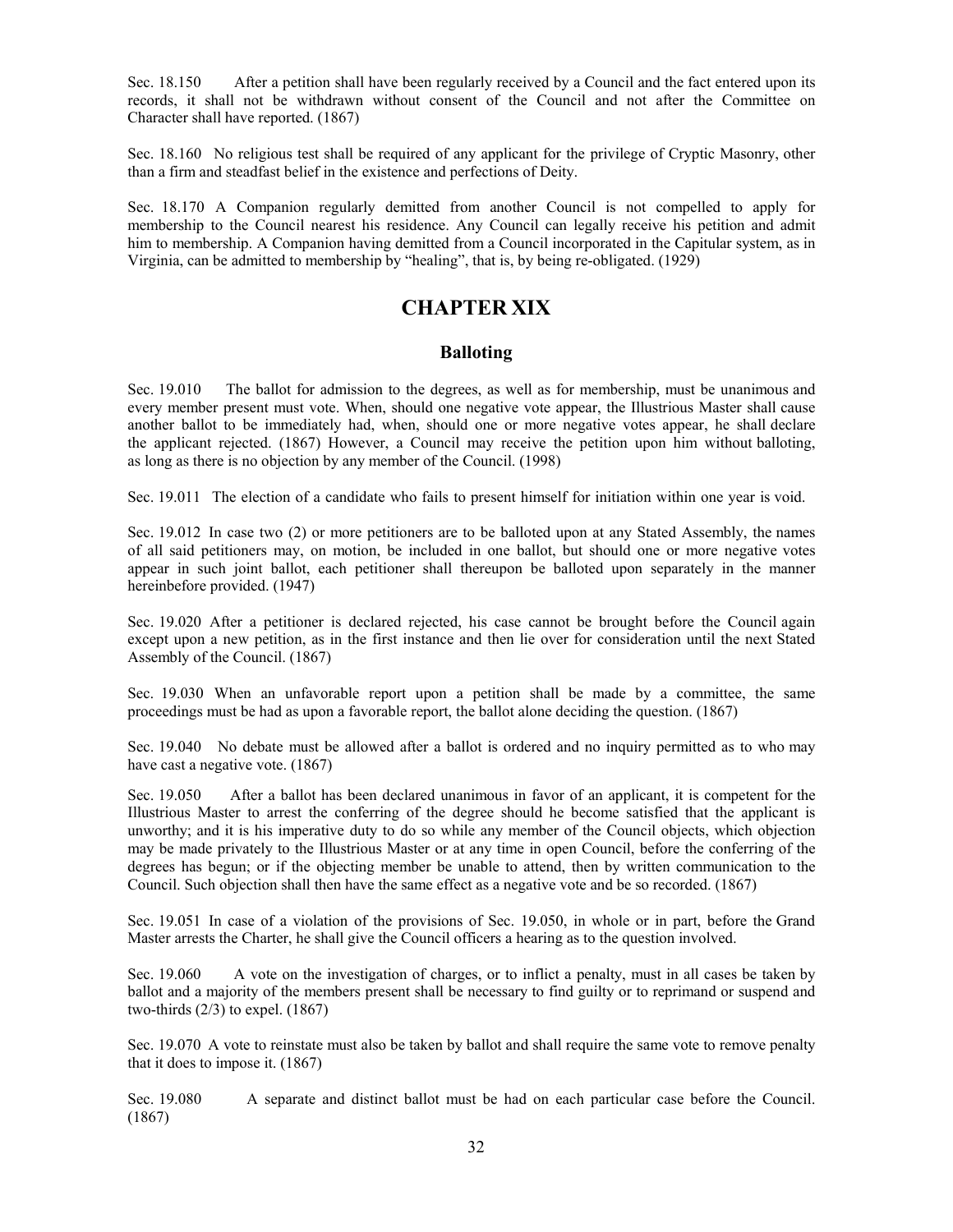Sec. 19.090 A vote by ballot can in no case be reconsidered. (1867)

Sec. 19.100 In all other cases not herein before mentioned, the vote may be taken by ayes and nays, or by show of hands as the Illustrious Master may deem proper and a majority will decide the question. ( 1867 )

#### **CHAPTER XX**

#### **Right to Visit**

Sec. 20.010 The right to determine upon the propriety of admitting a visiting Companion is the prerogative of each and every Council in this Jurisdiction. No visitor can, therefore, be admitted into a Council while single member present objects. Nor can an objecting member be required to assign his reason therefor, but may do so if he chooses. (1867)

#### **CHAPTER XXI**

#### **Unaffiliated Companions**

Sec. 21.010 It is the duty of every Cryptic Mason to be a member of some Council and obey the laws and regulations relative to the payment of dues and contributions to the charity funds of the Council. (1867)

Sec. 21.011 Councils may deny to unaffiliated Companions the privilege of visiting a Council or joining in the public processions thereof and shall so deny after one (1) year from date of demission. (1867)

Sec. 21.020 Voluntary non-affiliation in Lodge or Chapter shall automatically deprive a Companion of his membership in the Council. The minutes must show the action had. (1987)

Sec. 21.021 Re-affiliation in Lodge and Chapter automatically restores the Companion to membership in the Council. The minutes must show the action had. (1987) This does not apply to Companions suspended or expelled for un-Masonic conduct. In such case a vote must be taken. (1998)

Sec. 21.030 The Grand Council holds it to be highly improper to bestow Masonic charity upon an unaffiliated Companion, as it is thereby diverts the means and purposes of the institution into an improper channel. (1867 – 1939)

#### **CHAPTER XXII**

#### **Public Processions, Ceremonies**

Sec. 22.010 All public processions of the Council, except on purely Masonic occasions **must be approved by the Most Illustrious Grand Master (2018)**

Sec. 22.020 Cryptic Masonry has no ceremony for the burial of the dead. (1867)

Sec. 22.030 Councils within this Jurisdiction may, at their discretion, have a public installation of their officers according to the formula adopted by this Grand Council, a competent Companion, who at the time is a member of a Council, being present and officiating, as provided in 13.020. (1867 – 1987)

Sec. 22.040 Councils may also have the ceremonies constituting and dedicating their Council performed in public. But in such case the Most Illustrious Grand Master, or a competent Companion appointed by him must be present and officiate. (1867)

Sec. 22.050 Councils may join with Lodges and Chapters in celebrating the anniversaries or in any public demonstration allowed by the laws of the Grand Lodge and Grand Chapter, **but must be approved by the Most Illustrious Grand Master prior to participation**. (1867) **(2018)**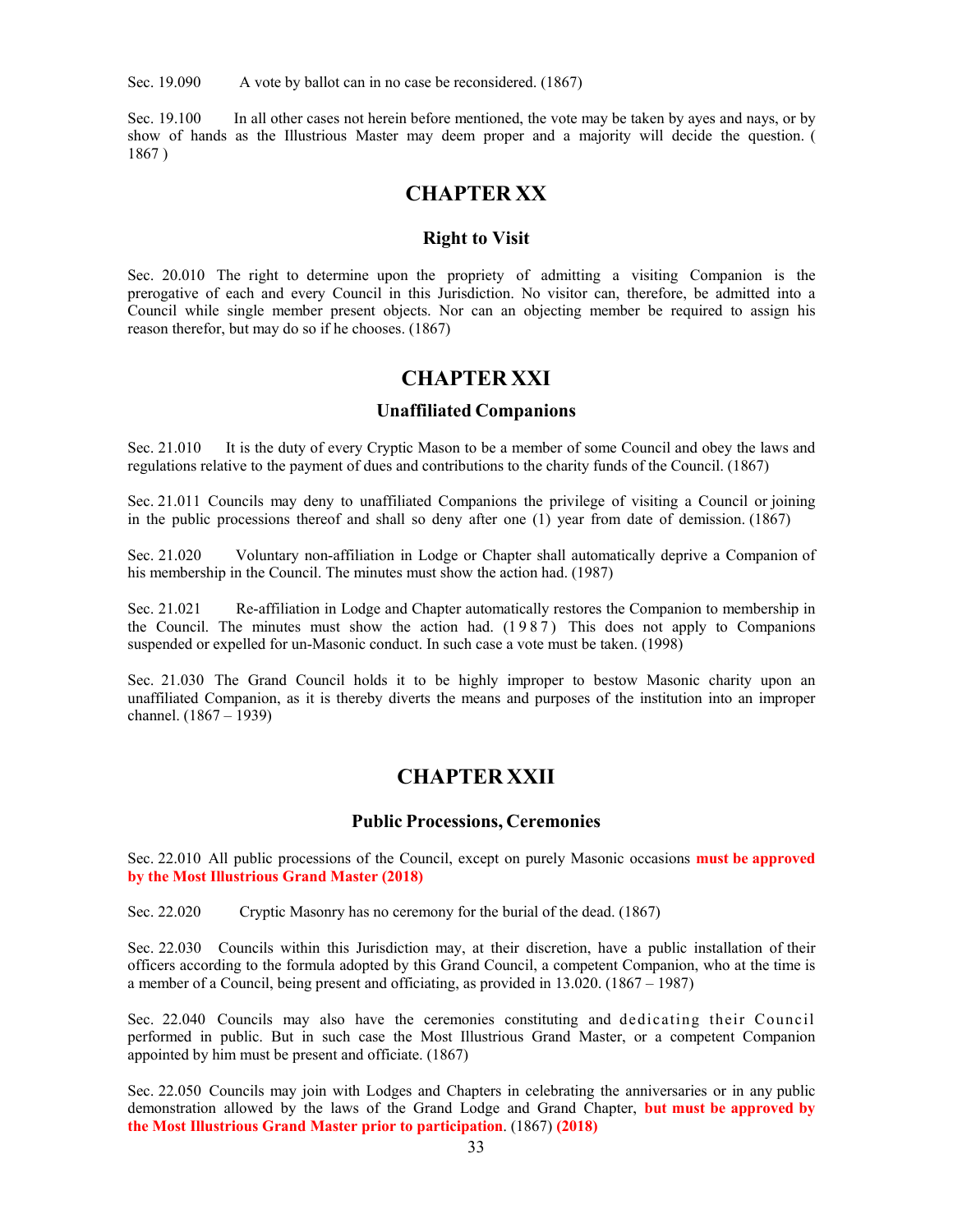#### **CHAPTER XXIII**

#### **Council Revenues**

Sec. 23.010 No Council shall confer the degrees of Royal and Select Master upon any one for a sum less than **fifteen (\$15.00)** dollars. (1867 – 1919) **(2018)** 

Sec. 23.011 The full amount required for the degrees, must, in every case, be actually paid into the hands of the Recorder with the petition. (1867)

Sec. 23.020 Each Council has the right to assess and collect from its members such regular dues as shall be necessary to pay Grand Council dues, defray the expenses of the Council and keep up its charity funds, PROVIDED, that no dues shall be charged against a member while under suspension or expulsion, nor affiliated with a Council under dispensation. (1867 – 1932)

Sec. 23.021 Councils may charge a fee for affiliation, by proper By-Law. All Councils shall charge a fee of \$10.00 payable to the Grand Council to anyone requesting membership in their Council. (2014)

Sec. 23.022 Dues shall be payable in advance on January first  $(1<sup>st</sup>)$  of each year.

Sec. 23.023 A member who has not paid his current dues by January first  $(1<sup>st</sup>)$  is delinquent and shall be reported as such by the Recorder to the Council at its first stated assembly in April, whereupon the Illustrious Master shall direct the Recorder to serve ten (10) days' notice upon such delinquent, by mail or otherwise at his last known Post Office address, which shall be considered sufficient notice even though returned undelivered, to pay such arrears on or before the first stated assembly in June, or give just cause either in person or by writing at that time why he should not be suspended for such non-payment; and any failure to act as indicated shall be sufficient grounds for declaring the delinquent indefinitely suspended, on a motion, by a majority vote of the members present. The Recorder shall make an accurate record of all such proceedings in the minutes. (1959 - 2014)

Sec. 23.024 Payment of the amount of dues for which suspended within one (1) year after suspension shall be reported to the Council by the Recorder at a stated assembly, whereupon such suspended member shall be declared fully restored to membership, as of that date, of which action the Recorder shall make a record in the minutes. (1932)

Sec. 23.025 Payment of the amount of dues for which suspended at any time after one (1) year from the date of suspension, shall be reported to the Council by the Recorder at a stated assembly, when a majority vote of the membership present shall fully restore the one suspended to membership, as of that date, of which the Recorder shall make a record in the minutes. (1932)

Sec. 23.026 The Council at a stated assembly may remit the dues of a member for which he was suspended and thereby restore him to his former standing in the Council; but any suggestion for such remission must have been received at a previous stated meeting, referred to and reported upon by a committee. (1931)

Sec. 23.027 Any such restoration (or remission) shall date from the action of the Council and not from the date of payment of the arrearage too the Recorder.

Sec. 23.030 All such assessments of dues, however, must be provided for in the By-Laws of the Council. A Council has no authority to levy a tax or assessment upon its members, other the regular dues provided for in the By-Laws of the Council.

Sec. 23.040 At any stated assembly after dues become dues and payable, each Council may remit the dues of any members who, through indigence or misfortune, may be unable to pay the same, in which case the Council shall be required to account to Grand Council for dues on such member. (1998)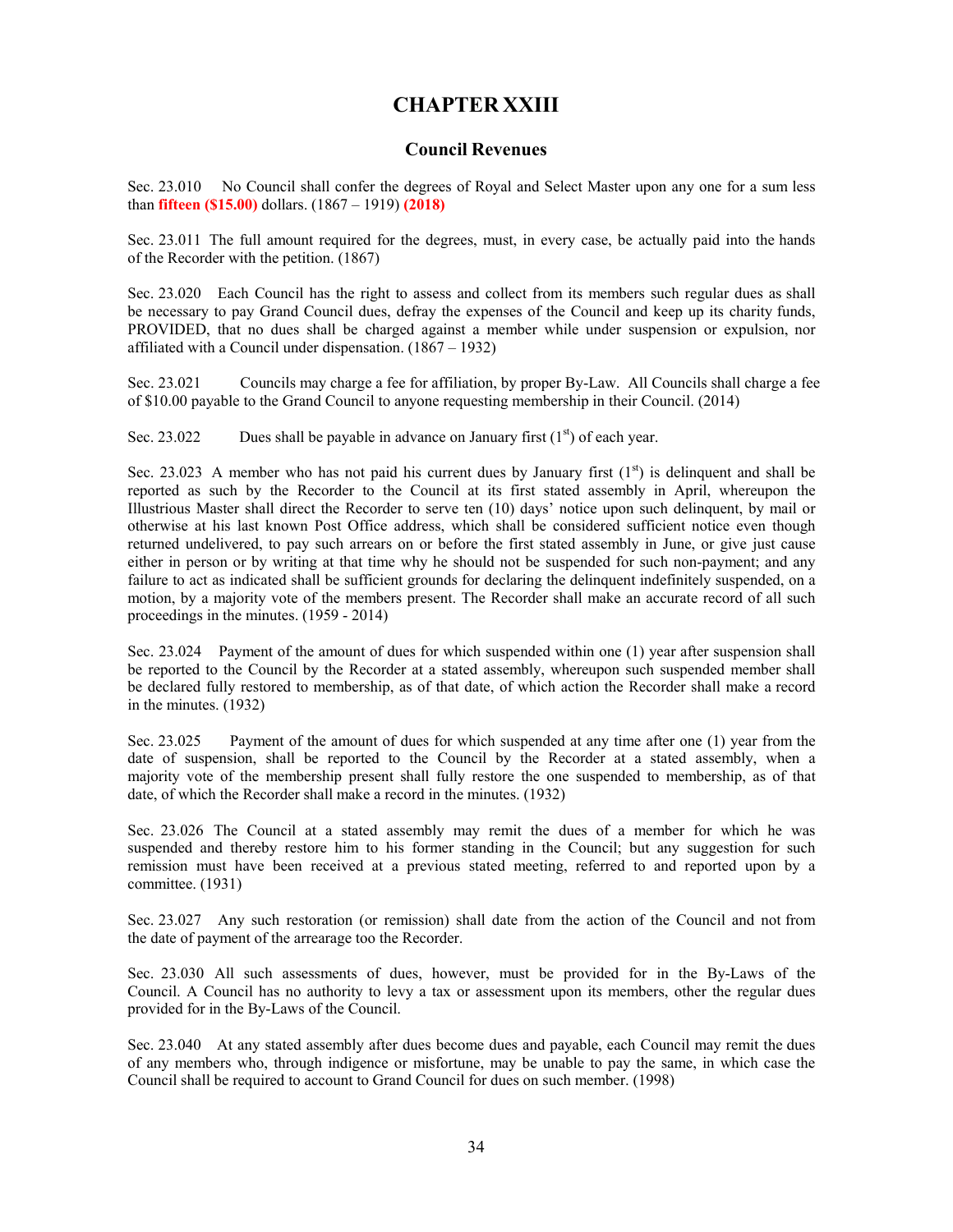Sec. 23.050 A member of a constituent Council who has been a Royal and Select Master in good standing for a total of fifty (50) years shall become a Life member, in which case the Council shall not be required to account for dues on such member and a suitable evidence of such Life membership be presented such member by the Grand Council of Indiana. (1950)

Sec. 23.060 Each Recorder of a constituent Council shall, on such blank forms as may be furnished to him by the Grand Recorder, transmit to the office of the Grand Recorder within thirty (30) days after receipt of a request from the Grand Recorder, a report of all qualified for Membership Development awards under the rules of the York Rite Association of Indiana as may then exist. (1971)

Sec. 23.061 Each constituent Council of this Grand Jurisdiction shall pay per capita dues as set by the Grand Council on or before the first  $(1<sup>st</sup>)$  day of April of each year, beginning with the dues collected in **the preceding year** and payable to the Grand Council. PROVIDED, however, that no dues shall be payable to the Grand Council for 50 year members of Constituent Councils whose dues have been remitted by the Constituent Council. (1941 – 59 – 71 – 81 – 89 – 1998)

Sec. 23.070 A failure to make Annual Returns on or before March  $1<sup>st</sup>$ , annually, as in these rules required, shall deprive the Council so failing of the right to draw mileage and per deim from the funds of Grand Council for the year of such delinquency, unless an emergency is declared by the Grand Master.  $(1867 - 1925 - 2014)$ 

Sec. 23.071 Should any Council fail to submit its Annual Return in readiness for approval and filing by the Grand Recorder, as in these rules required, on or before January  $31<sup>st</sup>$ , **a \$5.00 per day fine shall** be assessed on the Council and/or if the Council fails to pay per capita on or before March 1<sup>st</sup>, it shall then be the duty of the Most Illustrious Grand Master immediately to arrest the Charter and suspend the functions of such Council the same to continue in force until such Annual Return is filed, or dues paid to the Grand Recorder, as the case may be, or unless otherwise ordered by the M.I. Grand Master, or Grand Council. (1925 - 2014)

Sec. 23.072 Grand Council dues shall be regarded as a preferred constitutional and not a local obligation and therefore it is proper for the usual warrants to be drawn in payment thereof directly upon receiving statements from the Grand Recorder of the amount thereto, of which, for purposes of record the Council should later approve and any By-Laws in conflict herewith is declared inoperative, null and void. (1925)

Sec. 23.080 Each and every Council that shall fail to report and pay dues for two (2) years in succession will hereby forfeit its Charter; and is hereby made the duty of the Most Illustrious Grand Master, immediately on the close of each annual assembly of the Grand Council, to demand the Charter from all such delinquent Councils unless otherwise directed by the Grand Council.

Sec. 23.081 Such Charter when so arrested can only be restored upon such terms as the Grand Council may prescribe.

Sec. 23.090 Should the Charter of any Council become forfeited, or should the same, for any cause whatever, be stricken, by order of the Grand Council from the rolls of Councils, the jewels, furniture, property and other effects of such Council shall become the property of the Grand Council and the Most Illustrious Grand Master, or such Companion as he may appoint, shall take possession of and hold the same for the benefit of the Grand Council.

#### **CHAPTER XXIV**

#### **Offenses and Penalties and Trials**

Sec. 24.010 Whatever is a breach of good morals, contrary to the precepts of the Holy Scriptures or a violation of the Laws of the State or the United States, is an offense against the precepts of Masonry and must be dealt with by every Council in this jurisdiction promptly and efficiently.

Sec. 24.020 Every Cryptic Mason, who does not by his daily walk and conversation, exemplify his firm faith in the existence and perfection of Deity, is proper subject for Masonic discipline and must be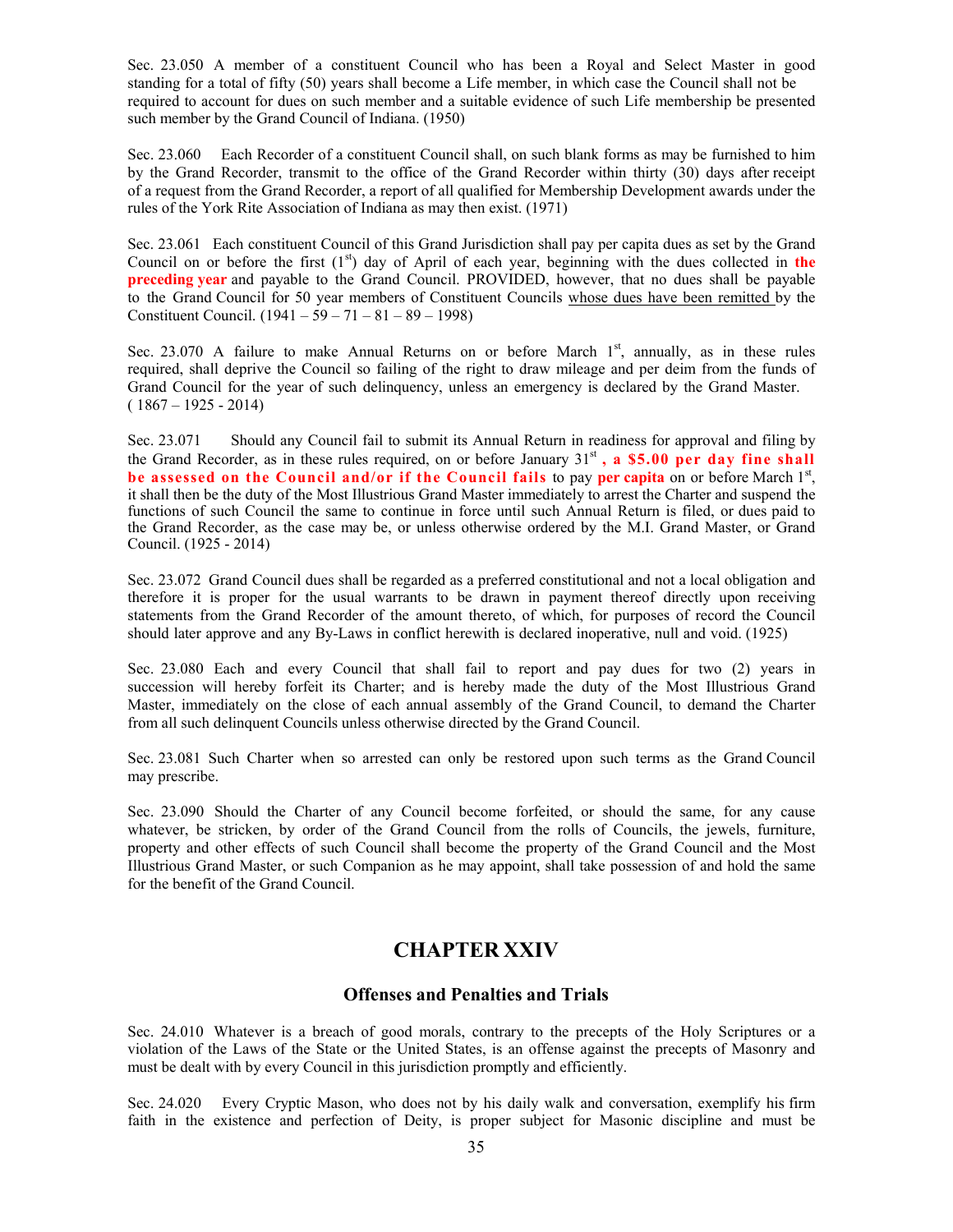speedily dealt with by the Council under whose Jurisdiction he may reside and required to reform or have no more place among us.

Sec. 24.030 It is a Masonic offense of the greatest gravity for any Companion or Companions to print or otherwise reproduce, whether in cipher or not, the adopted Ritual of this Jurisdiction without the consent of the Grand Council.

Sec. 24.031 The violators of Sec. 24.030 must be severely punished by the Councils of which they are members and a failure to punish such offending Companions will result in arresting the Charters of the Councils of which they are members.

Sec. 24.040 Communicating the proceedings of a Council to persons not Royal and Select Masters, is a high offense against that particular Council and proprieties of the Fraternity. If done by a member, the Council must mete out the penalty according to the aggravation of the offense.

Sec. 24.050 Any Companion guilty of disorderly conduct in open Council, or who disobeys the order of the Illustrious Master, or persists in disturbing the harmony of the Council shall be reprimanded; for the second offense he shall, for that assembly be excluded from the Council and for the third offense expelled.

Sec. 24.060 Should any member, for trifling , capricious or unworthy motives, attempt to arrest the legitimate work of his Council, he will thereby render himself amenable to Masonic discipline.

Sec. 24.070 Notice of suspension or expulsion of a member given to other Councils is not necessary, but Councils may do so at their own option. In no case, however, is a Council allowed to publish in a newspaper the suspension of any of its members for any cause whatever.

Sec. 24.080 The Grand Council, having adopted a system of work and lectures for conferring of the degrees in the Council and appointed a competent Companion as Grand Lecturer to inspect and instruct Councils therein, in order that uniformity shall be observed throughout the jurisdiction, therefore, Councils are expressly prohibited from receiving instructions in what is commonly called the work and lectures from any other than the Grand Lecturer without express authority from the Grand Council or the Most Illustrious Grand Master.

Sec. 24.090 The only penalties for offenses against Masonic Law and property are four, to-wit:

One of which must be imposed by the Council finding a Companion guilty of an offense, according to the nature and degree of the offense committed.

Sec. 24.110 The penal Jurisdiction of a Council extends over all Cryptic Masons within its territorial limits. It is, therefore, the duty of each Council to take cognizance of the conduct of every Companion within its Jurisdiction and for a violation of any moral or Masonic duty, to vindicate the law and administer justice: PROVIDED, that Illustrious Masters and Most Illustrious Grand Masters are answerable only to the Grand Council for acts growing out of their official duties.

Sec. 24.111 For any official misconduct the Most Illustrious Grand Master may suspend the Illustrious Master of a Council from his office until the case can be heard and decided by the Grand Council.

Sec. 24.120 A member of a Council in another Grand Jurisdiction shall be held to answer for any unmasonic conduct within this Jurisdiction to the Council within whose particular Jurisdiction the offense may have been committed.

Sec. 24.130 A member of a Council within this Jurisdiction shall be held to answer for a breach of the moral code, either to the Council of which he may be a member or to the Council within whose Jurisdiction the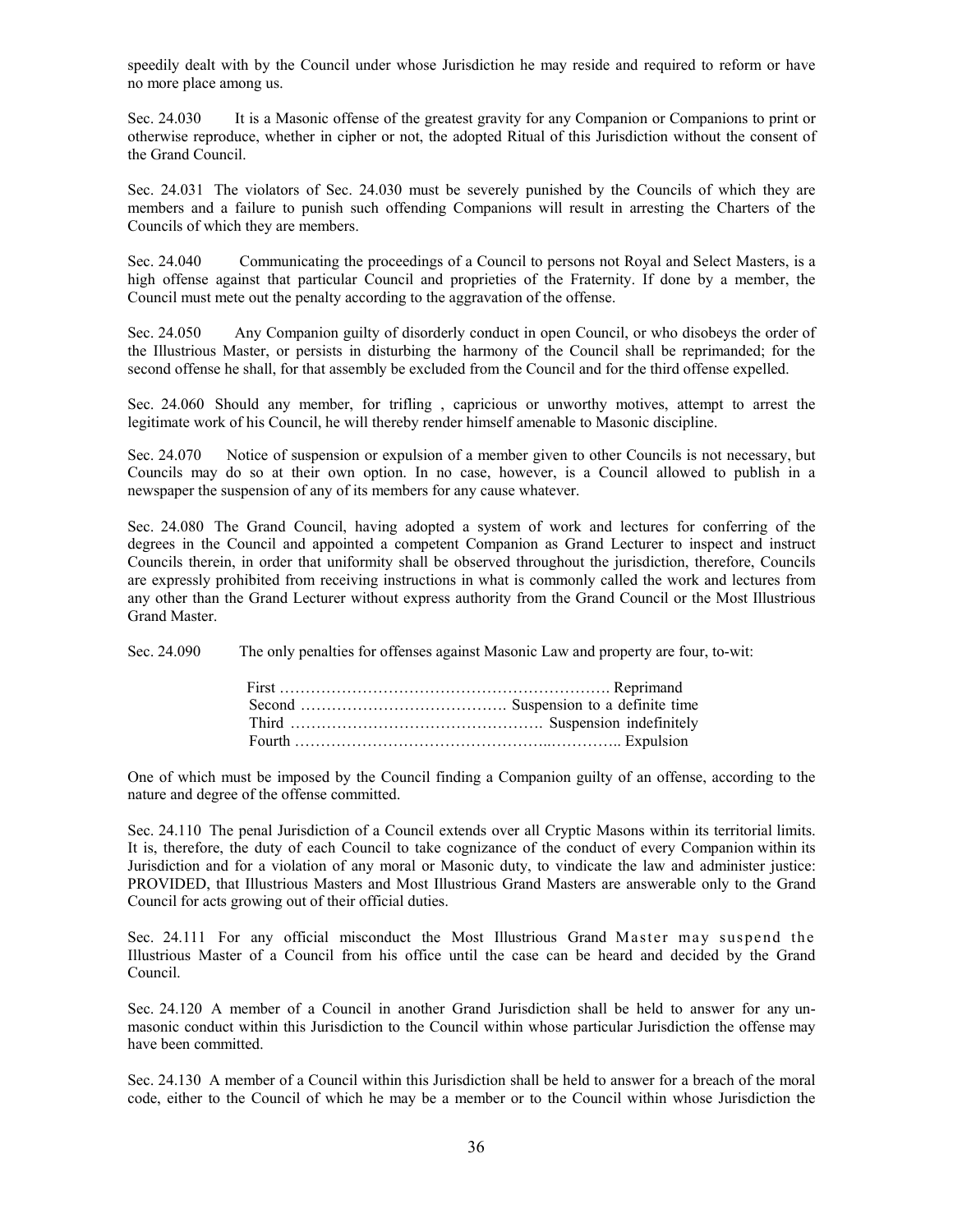offense may have been committed. Whichever of these Councils shall take cognizance of the case first shall have Jurisdiction.

Sec. 24.140 An unaffiliated Companion shall, in all cases, be held to answer to the Council within whose Jurisdiction the offense may have been committed.

Sec. 24.141 A Companion under suspension for non-payment of dues can be charged with and tried for more serious offenses without first being reinstated. (1923)

Sec. 24.210 No Companion can be reprimanded, suspended or expelled by any Council in this Grand Jurisdiction for any cause whatever, only upon written charges and specifications and dues notice of the time and place of trial, except in cases where the accused may have absconded before service of notice.

Sec. 24.220 Any affiliated Companion has the right to prefer charges or matters of complaint, but in no case can this privilege be extended to one who is not affiliated.

Sec. 24.230 Complaints against the Most Illustrious Grand Master for official misconduct must be made to the Grand Council when in session.

Sec. 24.240 Complaints against **any elected officer** for official misconduct must be made to the Most Illustrious Grand Master, in vacation, or to the Grand Council when in session, who will proceed to investigate the same according to the rules governing the Grand Council.

Sec. 24.250 Charges and specifications against **any elected officer** of a Council for un-masonic conduct, not growing out of the discharge of his official duties, must be made to the Most Illustrious Grand Master and if approved by him he will fix a time for trial, before the Council of which the accused is a member and notify the Council with a copy of the charges and specifications and time fixed for the trial and instruct the Recorder of the Council to serve a like copy upon the accused.

Sec. 24.260 In all things relating to the trial of **any elected officer** by his Council, except as otherwise specified in these rules, the same proceedings must be had as in the trial of other members for like offenses, only that the Most Illustrious Grand Master or a special deputy appointed by him must be present and preside.

Sec. 24.270 In complaints for non-payment of dues, the account current against the delinquent member shall be deemed a sufficient charge and specification for the Council to take action upon, after proper notice to the delinquent member.

Sec. 24.280 Charges of un-masonic conduct must be made in writing and signed by the Companion making them, setting forth, with reasonable certainty, specifications thereof, the time and place of the commission of the offense complained of and must then be presented to the Council at a stated assembly, when they shall be read in open Council and spread on the record. The Illustrious Master shall then set a time for trial and order the Recorder to serve copy of the charges and specifications upon the accused and also notify him of the time set for trial; but in no case shall less than ten (10) days' notice be deemed a sufficient notice to the accused.

Sec. 24.290 The party making the complaint must also file with the Council a list of the names of the witnesses by whom the facts alleged can be proven.

Sec. 24.291 The Recorder must serve the notice in person; or if the accused resides at a distance, then by mail, but when sent by mail a reasonable time shall be allowed the accused to receive it, in addition to the ten (10) days.

Sec. 24.510 At the time set for trial, should the accused appear and plead guilty to the charges and specifications, no further evidence is necessary in the case and the Council shall at once proceed to fix the penalty demanded by the offense.

Sec. 24.511 At the time set for trial, should the accused neglect or fail to appear in person or by counsel, the Illustrious Master may continue the case to some future time, or he may appoint a competent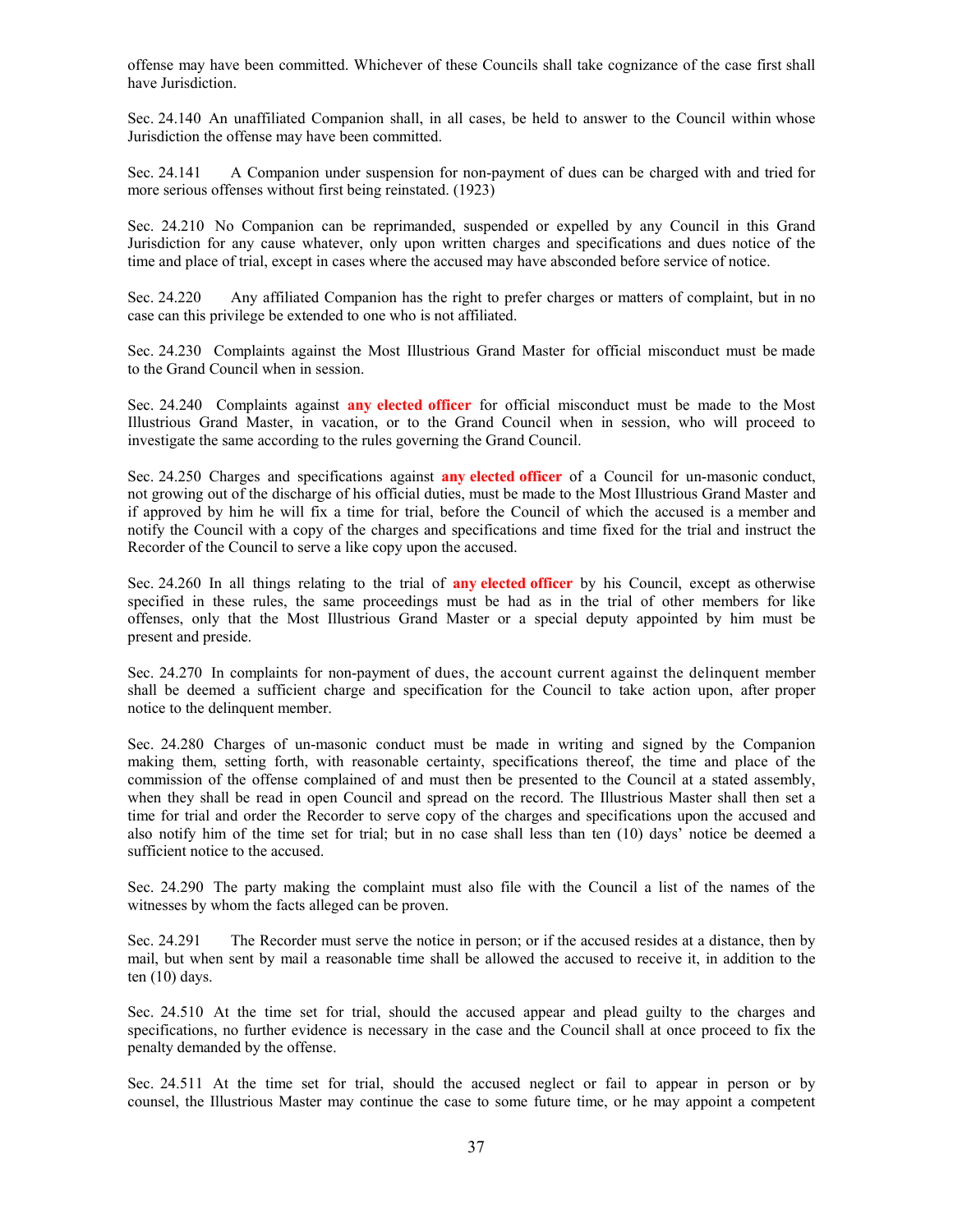Companion as counsel for the accused and proceed to hear and decide upon the merits of the case the same as though the accused were present.

Sec. 24.520 When a Companion, charged with the commission of an offense, shall abscond before due notice shall have been served upon him, the Illustrious Master shall, at the time fixed for trial, appoint a counsel for the accused and the Council proceed to try and determine the case.

Sec. 24.530 All matters of complaint and charges for un-masonic conduct must be heard and decided by the Council. In no case can this be left to a committee.

Sec. 24.540 The accused, when on trial before the Council, cannot be allowed to vote on any question growing out of his own case, nor can he be present in the Council while the question of his guilt is being considered or the penalty determined.

Sec. 24.550 After evidence shall have been presented and the accused, by himself or counsel, had an opportunity of being heard in his own defense, he shall then retire and the Council shall proceed immediately to the consideration of the case and after the same, in the judgment of the Illustrious Master, shall have been sufficiently considered, he shall order the vote to be taken by ballot, first as to whether the accused is guilty as charged; and if found guilty by a majority of the votes cast, then to fix the grade of penalty, commencing with the highest penalty first and so on down until some grade of penalty is fixed.

Sec. 24.560 Should the Council refuse, by the required vote, to inflict any grade of penalty, after having voted three (3) separate times on each grade of penalty, the Recorder of the Council shall immediately certify the fact, stating all the material points in the case, under the seal of the Council, to the Most Illustrious Grand Master, who may in the exercise of his discretion, arrest the Charter of the Council.

Sec. 24.570 Any Royal and Select Master in good standing and a member of a Council in this Grand Jurisdiction, may act as counsel for the Council or the accused, but shall not be entitled to any compensation for his services.

Sec. 24.610 The rules of evidence in all trials before the Council shall be, so far as applicable, the same as in civil courts, except that no special oath or affirmation, either civil or Masonic, shall be required of a witness.

Sec. 24.620 Any one charged with an offense, having been convicted of the same in a court having Jurisdiction thereof, a certified copy of the records of such court may be admitted as evidence.

Sec. 24.630 The accused shall in all cases be a competent witness, but shall not be required to give evidence unless he shall first offer himself in his own behalf, in which case he shall be required to answer all proper questions relating to the case; and should he refuse to do so his testimony shall be rejected.

Sec. 24.640 The evidence of witnesses, either for or against the accused, who may be unable to attend the trial, or who are not members of the Fraternity, may be taken in writing by a committee appointed for that purpose, of which the accused, if possible, must have due notice.

Sec. 24.650 At the time appointed the committee shall proceed to take evidence of such witnesses, cause the same to be reduced to writing and after carefully reading the same over to the witness, request him or her to sign the same.

Sec. 24.660 The evidence thus taken shall be read before the Council at the time of trial and be subject to the same rules of admissibility as other evidence.

Sec. 24.670 The material evidence given upon the trial of any cause before the Council must be reduced to writing and carefully preserved by the Recorder, in order to have the case properly prepared should an appeal be taken to the Grand Council.

Sec. 24.680 The Illustrious Master shall decide as to the admissibility of any testimony that may be offered, as well as all points of law and order that may be raised.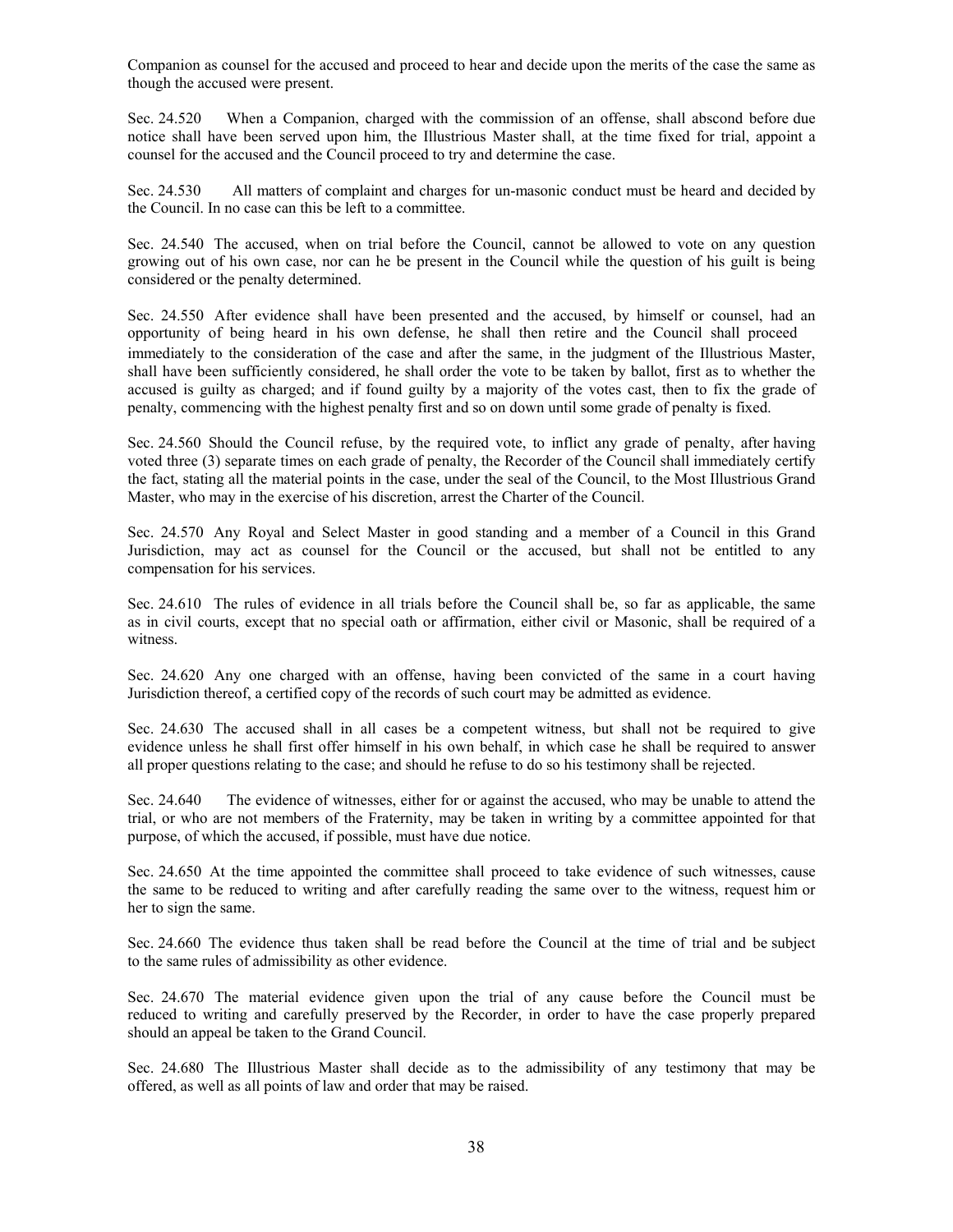Sec. 24.710 The suspension or expulsion of a member, for any cause, effectually precludes, for the time being, all Masonic intercourse with him whatever.

Sec. 24.720 A suspension or expulsion, for any cause, by a Lodge of Master Masons or by a Chapter of Royal Arch Masons, is effectually a suspension or expulsion from a Council of Cryptic Masons and must be so regarded by every Council in this Jurisdiction. ( reference Sec. 21.020 )

Sec. 24.730 A sentence of suspension or expulsion by a Council will be in force from and after the passage thereof, until reversed by the Council pronouncing the same or by the Grand council.

Sec. 24.740 A refusal to submit to the penalty of reprimand will operate to exclude the Companion so refusing from all rights and privileges of Cryptic Masonry during the time he shall so refuse to submit to the judgment of the Council and such refusal must be noted on the records of the Council.

Sec. 24.750 A member suspended or expelled, for any cause, is not chargeable with dues during the continuance of such disability.

Sec. 24.810 Submitting to the penalty of reprimand fully restores the Companion to his former standing in his Council.

Sec. 24.811 T he expiration time, for which a Companion may have been suspended, fully restores him to his former standing in his Council without further action on the part of the Council; but the Recorder must note the fact upon the records.

Sec. 24.812 The payment of all dues for which a member may stand suspended and if suspended for more than one (1) year a majority vote of the members present at any stated assembly of the council, fully restores him to membership: PROVIDED, that the Councils may remit the dues of a member for which he was suspended and thereby restore him to his former standing in the Council, but a petition for such remission must be received at a previous stated assembly referred to and reported on by a committee.

Sec. 24.813 The power to restore from suspension or expulsion, for causes other than non-payment of dues, exists both in the Council pronouncing the sentence and in the Grand Council.

Sec. 24.814 When the right is exercised by the Grand Council on an appeal reversing the sentence of the Council upon the merits of the case, it operates to restore the companion to the rights and privileges of a Cryptic Mason, as well as to the membership which he may have had before charges were preferred against him.

Sec. 24.815 When the sentence is reversed by the Grand Council for error in the proceedings, it will operate to restore him as he was before the sentence was pronounced against him; and in all such cases the cause must be reprimanded to the Council for further trial.

Sec. 24.816 When the right is exercised by the Grand Council for any cause, without appeal, it operates to restore him to the privileges of Cryptic Masonry only and not to membership.

Sec. 24.817 When the right is exercised by the Council, it operates to fully restore him to all the rights and privileges of a Cryptic Mason, as well as to the membership which he may have had before the sentence was pronounced against him.

Sec. 24.818 It is not proper or right for a Council in this Jurisdiction to restore a Companion who may have been suspended or expelled by a Council in another Jurisdiction.

Sec. 24.819 A Companion suspended or expelled by a Council in another Jurisdiction and who during the continuance of such sentence removes within this Jurisdiction, must nevertheless apply to the Council pronouncing the sentence against him to be reinstated, if within the power of such Council, so to do; if not, then he must apply to this Grand Council.

Sec. 24.820 A proposition to restore a Companion who may have been suspended or expelled, for other than non-payment of dues, must be made in writing at a stated assembly of the Council and the same then be referred to a committee, where it shall require the same vote to remove the penalty that it did to impose it.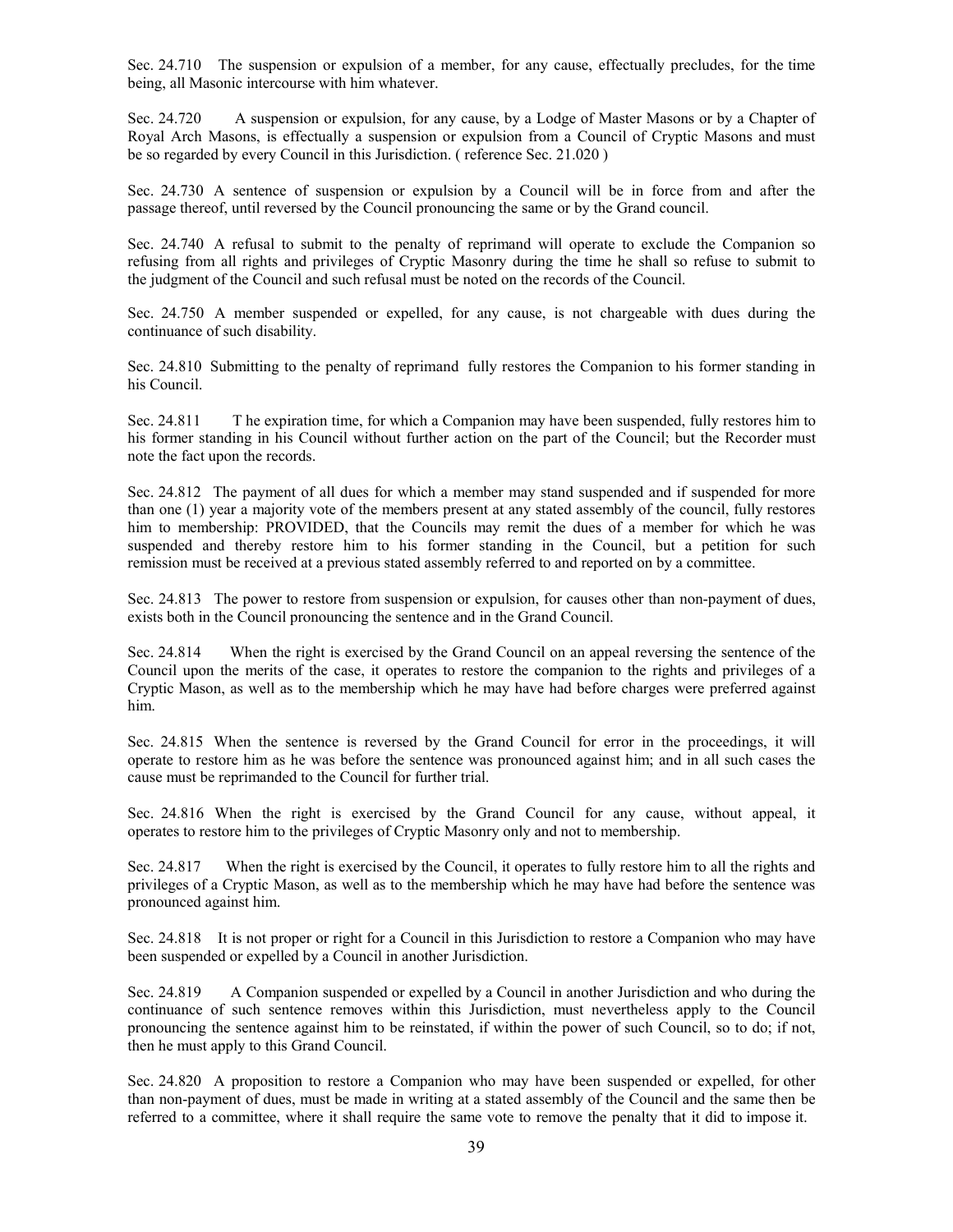Sec. 24.821 A Companion who, for any cause, may have been suspended or expelled by a Lodge of Master Masons or a Chapter of Royal Arch Masons and subsequently restored by the Lodge and Chapter is thereby restored to good standing in his Council and the Recorder shall note the fact on the record.

Sec. 24.851 New trials may be granted by the Council to a Companion against whom a judgment may have been pronounced by such Council, at any time within ninety (90) days from the date of judgment.

Sec. 24.852 All applications for a new trial must be made in writing, setting forth the grounds upon which such application is founded and presented to the Council at a stated assembly, and should the Council refuse to grant the same, an appeal may be taken therefrom to the Most Illustrious Grand Master or Grand Council, when, for good cause shown a new trial may be granted, even after the expiration of the ninety days.

Sec. 24.853 In all cases where a new trial is granted, the same rules shall govern as on the trial of the cause in the first instance.

Sec. 24.910 In no case can an appeal be taken from the decision of the Illustrious Master of the Council over which he presides; but when desired, an appeal must be taken to the Most Illustrious Grand Master or to the Grand Council.

Sec. 24.920 Any member of a Council or a Companion, against whom a decision is made, shall have the right to appeal therefrom to the Grand Council at any time within one (1) year from the date of such decision and not afterwards, except by the express permission of the Grand Council.

Sec. 24.930 A Companion desiring an appeal must make such desire known to the Council in writing, either in person or by some Companion in his behalf, which must contain a statement of the case, the exceptions taken to the decision or the judgment appealed from and the grounds upon which he bases his right of appeal.

Sec. 24.940 Upon such desire being made known it shall be the duty of the Recorder to make out a certified copy of the proceedings had in the case, which, with the testimony, so far as the same shall have been reduced to writing, he shall forward it immediately to the Grand Recorder.

#### **CHAPTER XXV**

#### **Miscellaneous**

Sec. 25.010 The appropriate badge for the Council degrees is "a white lamb-skin apron" trimmed with purple and having on the bib a broken triangle enclosed within a circle.

Sec. 25.020 **(a) Councils are required to preserve at least one copy of the printed proceedings of the Grand Council for each year and have the same bound in convenient volumes for preservation and use of the Council. DELETE (2018)** 

**(a)** A copy, **either printed or electronic,** of the Constitution and General Regulations is required to be kept on the Recorder's desk in the Council Hall, under penalty of reprimand by the Grand Master. (1924)

(b) Councils are required to provide a SEFER TORAH for use in the work.

Sec. 25.030 It is the duty of each Council to so amend its By-laws as to make them conform in all respects to the foregoing GENERAL REGULATIONS.

Sec. 25.040 Should there be an apparent conflict between any of the foregoing General Regulations and the Constitution and General Laws of the Grand Council, the provisions of the Constitution and General Laws must of necessity prevail.

Sec. 25.500 Organization of an Indiana Council of Thrice Illustrious Masters is authorized. (1938)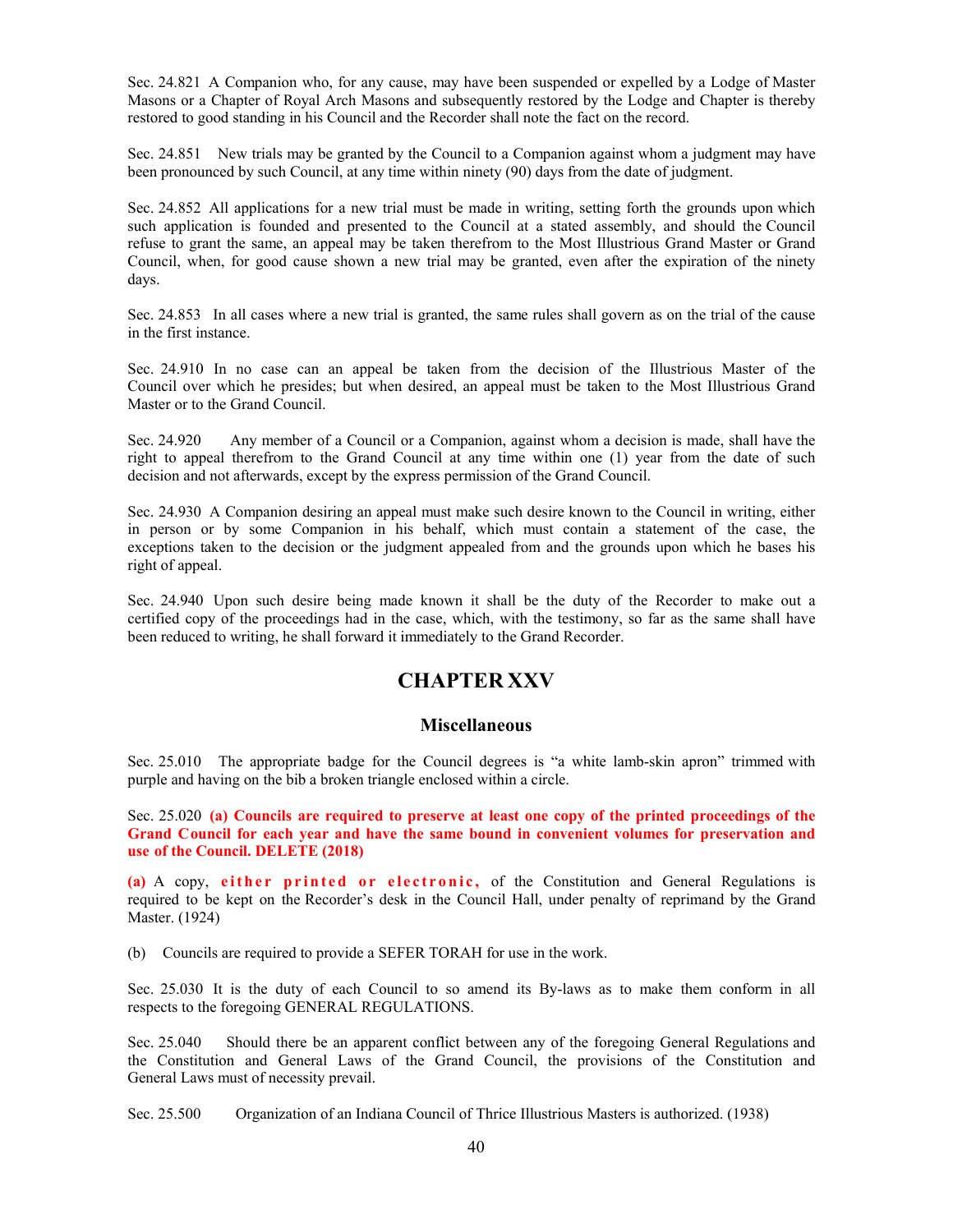Sec. 25.600 The Most Illustrious Grand Master will prepare each of his decisions in triplicate, retaining one copy, sending one copy to the Grand Recorder as a record and sending one copy to the Committee on Jurisprudence. (1987)

Sec. 25.601 Upon approval of the Committee on Jurisprudence and confirmation by the Grand Council while in session, such decision shall have the effect of law. (1987)

Sec. 25.602 Such approved decisions shall be printed in the General Laws and Regulations as footnotes. (1987)

#### **CHAPTER XXVI**

#### **Amendments and Repealing Clause**

Sec. 26.010 These General Laws and Regulations may be altered, amended or repealed at any Annual Assembly of the Grand council by being proposed in writing at least thirty (30) days in advance, with copies thereof sent to the Grand Master, Grand Recorder, Chairman of the Resolutions Committee and Chairman of the Jurisprudence Committee and at such Annual Assembly referred to and reported upon by the Committee on Jurisprudence and then concurred in by a majority of the members of the Grand Council present; PROVIDED, however, the foregoing requirements of furnishing copies of the proposal thirty (30) days in advance of such Annual Assembly shall not apply to proposals relating to matters of finance of the Grand Council. (1972)

Sec. 26.500 All Laws, Rules and Regulations heretofore adopted for the government of Councils in this Grand Jurisdiction, are hereby repealed.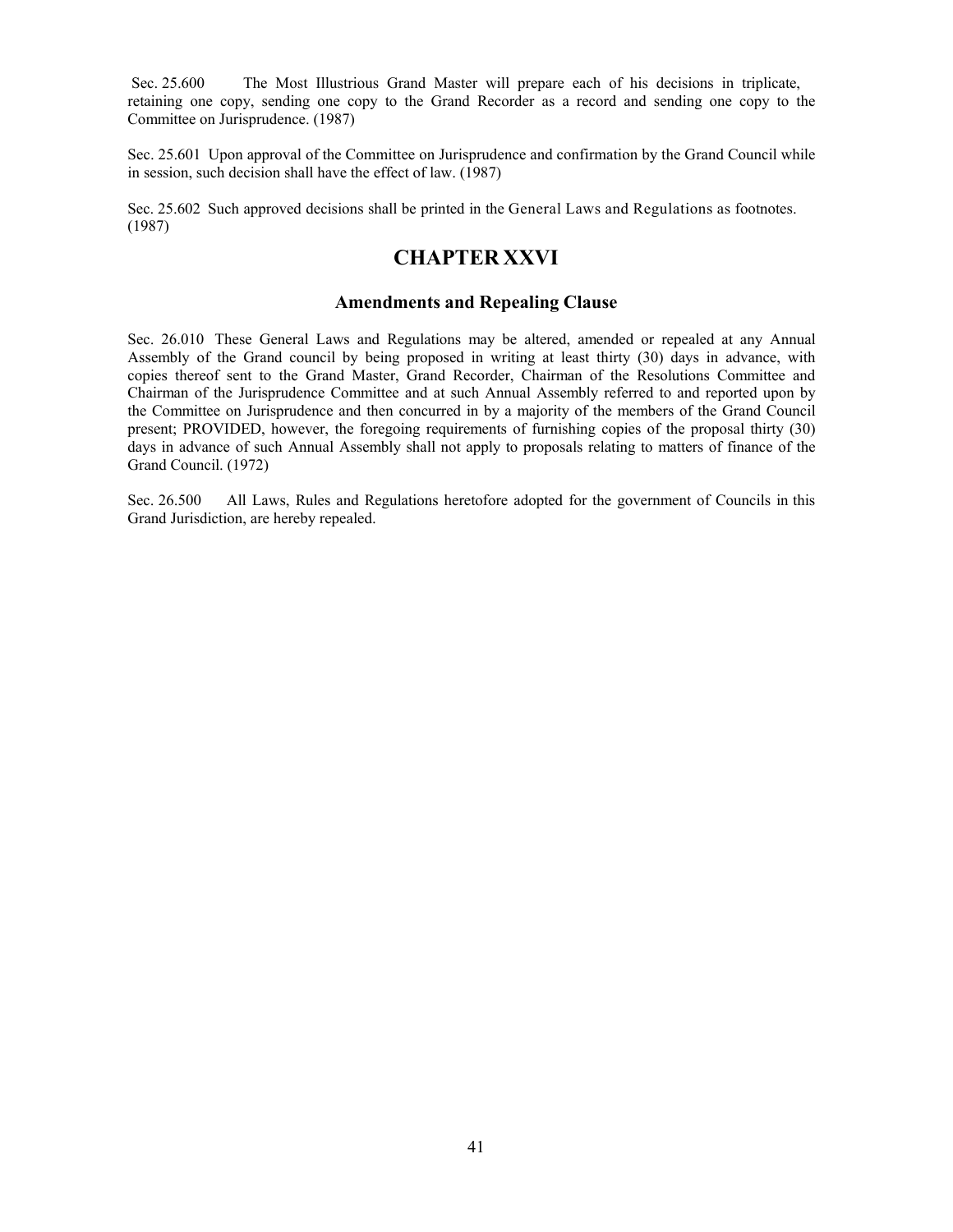#### **INDEX**

Affiliation 21.020 21.021 11.010 23.021 Allowances 3.060(n) 3.020 3.030 3.040 Amend Charter Article III – (a) Amend By-Laws 25.030<br>Amendment of Laws 25.030<br>Article III – (f) Amendment of Laws 26.010 Annual Reports **Annual Reports** Article XI – (d)(1) 2.060-(j) Annual Returns 1.050 14.010 23.070 23.071 Amendment of Charter **Article XI** – (a) Article XI – (a) Article XXVI Appeals  $2.010 - (4) 2.060$  (d)  $5.010$ (e) Application for membership 18.104 18.120 Appointed Officers Article VIII – (b) 12.020 Apron 25.010 Arrest Charter Article X – (a6) 1.050 2.010 – (h) Article  $XI - (c)$  16.060 19.050 19.05 23.071 23.081 24.031 24.060 24.560 Assembly Article III (g) Article IV (a) Article VII – (a) Article IX – (a) Article X (2)(6)(7)(d1)(e1,6) Article XII Article XIII Article XIV  $1.030 - 1.070 - 2.010(b)(d5)(g) - 2.020$   $2.050(a)(c)(h)(i)(m)(q)(x)$ 3.101 3.0405.010(i) 10.020 10.040(h) 11.080 11.090 12.010 16.020 16.030 16.040 16.060 16.070 16.071 18.071 18.120 19.012 19.020 23.023 23.024 23.025 23.026 23.040 23.080 24.050 24.280 24.8121 24.820 24.852 26.010 Assessment 18.102 18.106(c) 23.030 Audit 2.010(g) 3.030 Awards 23.060

#### **B**

Ballots **Article VIII-(d)** 2.060(v) 12.030 18.030 18.071 18.107(a) 18.108(a) 18.120 18.140 Chapter XIX 24.550 Bond 2.060(k)(o) 2.060(k)(o) Budget 3.010 3.020 3.030 3.040 Burial 22.020 Business Article IV (a) 1.020 1.030 1.040 2.010(c)(8)(d) 2.060(h) 5.010-(f)(g) 14.080 14.090 16.020 16.100 16.110 16.140 By-laws Article III(c) Article IV (a) Article X (a-11) Article XII (b) 2.060(c) 12.020 14.010 16.010 16.110 23.030 23.072

#### **C**

Called Assemblies **Article IV (b)** Article X (a-3) 16.010 Charges Article X (a-8) 1.061 18.010 18.060 18.105-(c) 18.108(a) 19.060 24.210 24.220 24.250 24.280 24.510 24.530 24.814 Charges, Un-Masonic Conduct 1.061 1.070 21.021 24.250 24.280 24.530 Charity 21.010 21.030 23.020 Charters Article III-(a) Article X-(a2)(e2-8) Article XIII 2.010(3) 2.060(c) 10.010 24.031 Closing of Council 14.090 16.040 16.100 17.020 Collective Ballot 19.012 Committees 2.010-c 2.060 5.010-c 5.010-r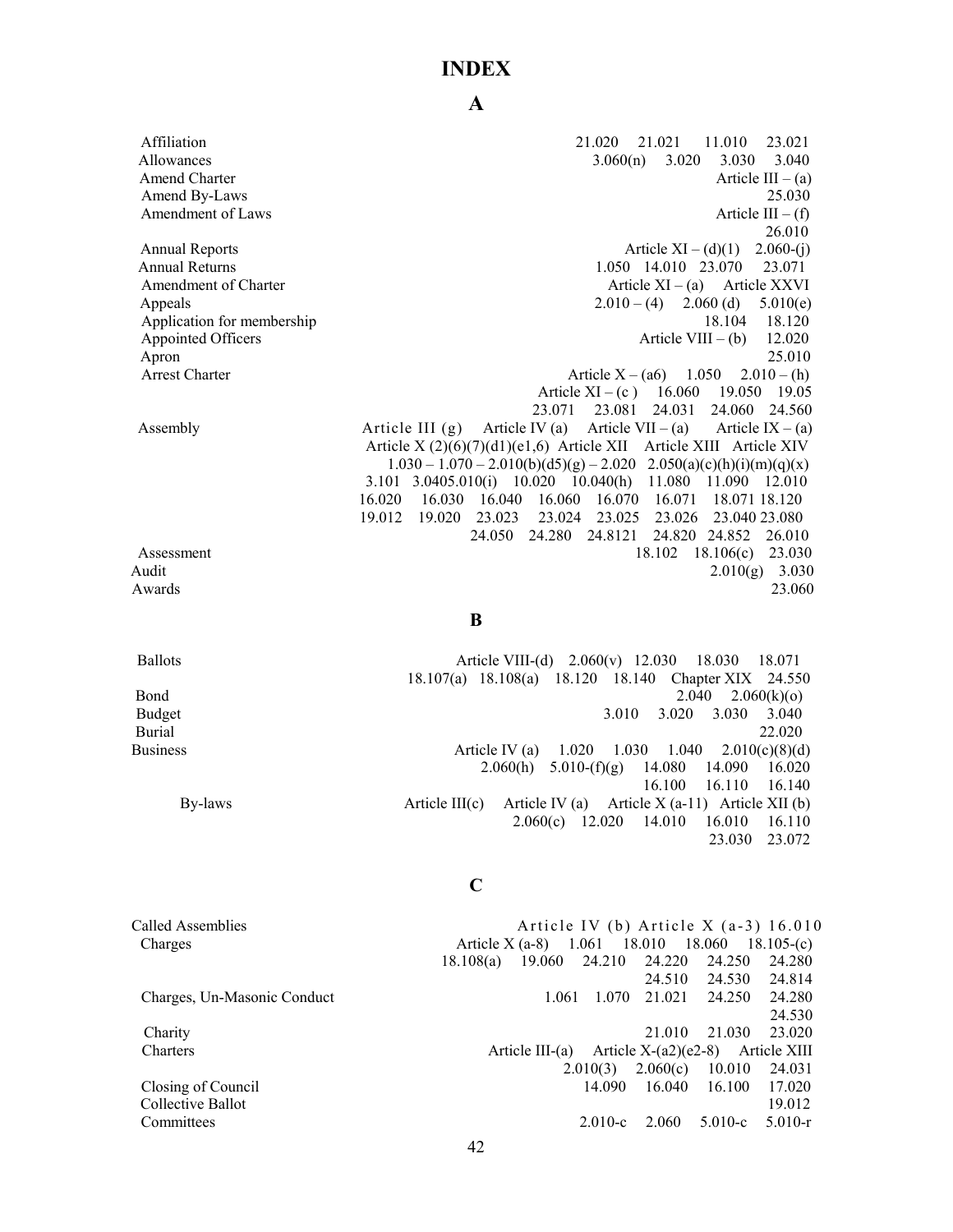Constitution **Article II** (a) Article III (c) Article V (a) Article X (a1-2-4) Article XI (a-d) Article XIV (a) Article XV (a) 1.050 2.060(g) 11.020 11.040 11.090 14.010 23.072 25.010 25.040 Constituting of Council **Article VIII** (a) 11.100 22.040 Continuance in Office Article VIII-(c) Controversies Article III-(b-c) 12.020 19.051 Council Officers 10.030 10.040 Cryptic Shrine 2.  $0.60(y)$  4.010

**D**

Death of Grand Master Article X-(b1) Decline to be Installed 14.050 Decorum 2.010 5.010(g) Degrees 16.020 16.072 16.140 17.010 17.020 18.050 18.110 18.120 19.010 19.050 23.010 23.011 25.010 Demits 11.020 18.010 18.080 18.104 18.170 Deputy Grand Master **Article II** (a) Article VI (a2) Article VII (a2) Article VII (a2) Article X (11-b1) Article X (11-c1) 2.020(a) Deputy Master Article II (a-b) Article X (a9) 10.030 10.040(b) 10.050 11.050 12.020 14.031 14.040 14.060 14.061 14.070 Discussion Article VIII (b-c) 16.110 Dispensation Article III-(a) Article X-(a2) Article X-(8-9-10) Article XI-(a-b) Article XIII (a-b-c) 2.010(c3) 2.060(c) 3.040 10.020 11.020 11.030 11.040 11.050 11.060 11.070 11.080 11.090 11.110 12.050 12.060 14.060 14.061 16.070 16.072 23.020 Dual Membership 11.020 18.105(c) see Plural Membership Dues Article X-(e6) Article XI-(b) Article XI (b2) Article XI (d3-5-7-8-e1b-c-f) Article VIII (b-c) 1.050 11.020 11.030 14.010 18.010 18.060 18.080 18.100 18.102 18.105 18.106(c) 18.107(c) 21.010 23.020 23.022 23.023 23.024 23.025 23.026 23.030 23.040 23.050 23.061 23.071 23.072 23.080 24.141 24.210 24.270 24.750 24.812 24.820 Dues, Remit Article XI-(b)

**E**

Elections Article VIII (d) 12.030 12.040 12.050 Elective Officers Article VIII-(a) Eligibility for Membership Chapter XVIII Eligibility of Grand Master Article VII Equipment 11.100 Expenses Article XI (a) Article XIII (b-c) 2.010-f 3.010 3.030 3.040 23.020 Expulsion Article XI-(b3) 10.020 18.101 18.105 23.020 24.070 24.090 24.710 24.720 24.730 24.813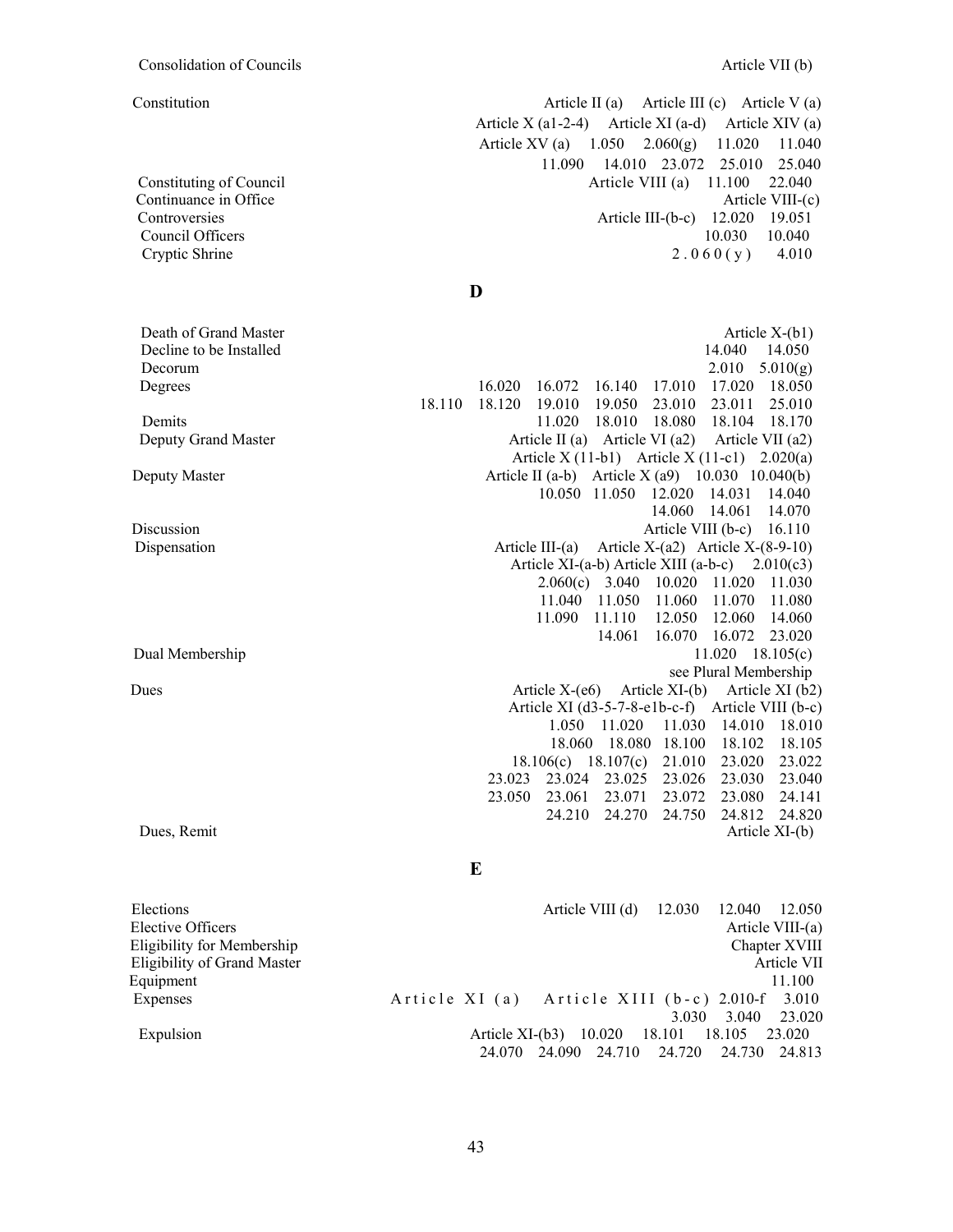Fees Article XI-(b2-e3) Article XII-(b-c) 18.104 Fifty-Year Members  $A \text{ tr} i \text{ cl } X I \text{ } (d7) = 23.050$ Finance **Article III-(e)** 2.060(r) 26.010 Funds Article XI(c) Article XIII (b-c) 1.050 2.040-(c) 2.050- (d) 2.060(e-n-o) 3.050 3.060 21.010 23.020 23.070

#### **G**

Grievances Article III-(b) 2.060-d

#### General Regulations **Article III-(f)** Article X (a11) 1.061 2.060-(11) 25.010 25.030 23.040 Grand Council Annual Assembly  $\Delta t$  and Council Annual Assembly  $\Delta t$  article III-(g) Article IV(a) Article VIII(a) 1.010 1.020 Chapter I 5.010 Grand Council Assembly **Article IV** Chapter I Grand Council Assessments **Article III-(d)** Article III-(d) Grand Council Called Assemblies Article IV-(b) Article X-(a3) 1.010 1.020 1.030 Grand Lecturer **Article VI (10)** Article VII (b2) 2.060(j) 3.040 11.100 16.060 17.020 24.080 Grand Council Members **Article II-(a)** Article II-(a) Article X-(a10) 1.050 5.010-a Grand Council Name Article I-(a) Grand Council Officers **Article VIII** Article VI Article VIII Article VII Article X-(a10) Grand Council Powers **Article III** Article X-(a5) Grand Council Proxy Article II-(b) Grand Representatives 2.010-a 2.010-a 2.010-a 2.010-a 2.010-a 2.010-a 2.010-a 2.010-a 2.010-a 2.010-a 2.010-a 2.010-a 2.010-a 2.010-a 2.010-a 2.010-a 2.010-a 2.010-a 2.010-a 2.010-a 2.010-a 2.010-a 2.010-a 2.010-a 2.010-a Grand Council, Source of Authority Article III and Council, Source of Authority Grand Council Finance Article III-(e) Article X-(d1) Article XI-(b)

#### **H**

Healing 18.170 Honorary Membership 18.090 18.100 18.101

**I**

Illustrious Master Article II (a-b) Article VII Article IX (a) Article X-(a7-8-9) 1.061 2.010(d) 2.031 2.050 10.030 10.040 10.050 11.050 11.060 11.110 12.020 13.020 14.010 14.020 14.030 14.031 1.061 10.040-a 11.050 11.110 14.010 14.060 14.060 14.070 16.010 16.110 16.130 18.071 18.106(b) 19/010 19.050 19.100 23.023 24.050 24.110 24.111 24.240 24.250 24.260 24.280 24.300 24.511 24.520 24.680 24.910 25.500 Initiation Fee 24.550 Inspections 2.010(c10) 2.060-j 16.051 Installation (Who May) and Article IX Article IX Article X-(a10) 13.020 Installation (Certificate of) Article IX Installation **Article IX** Chapter XIII 11.060

**F**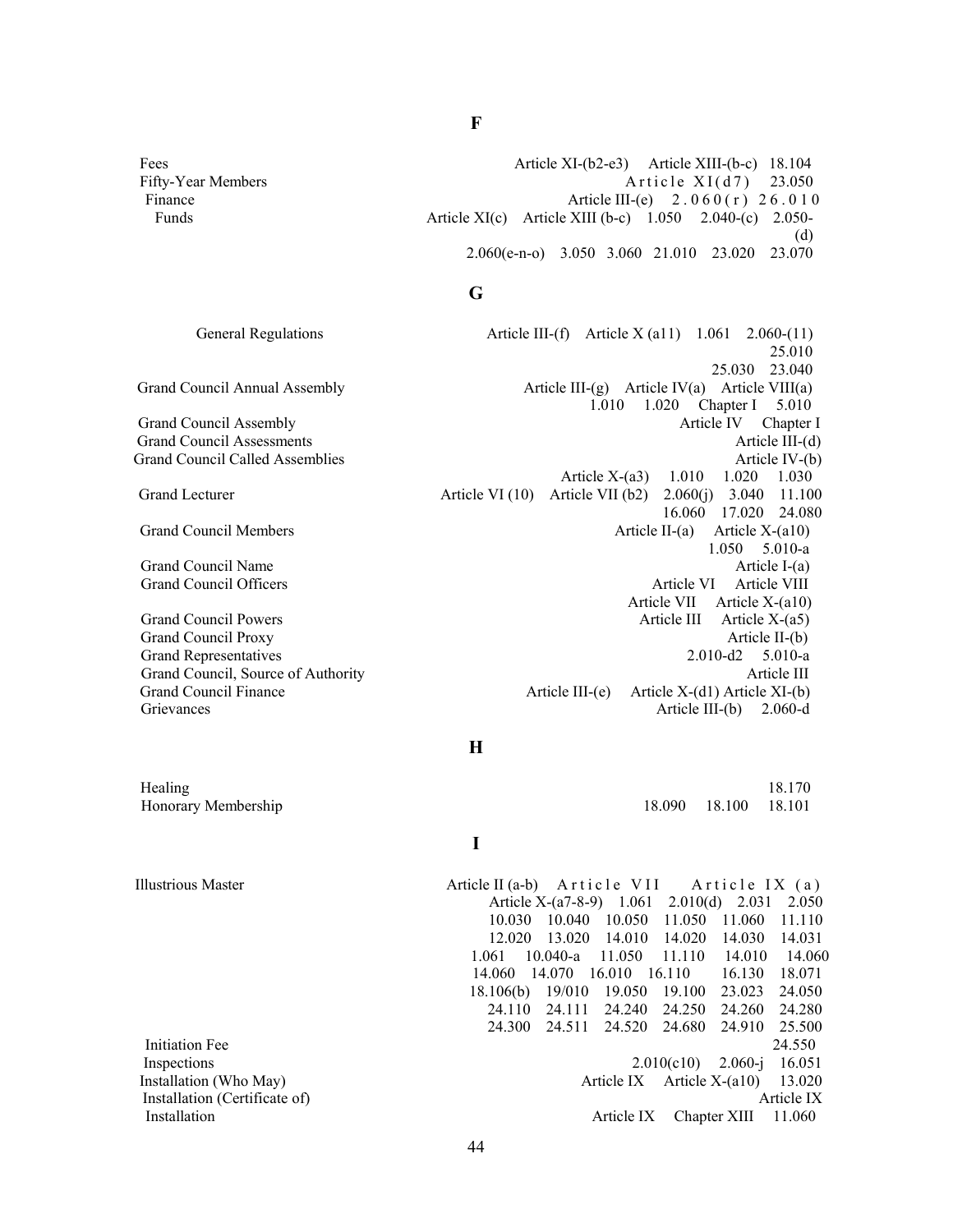**Installing Officer** 13.020 22.030 Insurance  $2.060(k)$ Investments Article XI (c4-d2-9) 2.010(c15) 2.040(c) 2.060(o)

**J**

Jewels **Article X** (e9) 23.090 Jurisdiction **Article II** (a) Article III-(b-d-f-g) Article VII Article X (a1) Article X (e10) Article XI (A) Article XI-(B1-3) 1.061 2.010(d2) 2.060(i) 10.030 11.020 11.090 13.020 14.030 18.020 18.030 18.040 18.102 18.105(a) 18.108(a-b) 18.110 18.120 18.130 22.010 22.030 23.061 24.010 24.020 24.030 24.080 24.110 24.120 24.130 24.140 24.210 24.570 24.620 24.720 24.818 24.819 26.500 Jurisprudence Committee Article XIV-(a) 2.010-c7 2.060-g 18.140 25.600 25.601 26.010

#### **K**

#### **L**

Laws **Article III-(f)** Article X-(a1) 5.010(c) 10.030 18.108(a) 21.010 22.050 24.010 26.500 Lecturer Article VI (a10) Article VI (b2) 2.060(j) 3.040 11.100 16.060 17.020 24.080

#### **M**

Membership Article XI(c) 16.020 18.060 18.061 18.070 18.090 18.100 18.101 18.102 18.105 18.106 18.107 18.120 18.170 19.010 21.020 21.021 23.021 23.024 24.812 24.814 24.816 24.817 Membership Development 23.060 Mileage 2.010(d3) 3.010 3.020 3.040 3.030 2 3.070 Most Illustrious Grand Master Article II(a) Article IV(b) Article VI(a1) Article VII-(a1) Article X Article XI-(d) Article XII(a) Article XIII(a) 1.061 2.010 2.020 2.040-b 3.050(b,k,w,y) 3.010 3.040 11.100 11.150 14.060 14.061 16.050 16.051 16.071 17.010 18.140 22.010 22.040 22.050 23.071 23.080 23.090 24.080 24.110 24.230 24.240 24.250 24.260 24.560 24.852 24.910 25.600 Motions  $\Delta t$  and  $\Delta t$  and  $\Delta t$  article XI (d2) 2.010(a,n,p)

#### **N**

Name Article I-(a) Article XII (d3) 2.031 2.060 5.010(m) 11.010 11.020 14.050 14.070 14.080 14.090

45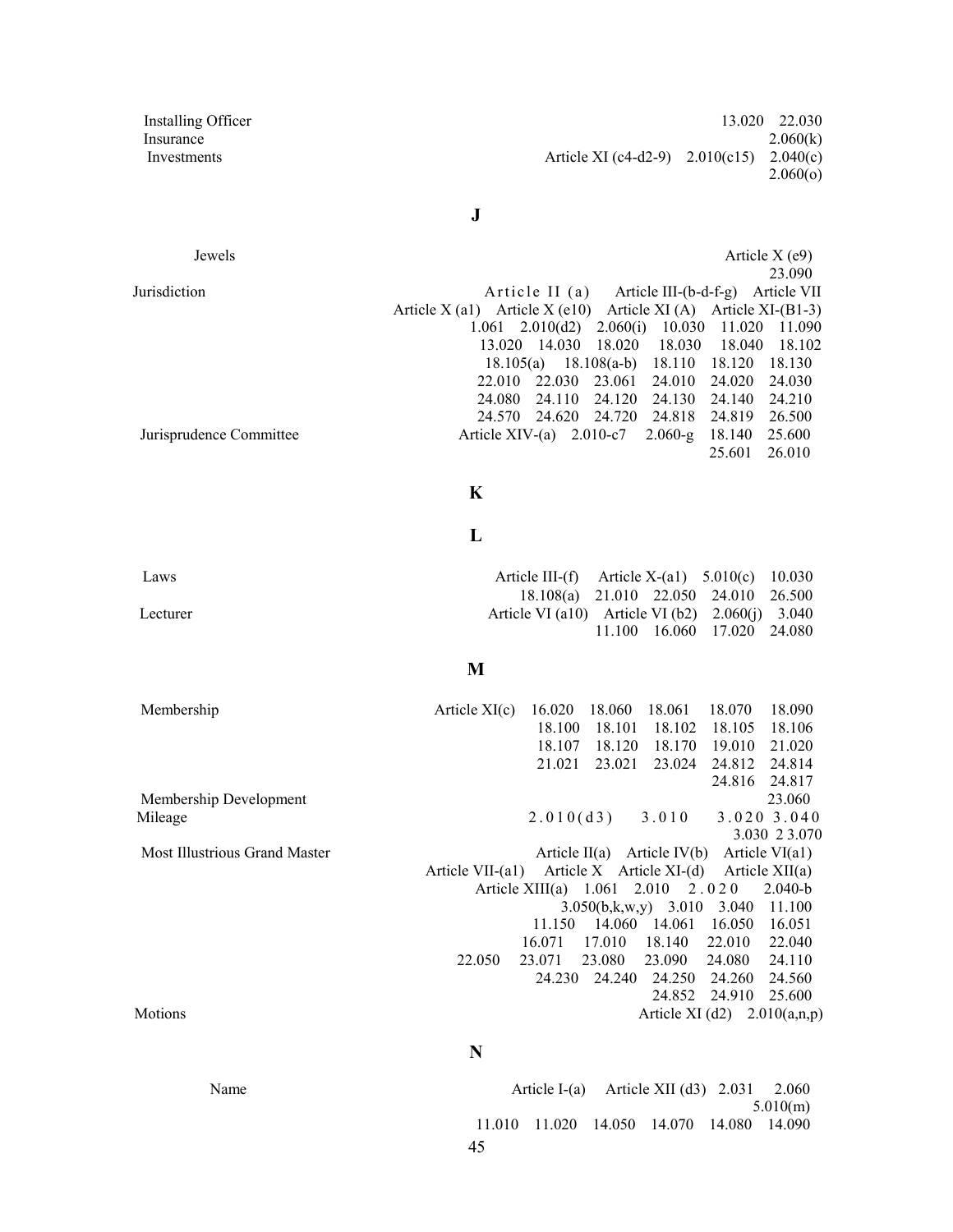16.070 18.120 19.012 24.290 Non-Payment of Dues Notice 18.106-c 24.141 24.270 24.813 24.820

**O**

Objection to Petitioner 19.010 19.050 Officers (Grand Council) and Article VI Article VI Article VII Article VII Article VII Article VIII Article IX Article X Officers (Constituent Council) 10.030 10.040 14.100 11.100 12.010 13.010<br>14.070 17.020 Organization of Councils Chapter XI Original Membership 18.103 18.105(c) 18.106(a,c) 18.108(b2)

Article VI  $(a2)^{\top}$  Article VII  $(a3)^{\top}$  10.050 11.050

Paraphernalia 11.100 Past Grand Masters 2.010(d4,5-k) 3.060 Past Illustrious Master 2.010(d5) 11.060 14.031 Per Diem  $2.060(f)$ Permanent Members of Grand Council and Article II (a) Article VI (a) Article VI

Petitioners **Article XII** (a) 11.020 11.040 19.012 Petitions 11.020 16.020 18.108(b1) 18.140 Place of Assembly **Article IV** 16.070 Principle Conductor of Work Article X-(a9) Article X(c) 10.030 11.040

Plural Membership **Article XI(c)** 11.020 see Dual Membership Printed Material 1.060 1.061-d3 Proceedings **Article X-(e1)** Article X-(e1) Article X-(e10)

Proxy **Article II** (b) Article X (a10) 3.050 13.030 14.011 Public Installation 22.030 Public Processions 22.011 22.011

Quorum, Grand Council **Article V** (a) 1.040 Quorum, Constitutional Council 16.104

12.020 14.060 14.061 14.070

2.010-a 25.020 25.062

(b)

#### **R**

**Q** 

Reconsideration of Ballot 19.090 Recorder, Grand Article VI (a5) Article VII (a5) Article IX Article X (d1-e) Article XI (a,b-C4-D) Article XII(b) 1.050 1.070 2.010(d5-g) 2.040(a-d) 2.050 Reinstatement Article XII (d) 18.071 21.021 23.024 23.025 23.026 23.081 24.810 24.811 24.812 24.813 24.814 24.815 24.816 24.817 24.818 24.820 24.821 Rejection 18.061 18.104

Opening of a Council

**P**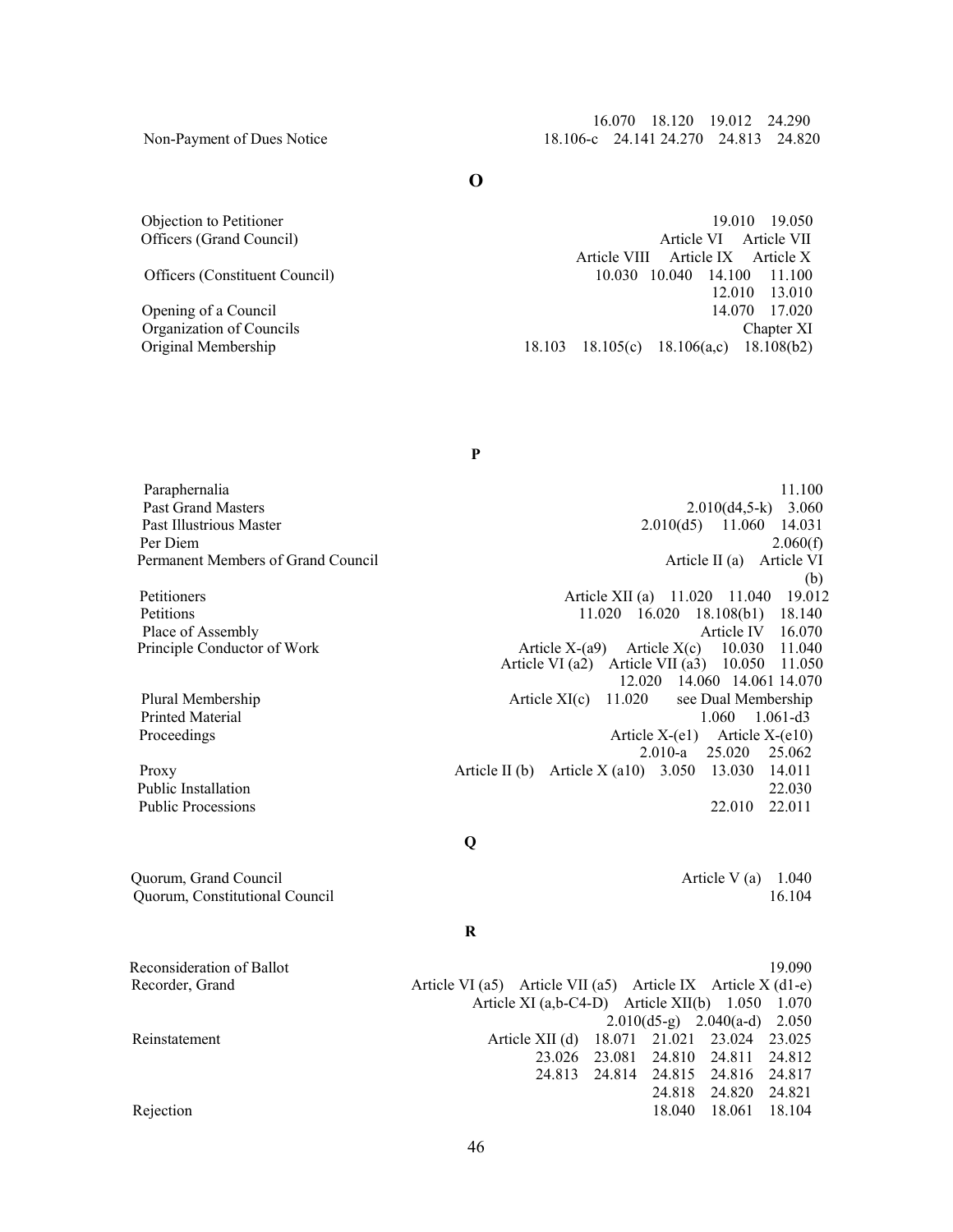Repeal of Laws **Article III (f)** Article XXV 26.010 26.500 Records, Council **Article X** (a4) 2.060(c) 14.010 18.150 24.620 24.740 24.811 Reports, Grand Recorder Article X (e8-g) Reports, Grand Treasurer Article X (d1) Reprimand Article III(c) Article X 19.060 24.050 24.090 24.210 24.740 24.810 24.815 25.010 Remit Dues Article XI(b,c) 18.106(c) 23.026 23.040 23.061 24.812 Removal of Charter Article III (a) Article X (a6) Article XII(d) Article XI(b2) 1.050 2.010(h) 16.051 16.060 19.051 23.071 23.080 23.090 24.031 24.560 Resignation 2.060(k) 14.06<br>Resolution 2.010(d) 2.050(c) 2.060(e.g.t.w.x) 5.010(e) 26.010 2.010(d) 2.050(c) 2.060(e,q,t,w,x) 5.010(e) 26.010 Ritual 2.010(c16-Df,I,q) 16.051 17.020 18.030 24.030 Revoking of Charter Article III-(a)

**S**

Seal Article X-(e8) 18.108(e2) 24.560 Sojourner 18.108-b Special Dispensations Article X-(a9) Article X-(a10) 12.060 14.060 14.061 Special Elections 13.030 14.060 State-wide Jurisdiction 18.020 Successor Article VII(c) Article X (d2,e9) 2.010(d3) 11.110 12.010 12.050 14.050 Surrender of Charter Article III (b) 18.080 Suspension **Article XI-(B3)** 18.1012 18.071 18.105 18.107(c) 2 3 . 0 2 0 23.024 23.023 23.025 23.070 24.090 24.141 24.710 24.720 24.730 24.813

16.060

**T**

| Thrice Illustrious Master |                  |            |                                                  |                  |        | 25.500 |
|---------------------------|------------------|------------|--------------------------------------------------|------------------|--------|--------|
| Time and Place            |                  | Article IV | 1.010                                            | 1.020            | 2.060  | 5.010  |
|                           |                  |            |                                                  |                  |        | 16.020 |
| Title                     |                  |            | Article I-(a) Article V (q)                      |                  |        | 11.060 |
| Transfer of Membership    |                  |            |                                                  | Article $XI(B3)$ |        | 18.060 |
| Treasurer, Grand          |                  |            | Article VI (a4) Article VII (A4) Article $X-(d)$ |                  |        | 2.040  |
|                           |                  |            |                                                  |                  | 3.020  | 3.030  |
| Trial                     | Article $X-(a8)$ | 1.061      | 18.105                                           | 24.201           | 24.250 | 24.260 |
|                           | 24.280           | 24.510     | 24.511                                           | 24.520           | 24.540 | 24.610 |
|                           | 24.640           | 24.660     | 24.670                                           | 24.815           | 24.851 | 24.852 |
|                           |                  |            |                                                  |                  |        | 24.853 |
| Triennial                 |                  |            |                                                  |                  |        | 3.060  |
|                           | U                |            |                                                  |                  |        |        |
| Unaffiliated Companions   |                  |            | Chapter XXI 21.011                               |                  | 21.030 | 24.140 |
| Use of Council Halls      |                  |            |                                                  |                  | 16.080 | 16.090 |
|                           |                  |            |                                                  |                  |        |        |